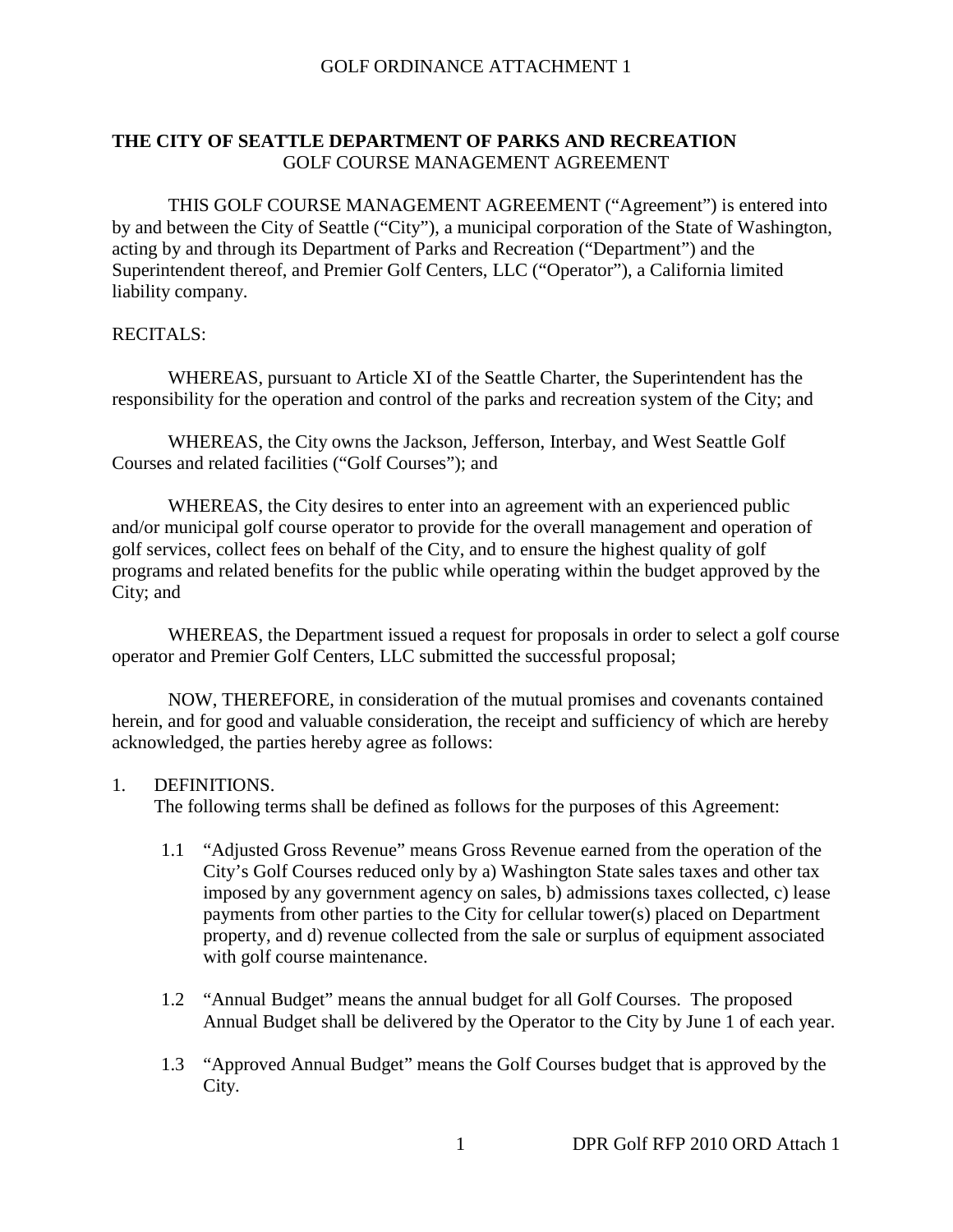- 1.4 "Capital Expenditure" means any expenditure for new or replacement capital equipment or improvements to the Golf Courses that have an anticipated useful life equal to or greater than one year and a cost of no less than \$5,000 (Five Thousand Dollars).
- 1.5 "City" means the City of Seattle, a municipal corporation, and its elected officials and any department or subdivision thereof.
- 1.6 "Dark" means ½ hour after sunset until ½ hour before sunrise.
- 1.7 "Department" means the City of Seattle's Department of Parks and Recreation.
- 1.8 "Direct Cost" means any cost which is directly related to the normal and ordinary staffing, operations, or routine maintenance of the Golf Courses as approved by the City in the Annual Budget as further defined in Section 7.1.
- 1.9 "Director" means the Golf Director in the Department of Parks and Recreation responsible for the management of the Golf Course Management Agreement and the overall operations of the City Golf Courses.
- 1.10 "Driving Range(s)" means the golf practice driving range facilities located at the Jefferson Golf Course and Interbay Golf Course and any other practice driving range facility that may be operated at the Golf Courses during the Term of this Agreement.
- 1.11 "Effective Date" means the date the Agreement is executed by both parties following authorization by an effective ordinance of the City of Seattle.
- 1.12 "Executive" means any person who has a financial interest in Premier Golf Centers, LLC or any officer of the company with the title of Chief Executive, Chief Financial, or Director.
- 1.13 "Fees and Charges" means the fees and charges for use of the Golf Courses (greens fees and cart rental fees) as approved by the Department for the applicable Operating Year.
- 1.14 "First Tee Agreement" means the Use Agreement between the Department and Seattle Junior Golf Foundation, D/B/A First Tee of Greater Seattle, a Washington nonprofit corporation, attached hereto as Exhibit B.
- 1.15 "Golf Course Manual(s)" means the manual for the operation of the Golf Courses attached hereto as Exhibit A, and all reasonable revisions thereto promulgated by the Department from time to time made after written notice to and consultation with Operator.
- 1.16 "Golf Courses" means all of the buildings, grounds, fixtures, structures, restrooms, equipment, computers, tools, vehicles, fencing, and all appurtenances thereto at the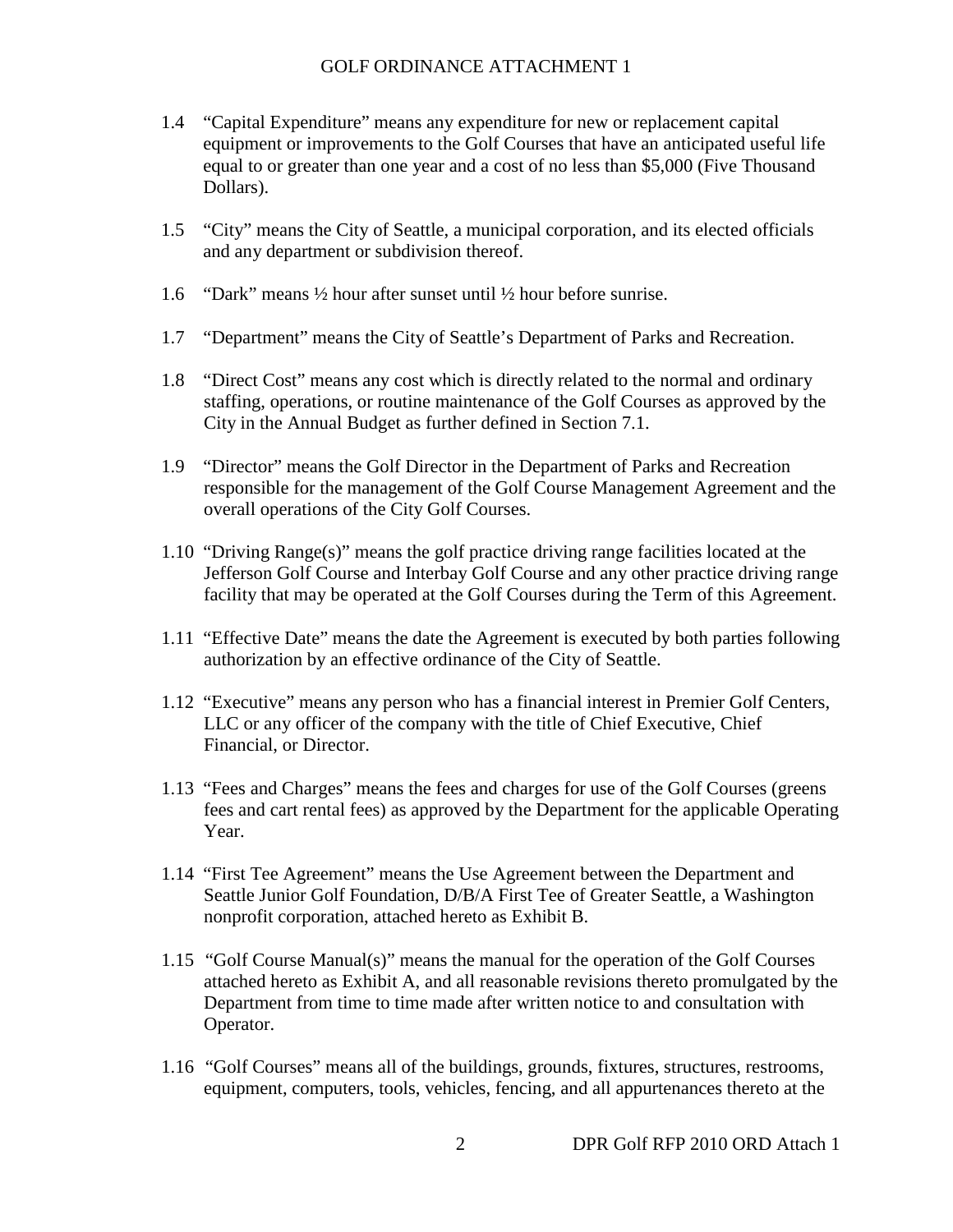Interbay, Jefferson, Jackson, and West Seattle Golf Courses, more particularly described on Exhibit E, which is attached and incorporated herein.

- 1.17 "Golf Lessons" means the professional golf instruction given at the Golf Courses by either the Class "A" PGA Golf Professional or qualified golf instructors as approved by the Department and employed or subcontracted by the Operator.
- 1.18 "Gross Revenue" means any and all income received from the operation of the City's Golf Courses and business conducted from or at the Golf courses, including but not limited to the proceeds from all retail and wholesale sales; sale of food and beverages; sales from vending devices; mail or telephone orders received or filled on or from the Golf Courses; all deposits not refunded to purchasers; orders taken although filled elsewhere; and fees. The term "Gross Revenue" does not mean or include the amount of money refunded to, and not merely credited to the account of, customers who return or do not accept merchandise sold by Operator; any exchange of merchandise between locations or the central warehouses where such exchange is made solely for the convenient operation of Operator's business; returns to shippers or manufacturers; any discount allowed by Operator to customers; or business conducted by Operator from the Operator Offices or Premises on behalf of non-City entities.
- 1.19"Operating Year" means:
	- A. The first Operating Year shall commence on the Effective Date and end on December 31, 2011 at 11:59 p.m.
	- B. Each Operating Year thereafter shall comprise the period of 12 (twelve) full calendar months.
- 1.20 "Operator" means Premier Golf Centers, LLC (the professional golf course operating company selected to operate the City's Golf Courses.)
- 1.21 "Operator Offices " means space located at Interbay Golf Clubhouse in the office area limited to 400 square feet.
- 1.22 "Prepaids" means money received on account as a credit available towards customers or groups. Gift cards are accessed by a physical card and good for any item. Credit books are designated by number and are generally for merchandise only unless they are temporary accounts set up for prepaid deposits on banquets or tournaments.
- 1.23 "Pro Shops" means the golf and merchandise facilities located at the Golf Courses.
- 1.24 "Restaurants" means the food and beverage dining facilities located at the Golf Courses. Vending machines, remote food carts, and other food-related activities on the Golf Courses are included in the definition of "Restaurants." "Property" means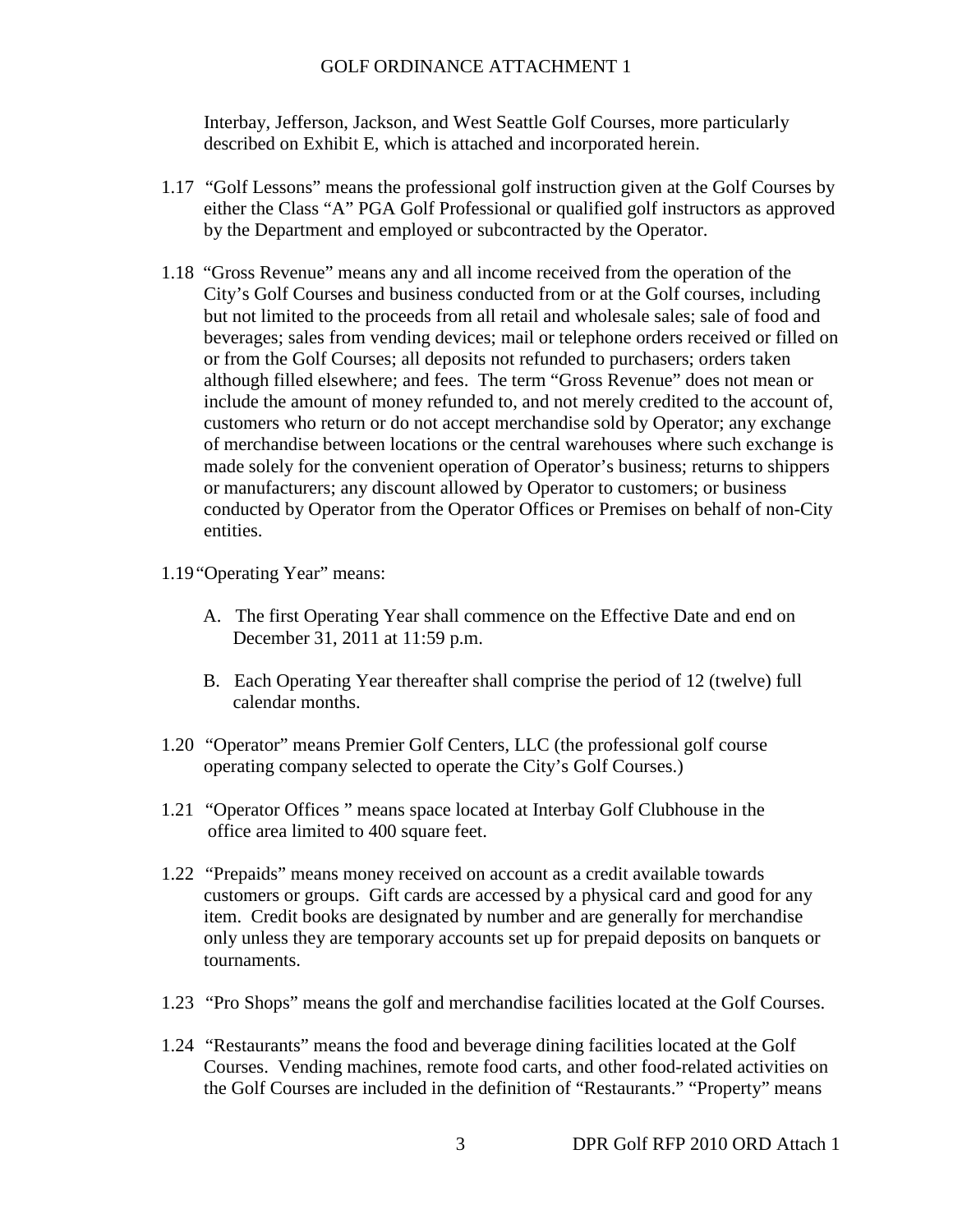the real property upon which the Golf Courses are located. The Property is described in Exhibit E hereto.

1.25 "Superintendent" means the Superintendent of the Department of Parks and Recreation or his designee.

## 2. RETENTION OF OPERATOR.

The City hereby retains the Operator for the management and operation of the Golf Courses and all related facilities and services, including, but not limited to, the Golf Courses, Pro Shops, Restaurants, Driving Ranges, Golf Cart Rentals and Barns, restrooms, and all other buildings located at the Golf Courses, excluding the golf course maintenance buildings.

## 3. ACCEPTANCE.

Prior to the Effective Date of this Agreement, the Operator has made an inspection of the Golf Courses, the Operator Offices, and related fixtures and facilities and hereby accepts the condition of them for purposes of this Agreement on an "as is" basis.

## 4. TERM.

- 4.1 Term of Agreement. The initial term of this Agreement shall be for a period of Ten (10) years, beginning on the Effective Date and terminating at 11:59 pm Pacific Standard Time (PST) on December 31, 2020. The City shall have the option to extend this agreement by five years.
- 4.2 Transfer. Upon termination or expiration of the Agreement, all employees and agents of the Operator shall vacate the premises of the Golf Courses and the Operator's Offices and shall have no further rights or duties thereon, except to ensure and organize a proper transfer of the premises, equipment and property, records, all inventories, Prepaids (credit books and gift cards), and change funds of the Golf Courses back to the City. The Operator will maintain a current list of contracts and leases for the benefit of the golf courses and surrender it to the City upon transfer.
- 4.3 Termination or Convenience. Either party to this Agreement shall have the right to terminate this Agreement by delivering to the other party written notice of its intention to terminate at least 90 (ninety) days prior to the effective date of the termination.

## 5. OPERATOR'S BASIC SERVICE OBLIGATIONS.

5.1 Golf Management Services. The Operator shall sell, rent, lease, store, and repair golf equipment, sell golf-related clothing and supplies, provide instructional services in the playing of golf, and operate the Golf Courses, Pro Shops, Golf Cart Rentals, and Driving Ranges consistent with the standards and conditions in this Agreement. The Operator shall employ managers, golf professionals, and other personnel at the Golf Courses, subject to the approval of the City.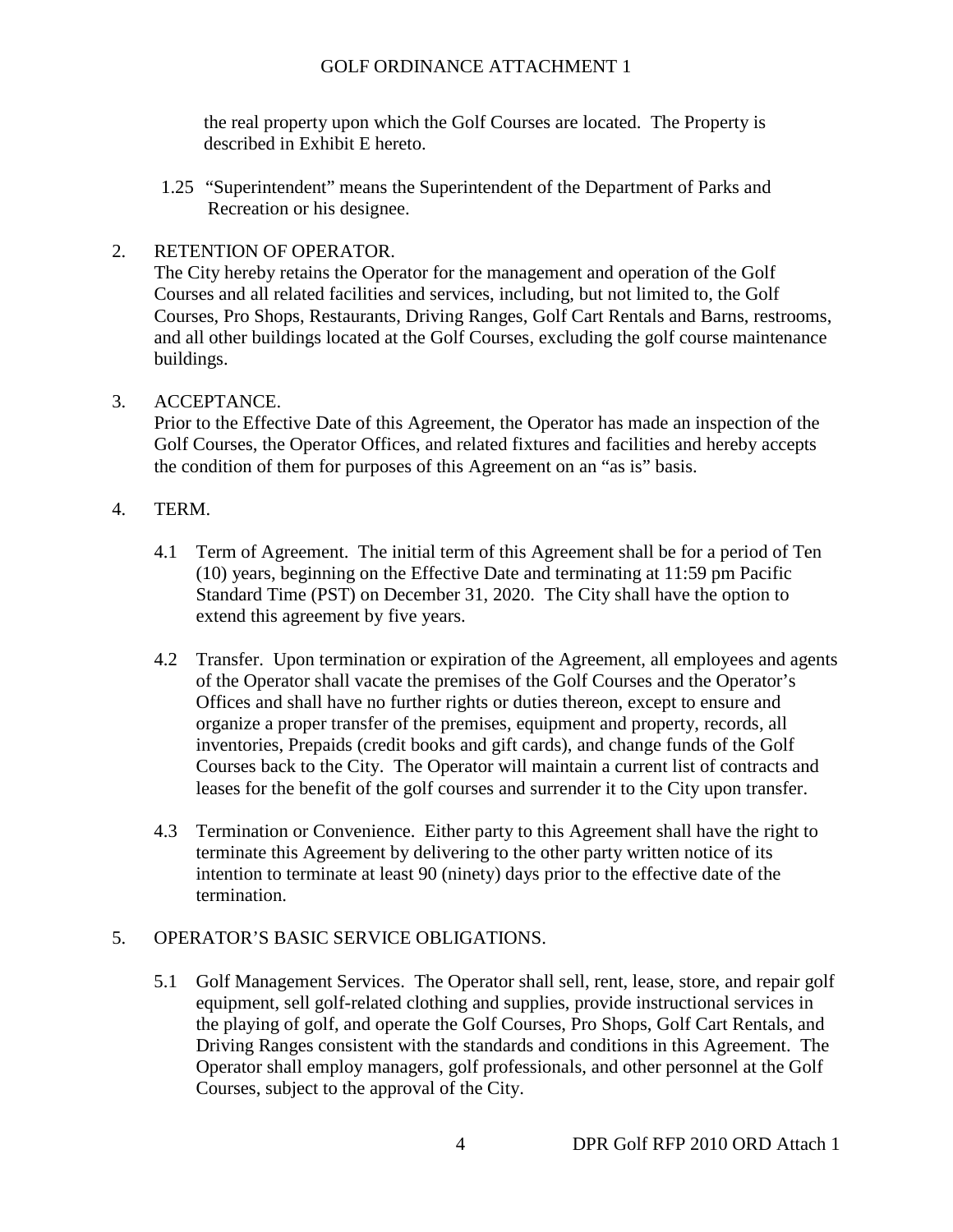- 5.1.1 Merchandise. The Operator is authorized to make purchases in order to provide and maintain in the Pro Shops such inventory of golf merchandise as deemed necessary within the Department's Approved Annual Budget to adequately meet the expectations of the public. If the revenue from merchandise sales exceeds the amount in the Approved Annual Budget, the Operator may exceed the merchandise purchasing amount in the Approved Annual Budget by 66% of the actual revenue in excess of the budgeted amount. After written notice to and consultation with the Operator, the Department shall have the right to prohibit the sale and rental of any item of merchandise if the Department, in its sole discretion, determines that the item(s) is of such inferior quality as to not be in the public interest to be offered for sale or that such item(s) is not necessary or desirable for proper service to the public. Unless otherwise approved by the Director, the Operator will maintain minimum/maximum inventory levels for sale in the pro shops as follows:
	- At Interbay a minimum of \$80,000 (Eighty thousand dollars) to a maximum of \$275,000 (Two hundred seventy five thousand dollars).
	- At Jackson, Jefferson, and West Seattle courses a minimum of \$25,000 (Twenty five thousand dollars) each to a maximum of \$100,000 (One hundred thousand dollars) each.
	- In the event that a new facility is built or retail shop expanded, Director and Operator shall set new minimum and maximum inventory levels for that facility.
- 5.1.2 Tournament Credit Books. The Operator shall keep a system of accounts for prepaid books (credit books) of tournament winnings awarded at each course for tournament play. The course manager shall control the credit book accounts such that he or she can only increase or decrease winners' book accounts. The system will only allow a total increase to winners' book accounts by no more than the total available in the tournaments' credit book account. The Operator shall be able to run reports for all tournaments at all courses and to check all credit book balance sheets. Credit book holders shall be able to spend funds at any of the City facilities.
- 5.1.3 Golf Lessons. The Operator shall provide for Golf Lessons by employing qualified instructors accredited by the PGA, LPGA, and the PGA, LPGA apprentice program. The Operator shall cause all golf instructors, including Class "A" PGA Golf Professionals, to comply with the rules and regulations of the Golf Course Manual.
- 5.1.4 Golf Programs. Operator shall implement and promote golf programs as provided in the Golf Course Manual by providing group lessons, range balls, and general golf instruction, and by conducting tournaments for men's and women's clubs, junior and senior groups, leagues, and outings. The Operator shall comply with the terms of the First Tee Agreement.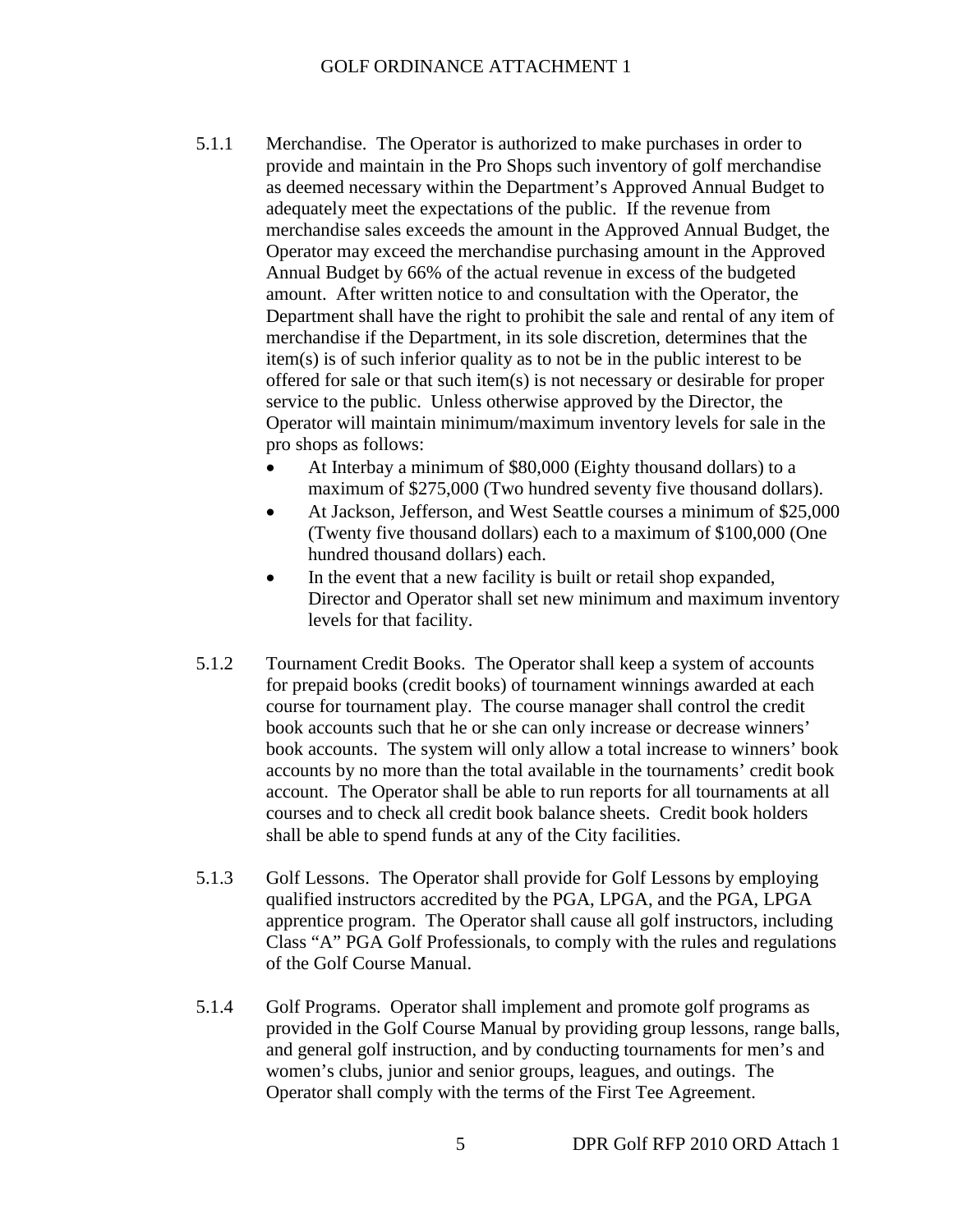- 5.1.5 Minimum Hours of Operation. At a minimum, the facilities shall initially be open and available to the public in accordance with the schedule attached as Exhibit C - Initial Hours of Operation. Thereafter the days of operation and daily hours of operation shall be as recommended by the Operator and as approved by the Department.
- 5.1.6 Restaurants. The Operator shall provide Restaurant services at the Golf Courses. The Operator shall submit menus and menu prices for approval by the Department annually or by the schedule established by the Department. Initially, the hours of operation shall be as shown in Exhibit - C Initial Hours of Operation. The Restaurant services operation shall be used as an enhancement to the golf programs administered by the Operator, and will be coordinated with golf events sponsored by (1) the daily clientele visiting the facilities, (2) recognized clubs as defined in the Golf Manual, attached as Exhibit A, and (3) corporate groups. Tournament packages shall include special menu selections for events of 16 (Sixteen) or more golfers. In situations where the food and beverage required to be purchased exceeds the budget due entirely because the revenue for food and beverage exceeds the revenue budget, operator shall be entitled to exceed the food and beverage purchasing budget by 35% of the over budgeted revenue amount.
- 5.1.7 Quality Control. Operator shall regularly retain a qualified "shopping" service from an outside vendor to use trained shoppers to anonymously evaluate customer service, operations, employee integrity, merchandising, and product quality. All reports from the provider shall be forwarded to the City. These costs will be reimbursed by the City.
- 5.2 Building and Equipment Maintenance Services. Throughout the term of this Agreement, the Operator shall keep and maintain in good, operable, usable, and sanitary order and repair the interiors and hard surface exteriors contiguous to the club houses, driving ranges, and parking lots of the Golf Courses, including, but not limited to, the Pro Shops, restrooms, storage spaces, the driving ranges, mini golf course, golf cart rentals, and restaurants, and all buildings, structures, improvements, fixtures, equipment, and utility systems, which may now or hereafter exist on or in the Golf Courses. Excluded are golf course grounds and grounds maintenance buildings maintained by the City. The Operator shall provide for such ordinary repairs, replacements, rebuilding, and restoration as may be required to maintain the Golf Courses in compliance with this Agreement. All replacements, rebuilding, and restoration, other than ordinary repairs, shall be approved in writing by the City prior to implementation. Maintenance that would exceed the Annual Approved Budgeted amount shall be approved in writing by the City prior to implementation.
- 5.3 Capital Improvements and Small Construction Projects. Under the direction of the City, Operator is authorized to manage the design and construction of small construction projects under \$7,000. The Director will approve all conceptual designs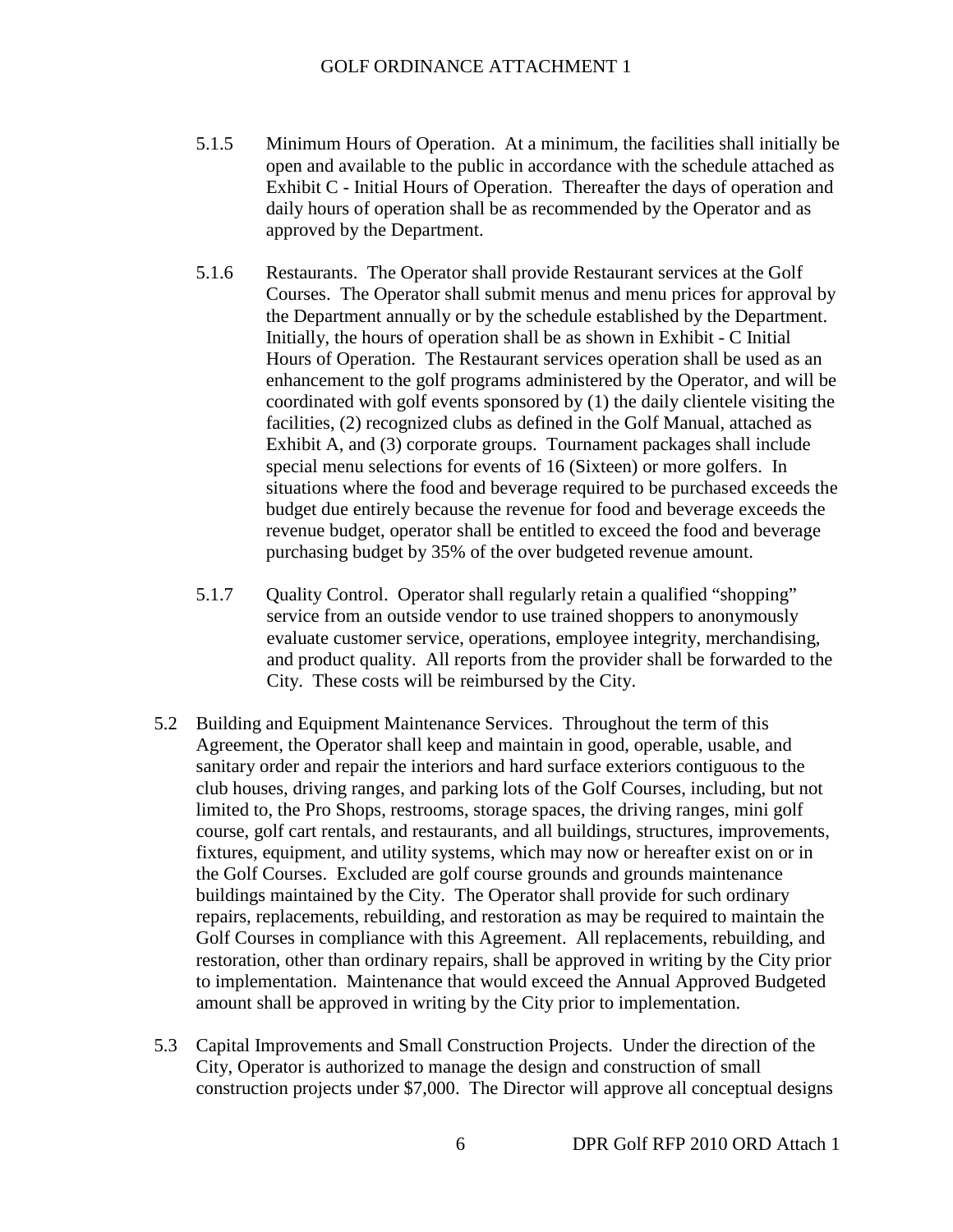using the standard City procedures for small public works projects. Parks reserves the right of inspection during construction. All work must be approved by Parks prior to start of use by Operator or general public.

The Operator shall not undertake any major improvements, additions, alterations, or changes that cost in excess of \$5,000 (collectively, "Improvements") to the Golf Courses or appurtenant facilities without the prior, written approval of the Department. All work is subject to the Operator securing applicable permits, and compliance with all terms and conditions imposed by the Department in its sole discretion. Improvements shall be reimbursable under this Agreement.

- 5.4 Department Ownership. Except for leased equipment and proprietary property of the Operator, the ownership of all Golf Courses structures, buildings, equipment, or improvements thereto or thereon, merchandise, golf hand carts, and Golf Course maintenance equipment constructed or acquired by the Department, or by Operator on behalf of the Department, and all alterations, additions, or betterments thereto, shall remain with and be owned by the City.
- 5.5 Inventories. The Operator and the Department shall jointly inventory City-owned equipment following a mutually agreeable schedule.
- 5.6 Inspections. The City may conduct both scheduled and unscheduled inspections of the Golf Courses without interrupting the normal operations. The City shall retain a written report of such inspections for reference and a copy of the report shall be forwarded to the Operator. The Operator shall review the report and prepare a written response to the noted exceptions and findings within 15 (fifteen) days of the receipt of the report, including contemplated courses of action to correct the noted exceptions and findings. After consulting with the Superintendent, the Operator shall take corrective action suggested by the Superintendent.
- 5.7 Operator Offices. Operator has a license to use the Operator Offices for the purpose of managing the City's Golf Courses and for incidental office use. The license to use the Operator Offices will automatically cease with the termination or expiration of this Agreement.

### 6. OPERATING RESPONSIBILITIES.

6.1 Annual Budget. The Operator shall submit to the City, for its review and approval, the Annual Budget for each Operating Year of this Agreement. The Annual Budget for the first Operating Year will be provided by the City. Beginning in 2011, the Operator will submit a proposed Annual Budget no later than June 1 of each year under the Agreement for the upcoming calendar year (by way of example, the proposed Annual Budget for Operating Year/calendar year 2012 by June 1 of 2011). The City shall approve, disapprove, and adjust the proposed Annual Budget by December 1 of each year as part of its annual budget process. Each proposed Annual Budget shall be in a format acceptable to the City and shall include, but not be limited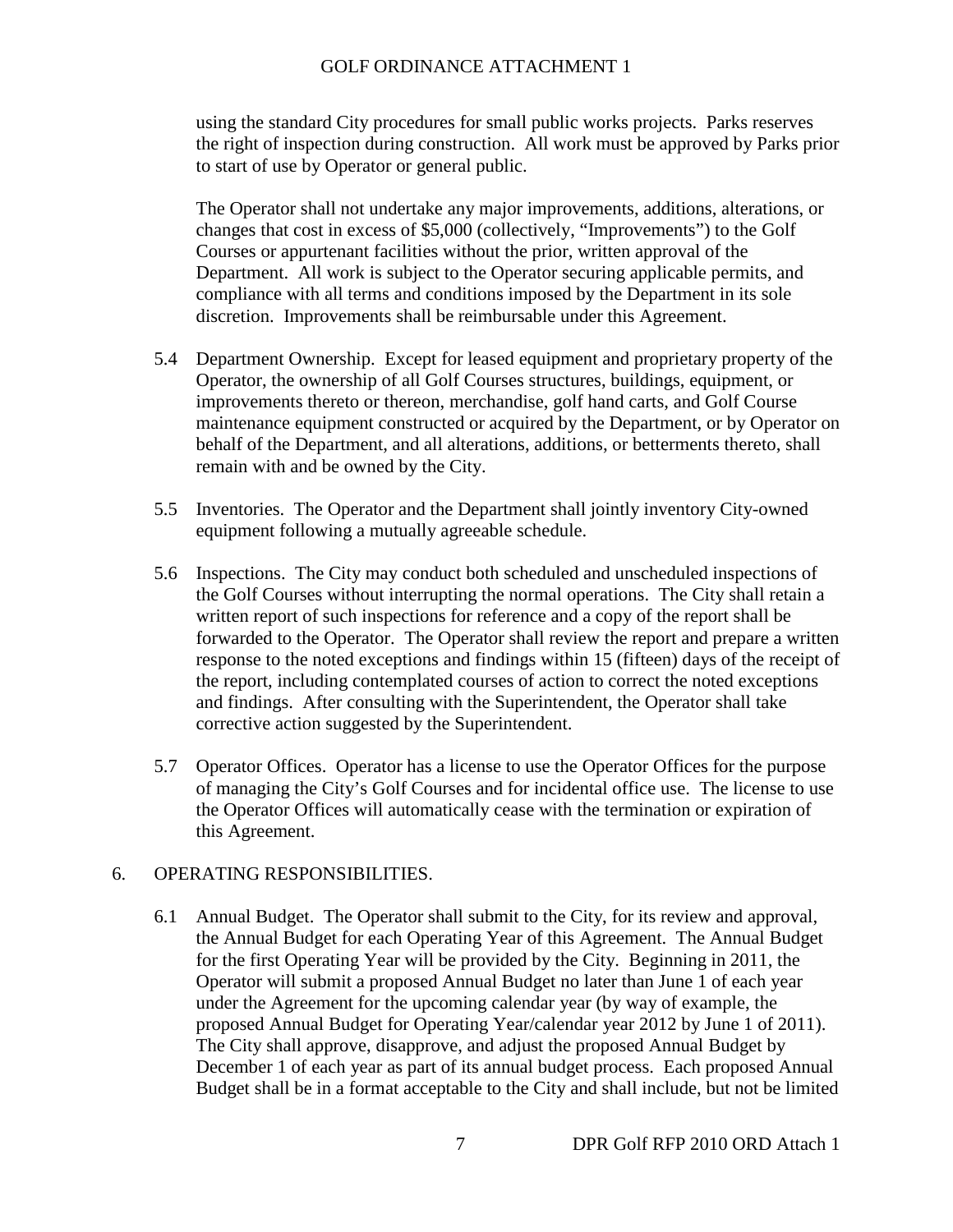to, proposed Fees and Charges, the projected number of Operator employees, the projected number of rounds of golf played and Driving Range buckets of golf balls purchased, and all projected revenues by source and golf course and the proposed Direct Costs and expenses, identifying those that are paid by the Operator and reimbursed by the City. After consultation with Operator, the Superintendent shall have the authority to negotiate changes to the proposed Annual Budget including, but not limited to, the projected revenue, projected costs, and the method of cost allocation, marketing plans, and advertising.

- 6.2 Reports
	- 6.2.1 Annual Reports. Beginning on or before February 15, 2012, and thereafter on or before February 15 of each Operating Year during the Term, the Operator shall submit to the Superintendent, for his or her review and approval, an annual report ("Annual Report"). Each Annual Report shall include a description of the physical condition of the Golf Courses and list any repairs or improvements made during the most recently concluded Operating Year. Each Annual Report also shall include a detailed revenue, cost, and expense report in a form acceptable to the City. Annual Reports will be submitted by the Operator in electronic media using mutually agreeable software and in hard copy when requested. If the Superintendent doesn't approve the Annual Report, the Operator shall take all corrective action and submit a revised report to the Superintendent for review and approval. A report of all inventories (including prepaids and change funds) as of December 31 of each year shall be submitted to the City by January 15 to the Parks Accounting Manager.
	- 6.2.2 Monthly Reports. The Operator shall submit to the Department, for its review and approval, on or before the twentieth day of the month following each month of operations under this Agreement, a detailed and complete report regarding the prior month's operations in a form acceptable to the Department ("Monthly Report) (See Exhibit D - Sample Monthly Report Template). Each Monthly Report shall include a summary regarding the physical condition of the Golf Courses and any major repairs or improvements made during the most recently concluded month, as well as a monthly inventory. Each Monthly Report also shall include a summary of the financial condition of the Golf Courses including the revenue by category and course, the categorized costs, and other financial data as may be required by the Department. The Operator shall provide additional information and documentation relating to any expense or income entry as the Department may require. Monthly Reports will be submitted by the Operator in electronic media using mutually agreeable software and in hard copy when requested.
	- 6.2.3 Loss Reports. A Loss Report shall be submitted to the Parks Accounting Manager within 48 hours for any loss of any asset, including cash but not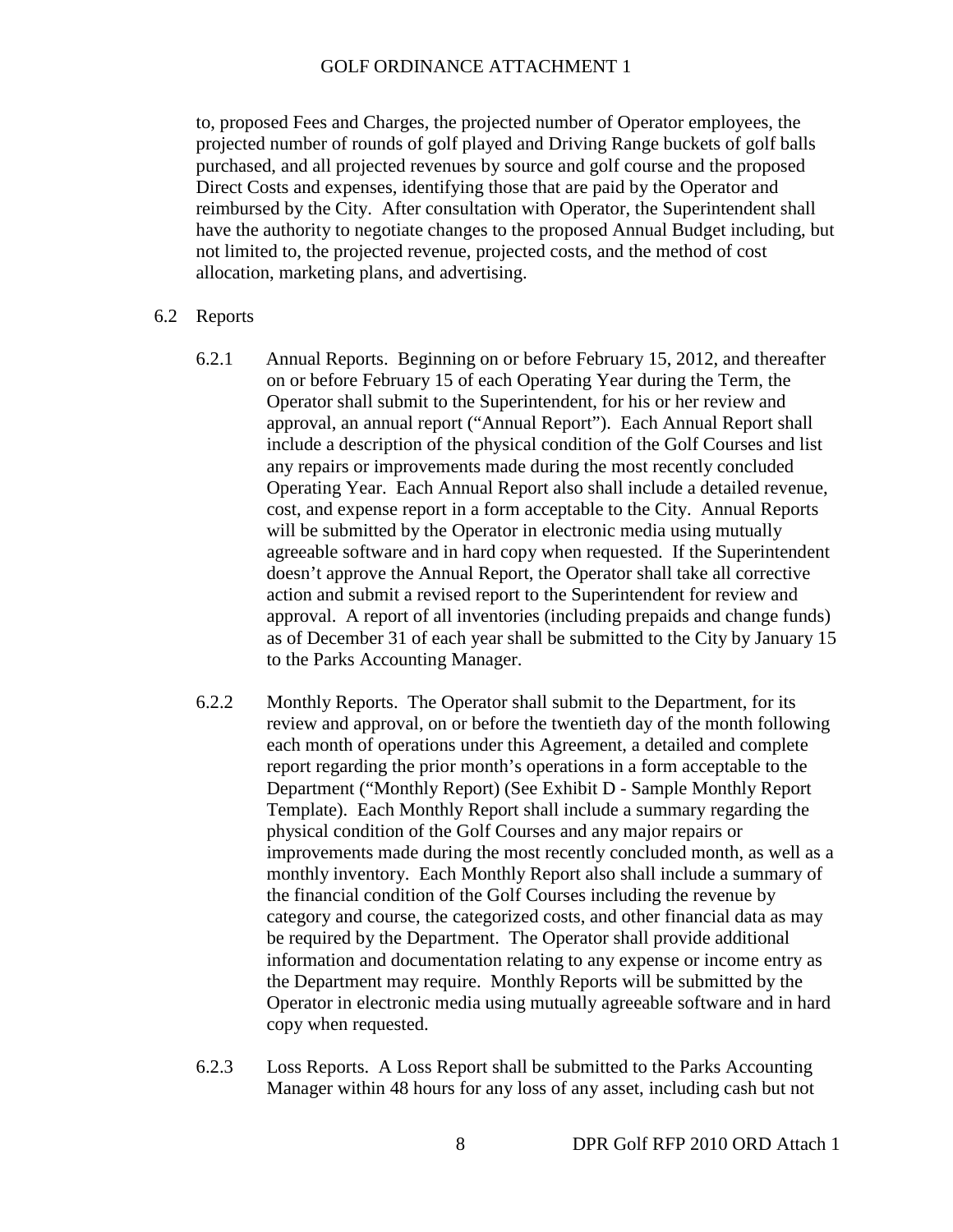including inventory, valued at \$100 or more per occurrence, and the loss of inventory exceeding \$500 or more. The report shall be submitted on the City's Loss Report form (see Exhibit H) and shall include:

- A. The exact or estimated amount of the loss.
- B. Composition of the loss (cash/checks).
- C. Date of the loss.
- D. When and how the loss was discovered.
- E. Whether it is known, who is responsible for the loss, (and, if so, the name).
- F. When possible and appropriate to get, a copy of the police report shall be included in the report to the City.
- G. Whether the loss is covered by insurance.
- 6.2.4 Shopper Reports. An outside company will be retained to provide shopper reports. Reports will be conducted at the request of the Director and will be promptly forwarded to the City.
- 6.3 Compliance with Laws. The Operator shall comply with all municipal ordinances, all state and federal laws, and all regulations applicable to the operation of the Golf Courses and the management services provided under this Agreement. The Operator will comply with all applicable laws and regulations applicable to management or service contracts that involve facilities financed with tax-exempt bonds under federal tax law. The Operator shall not knowingly permit any illegal activities to be conducted on or at the premises of the Golf Courses. The Operator shall obtain all such required permits or licenses from the appropriate regulatory agency before undertaking any regulated activity.
- 6.4 Governing Law. This Agreement and the rights of the parties hereto shall be governed and construed in accordance with the laws of the State of Washington. The venue of any lawsuit between the parties arising under this Agreement shall be King County, Washington, and the parties hereto do hereby stipulate to the jurisdiction and venue of the Superior Court for King County, Washington.
- 6.5 Compliance with Rules and Regulations. The Operator shall comply with all rules and regulations set forth in the Golf Course Manual and will enforce all such rules at the Golf Courses.
- 6.6 Operator's Obligations to Refrain from Discrimination (Equality of Treatment). Without limiting the generality of Section 6.3, the Operator will comply and shall require its subcontractors to comply with all applicable equal employment opportunity and nondiscrimination laws of the United States, the State of Washington, and the City of Seattle, including but not limited to Chapters 14.04, 14.10, and 20.42 of the Seattle Municipal Code (SMC),as they may be amended from time to time; and rules, regulations, orders, and directives of the associated administrative agencies and their officers.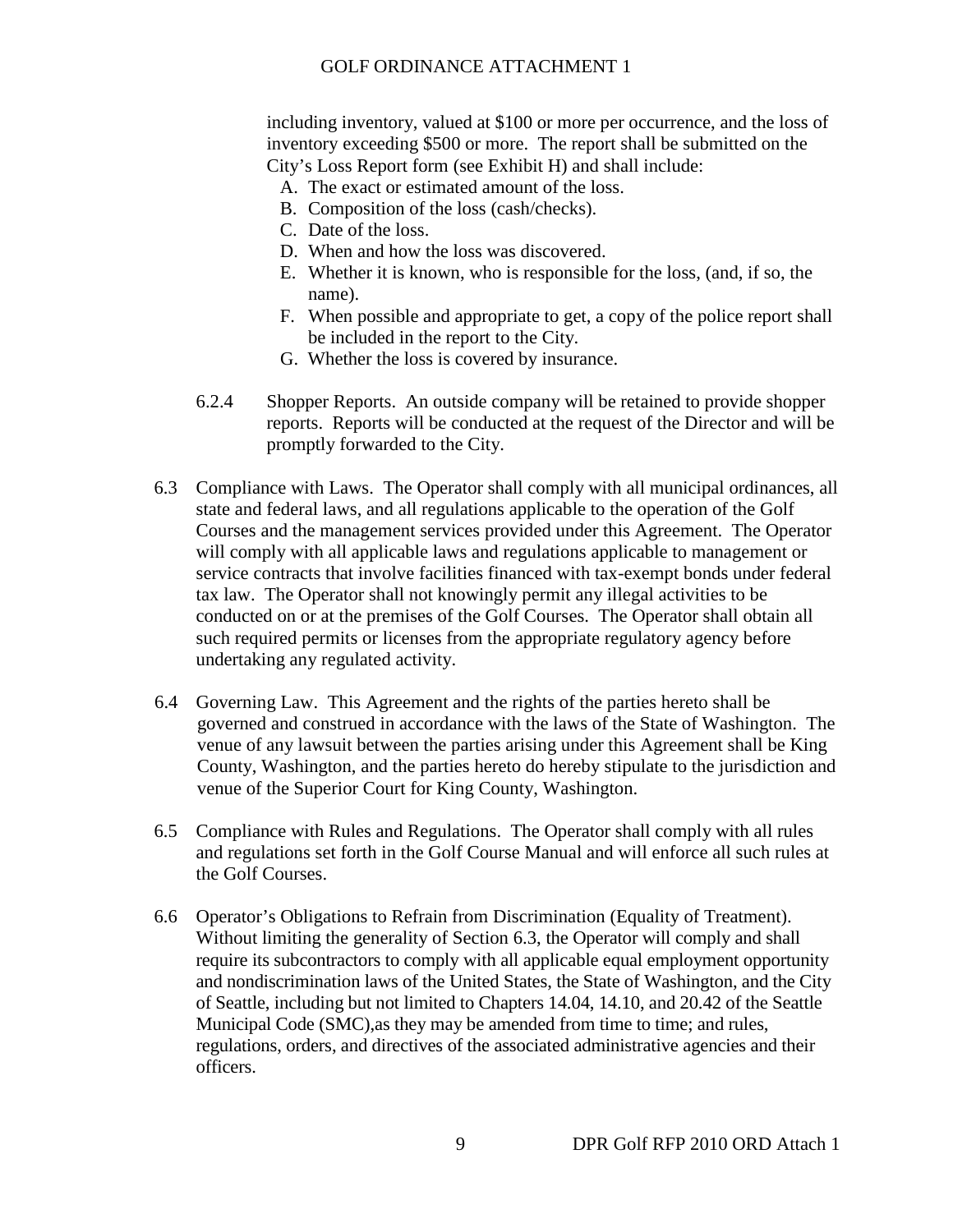- 6.7 Signs. The Operator shall not post any permanent signs at the Golf Courses without the prior approval of the Department.
- 6.8 Marketing and Advertising. The Operator shall use its best efforts to maximize the public use of the Golf Courses by effectively marketing and promoting the Golf Courses to ensure financial and operating success. For each operating year, the Operator shall submit to the Department as a part of the proposed Annual Budget a complete marketing and advertising plan and shall include a year-end marketing and advertising report along with the Annual Report concerning all activities undertaken by the Operator with respect to the approved marketing and promotion plan for the applicable Operating Year. The Operator may deviate from the amounts provided within the budget and marketing plan to respond to unexpected market conditions after first consulting with and obtaining the approval of the Director. The City reserves all advertising rights associated with the Golf Courses and Operator will purchase any advertising on behalf of the City.
- 6.9 Utilities. Upon commencement of the term of this Agreement, the Operator shall be responsible for arranging for the utility services required by the Golf Courses, including, but not limited to, water, gas, electricity, sewer service, and trash removal. The Operator acknowledges that during the term of this Agreement there may be a defect, deficiency, or impairment of any utility system, water system, water supply system, drainage system, waste system, heating or gas system, or electrical apparatus or wires serving the Golf Courses. Any expenses incurred by the Operator to correct any such defect, deficiency, or impairment shall be a Direct Cost, aside from capital expenditures.
- 6.10 Safety. The Operator shall immediately correct any unsafe conditions to the Golf Courses, or notify the Department of any potentially unsafe conditions, as well as any potentially unsafe practices occurring thereon. The Operator shall contact an emergency medical response provider as soon as reasonably possible after becoming aware of any person on or at any of the Golf Courses who is in need of medical attention because of illness or injury. The Operator shall cooperate fully with the Department in the investigation of any accidental injury or death occurring at the Golf Courses and shall submit promptly to the Superintendent an accident report describing any injuries or deaths at the Golf Courses. An incident log will be maintained at the Golf Courses by the Operator.
- 6.11 Use of Facilities Restrictions. The Operator shall obtain from the Director prior written approval of any events or activities not otherwise specifically provided for or authorized under the Agreement, or any extraordinary events or activities requiring the exclusive use of any of the Golf Courses or any portion thereof.
- 6.12 Meetings. Representatives of the Operator and the Department shall, at a minimum, meet monthly and at such other times as may be required by the Department to review the Operator's performance under this Agreement, to review the monthly financial reports submitted by Operator, and discuss any problems or emerging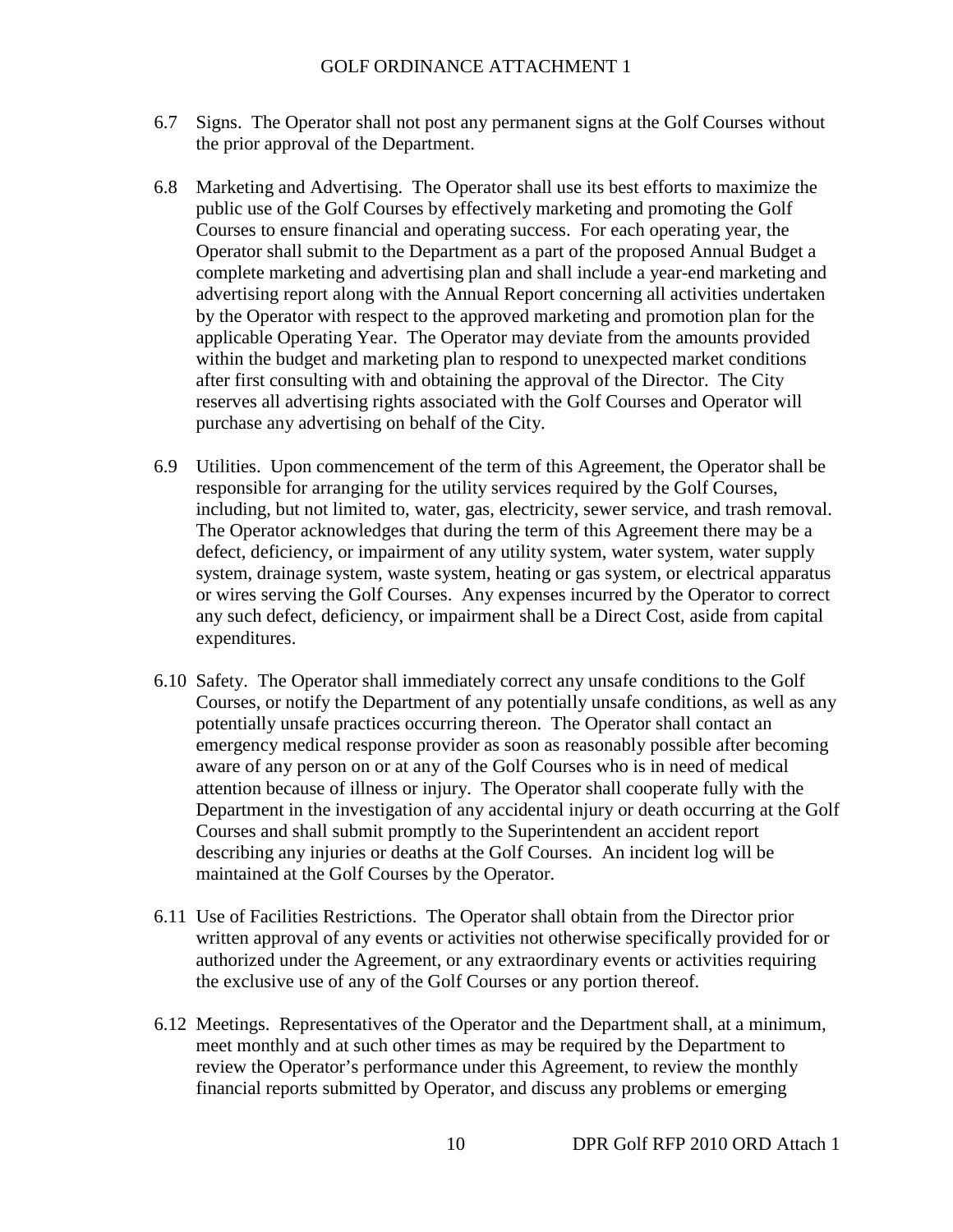#### issues.

6.13 Fee Structure.

- 6.13.1 Fees and Charges. Initially all Fees and Charges shall be the current Fees and Charges in effect at the Golf Courses as of the Effective Date. (Exhibit L.) Beginning with the Operator's submission of the proposed 2012 Annual Budget on June 1, 2011, the Operator shall propose Fees and Charges for the coming year. Additionally, Operator shall conduct a biannual market survey of comparable local municipal golf courses and driving ranges and provide the Director with the results. The Operator, in the exercise of its professional judgment, shall recommend Fees and Charges at such rates that will best meet the goals of maximizing Golf Courses net revenue and the positive golfing experience of golfers of all ages and skills. The Department will review, revise as needed, and establish Fees and Charges for the upcoming operating year.
- 6.13.2 Changes to Fees and Charges. At any time during the Term, the Operator may propose off-season Fees and Charges for rounds of golf, cart fees, Driving Range fees, and temporarily lower fees, discounts, or promotional programs based on sound business practice. Any change to Fees and Charges are subject to prior approval by the Department.
- 6.13.3 Other Charges. All charges directly charged to the public that are related to golf course operations, including course and range fees, fees for classes and lessons, equipment fees and other usual golf course fees and charges paid by golfers shall be proposed by the Operator in its proposed Annual Budget and are subject to approval by the Department. Restaurant and retail prices, including prices for Pro Shop equipment and supplies, are not included in Fees and Charges and shall be proposed by the Operator in its proposed Annual Budget, and may be changed at other times by Operator as market conditions and costs change, subject to Department approval. The Department shall have the right to reject any price changes and request Operator to change to a specified price. If the Operator proposes an increase in the maximum fees authorized by the Department other than in the proposed Annual Budget submission, the Operator shall submit such proposed changes to the Department for approval at least 90 (ninety) days prior to the proposed implementation date. Any such change will be implemented only with the written approval of the Superintendent.
- 6.13.4 Discounts. Except as specifically authorized in writing and by mutual agreement as part of this contract, employees of the Operator shall not receive discounts to the above listed fees. In acknowledgment of the retail food and beverage operations, an industry conforming standard policy for food and beverage consumption is attached as Exhibit J, PGC FB House Policies.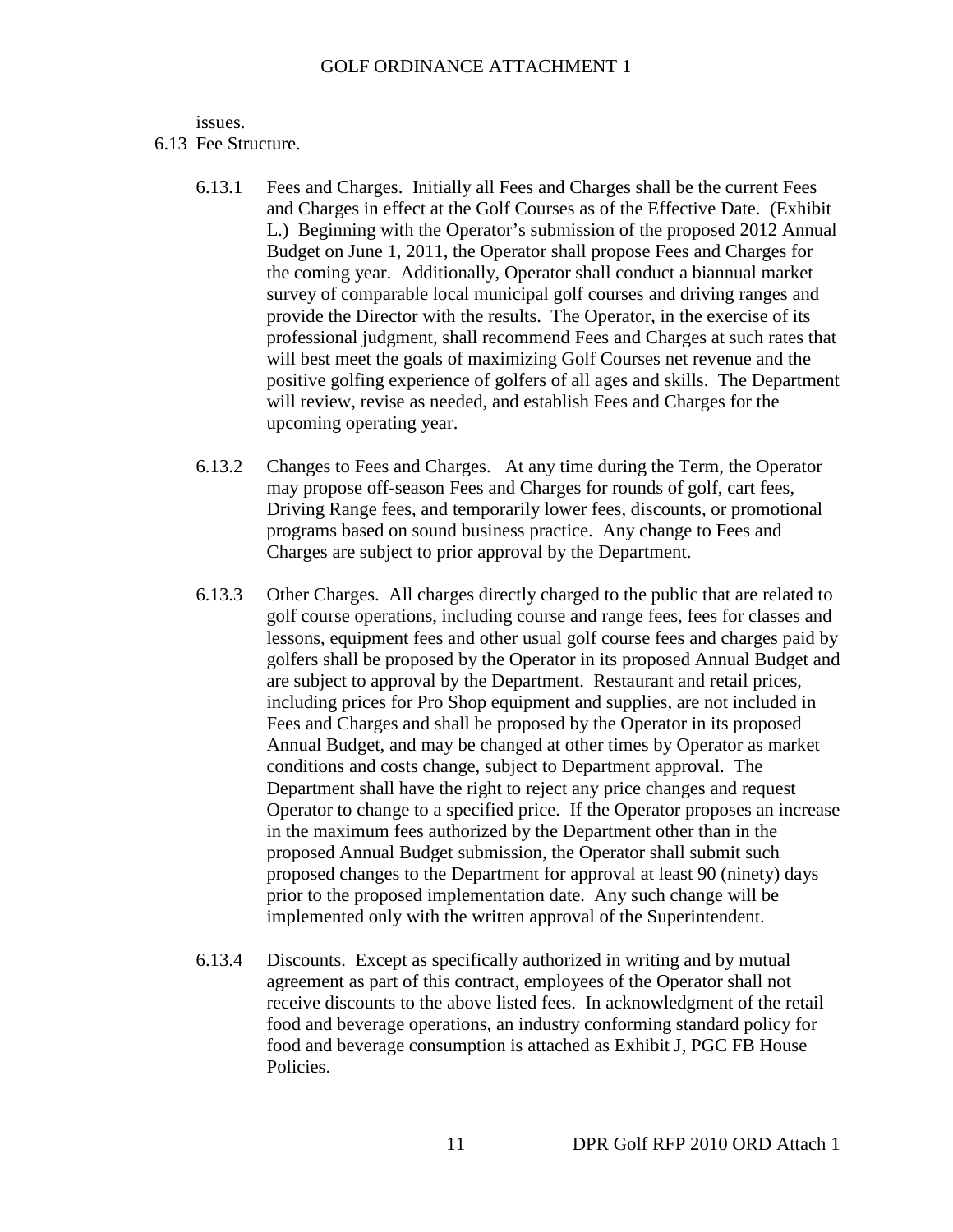- 6.13.5 Reciprocal Play. In addition, there is an established reciprocal play policy allowed, attached as Exhibit K, Reciprocal Play and Practice Policy.
- 6.13.6 Operator Employee Merchandise Discounts. All operator employees are eligible to purchase pro-shop merchandise at cost plus 10%. If the item is discounted to the public below this price, then the employee would pay that price with no additional discount. Employees may not use their discount to purchase items for resale.
- 6.14 Business License, Permits, and Leasehold Excise Tax.
	- 6.14.1 Non-Reimbursed Costs and Expenses. The Operator shall obtain and pay for without reimbursement by the City a) the state licenses, registrations, and permits; unless authorized herein, b) any federal government fees, taxes, charges for the Operator's business, c) the Operator's City of Seattle Business Licenses, and d) leasehold excise taxes, if any. Any Operator legal and administrative costs associated with obtaining these licenses and permits will not be reimbursed by the City. Any late charges or penalties incurred by the Operator associated with obtaining these licenses and permits will not be reimbursed by the City without prior approval.
	- 6.14.2 Reimbursed Direct Costs and Expenses. The City will reimburse Operator, as a Direct Cost, the actual fees paid by the Operator for Washington State Liquor Control Board licenses and permits, Seattle-King County Department of Public Health permits and inspections, and other permits and fees directly related to the operation of the Golf Courses and approved by the City in the Approved Annual Budget. Any Operator legal and administrative costs associated with obtaining these licenses and permits must be approved in advance by the City. Any late charges or penalties incurred by the Operator that is associated with obtaining these licenses and permits will not be reimbursed by the City without prior approval of the Director.
- 6.15 Restaurant and other Goods and Services. The Operator shall at all times maintain a complete list or schedule of the prices charged for all goods and services supplied to the public by or at the Golf Courses. Such list or schedule of proposed prices shall be included in each proposed Annual Budget provided to the Department. Such prices shall be based on the following considerations: a) that the Golf Courses are intended to serve the needs of the public with the goods and services supplied at a cost comparable to other local sources of similar goods and services and b) that the potential profit margin should accommodate the cost of providing the goods or services in compliance with the obligations of this Agreement. If the Department notifies the Operator that a fee or a price being charged is not fair and reasonable, then Operator shall have the right to confer with the Department to justify such fee. Following reasonable conference and consultation thereon, the Operator shall immediately make such fee/price adjustments as may be ordered by the Department.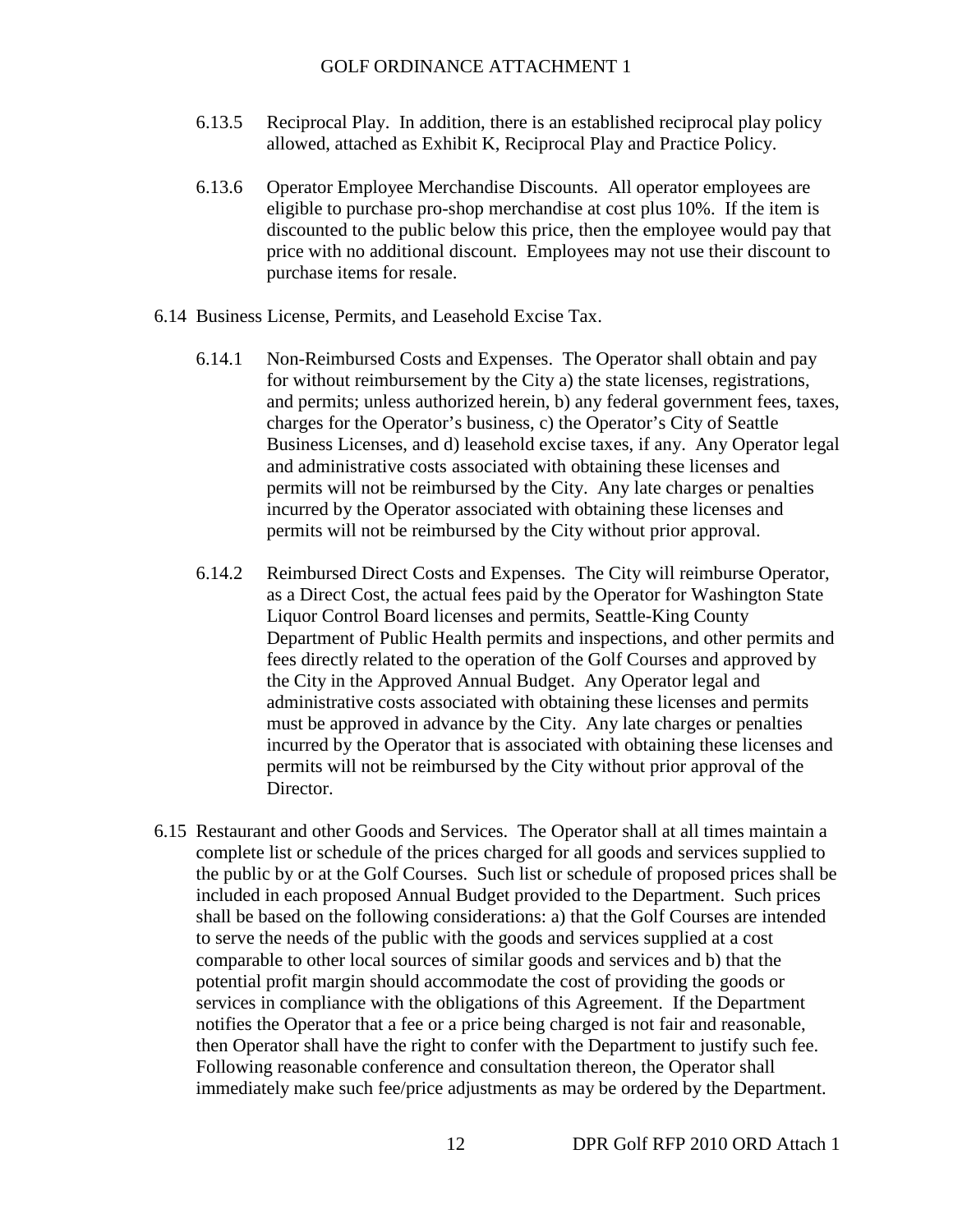### 7. COSTS AND EXPENDITURES, LATE FEES.

7.1 Direct Costs. All Direct Costs (the normal and ordinary costs of operating and maintaining the Golf Courses) shall be paid by the Operator from the Operator's bank accounts, and Operator shall be reimbursed by the City. The City will reimburse Direct Costs without mark-up or profit to the Operator, and such costs will include only the actual amount paid by Operator to persons and entities unrelated to the Operator.

The amounts paid by the Operator for salaries, wages, compensation, and benefits to its employees that are to be reimbursed by the City are required to be determined at fair market value and not be based upon any share of net profits from the operation of the Golf Courses. Executive personnel are not to be reimbursed as Direct Costs but instead are to be included as part of the Management Fee provided in Section 8 below.

Late fees paid to vendors will not be reimbursed without approval of the Director. Subject to the above limitations, a Direct Cost shall be any cost which is directly related to the normal and ordinary staffing, operations or maintenance of the Golf Courses only when approved by the City in the Approved Annual Budget or when proposed by the Operator and approved in writing by the City, including but not limited to the following:

- 7.1.1 Operator employee salaries, wages, and compensation.
- 7.1.2 Operator's employee benefits including vacation, sick leave, health insurance, HSA Contributions, 401(k) contributions, disability insurance, and worker's compensation insurance.
- 7.1.3 Employee Incentives and Bonuses. Employee incentives that comply with City policies are authorized and will be considered a Direct Cost. Authorized incentives are to express employee appreciation, and are generally of minimal value (less than ten dollars); the value is in the giving and not in the gift itself. The reimbursement request for any incentives that comply with City policies must include a completed City Form A-22 (see Exhibit I). Any other employee incentive or bonus will be excluded as a Direct Cost and will be paid at Operator's sole expense.
- 7.1.4 Food for Operator Employees. Food provided to employees that complies with City policies is authorized and will be considered a Direct Cost. In acknowledgment of the retail food and beverage operations, an industry conforming standard policy for food and beverage consumption is attached as Exhibit J. All food purchased by employees under the attached food and beverage policy will be excluded as a Direct Cost and will be at the Operator's or employee's sole expense.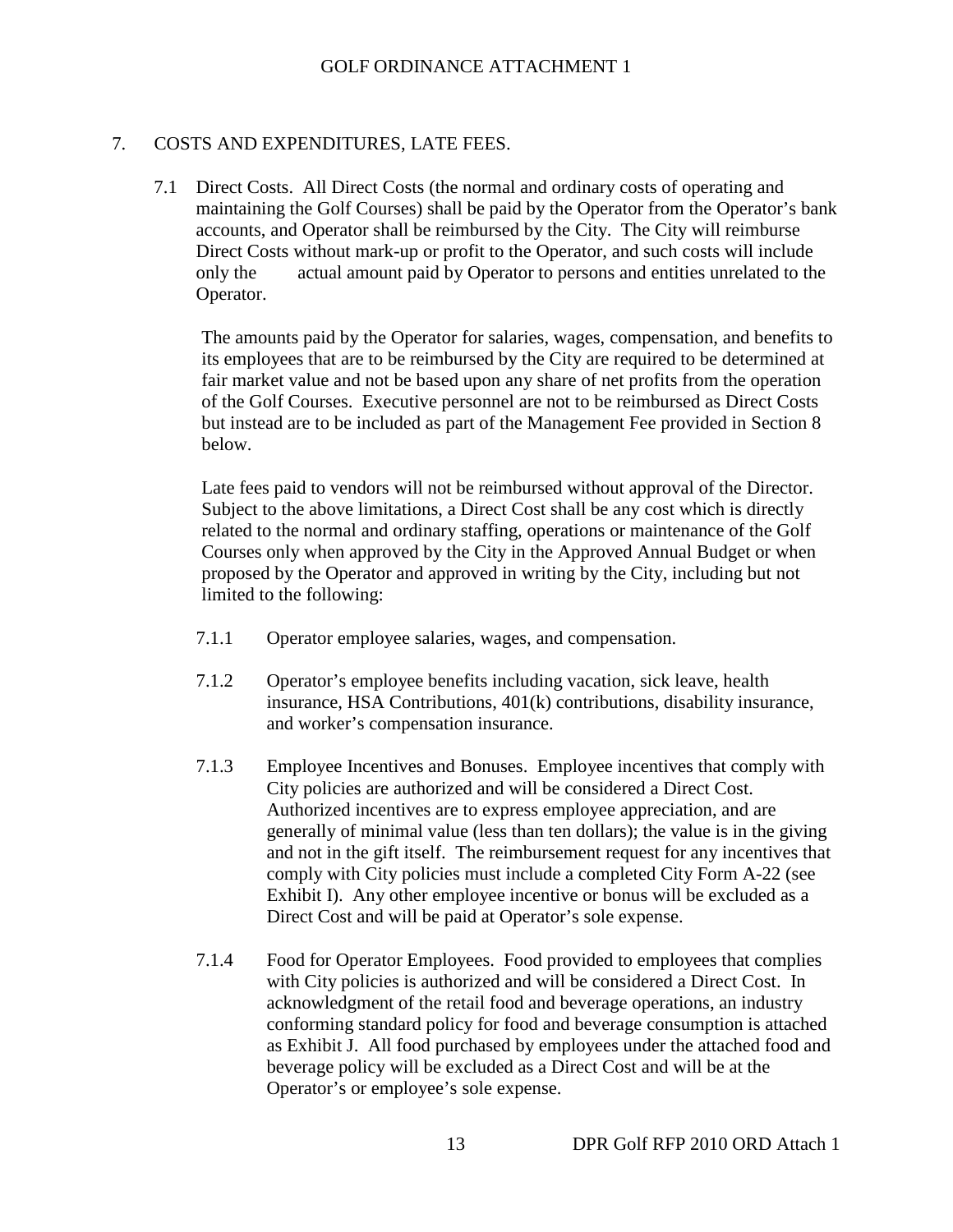- 7.1.5 Personal Mileage Reimbursement. Reimbursement of Operator employee usage of personal cars for business purposes shall be considered a Direct Cost, up to the then current rate approved by the IRS. Operator employees requesting mileage reimbursement shall maintain and submit mileage/trip logs as required by the Department. Mileage will be reimbursed no greater than the current rate authorized by the IRS. The employee must submit with the reimbursement request a log of beginning and ending mileage and beginning and ending location, the business reason for the travel, along with the date of trip.
- 7.1.6 Lease and/or rental of equipment.
- 7.1.7 Repair and maintenance of golf and hand carts, irrigation systems, and capital equipment.
- 7.1.8 Uniforms, laundry, and linens.
- 7.1.9 Operating supplies, office supplies, cleaning supplies, and other miscellaneous supplies.
- 7.1.10 Audit. Performance or financial audits that may be required by the City.
- 7.1.11 Advertising and marketing expenses.
- 7.1.12 Travel. Travel for reasonable, necessary, and normal business purposes is a Direct Cost, but must comply with City policies for reimbursement limits. These limits include flying coach on airlines; food and lodging is limited to either the Federal Per Diem rate or the Federal Runzheimer Rate Table. Travel will only be reimbursed for Operator's employees, and not for any family or non-employees traveling with the employee.
- 7.1.13 Telephone, postage, and freight directly related to the operation of the Golf Courses.
- 7.1.14 Utilities and utility deposits, including natural gas, water, electric power, telephones, garbage, recycling, and trash collection.
- 7.1.15 Parking lot maintenance.
- 7.1.16 Washington State Business and Occupation taxes on the Direct Costs or reimbursement of same.
- 7.1.17 Refunds. Refunds will be expensed and not deducted from revenue, and will be reimbursed by the City.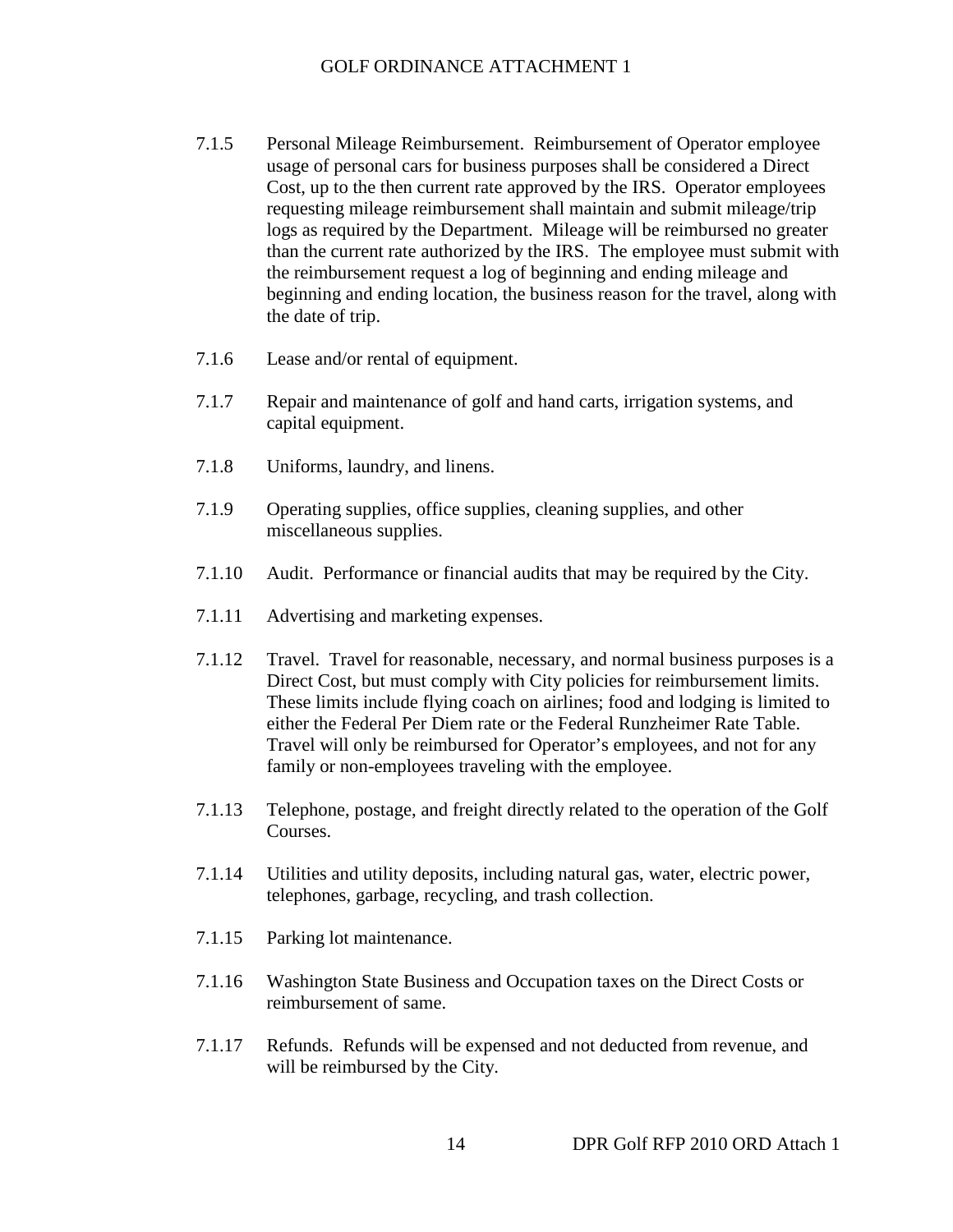- 7.1.18 Food, Beverages, and restaurant supplies.
- 7.1.19 Petty cash reimbursements must meet the same guidelines as other invoices, including an itemized receipt listing what was purchased and that the purchase was paid (proof of purchase and payment).
- 7.2 Direct Cost Budget. The Direct Cost Budget is a portion of the Annual Budget and includes inventory.
- 7.3 Excluded Operating Costs. Those operating costs that are paid by the City but are not included in the Direct Cost Budget include and are limited to the following:
	- 7.3.1 Those maintenance and/or operating costs that are due to any reason beyond Operator's reasonable control, an "occurrence of force majeure" including, without limitation, acts of God, riots, strikes, and/or fires, provided, however, that such expense shall continue only during the pendency of the particular occurrence of force majeure and are subject to the prior approval of the Superintendent.
	- 7.3.2 Base Management Fees and Revenue Growth Incentive Fee paid as part of this contract to the Operator.
- 7.4 Capital Expenditures. A Capital Expenditure is not a Direct Cost and each must be separately approved by the Director before it may be undertaken. The City is responsible for the cost of any Capital Expenditure approved by the Director. Examples of such expenditures include, but are not limited to equipment for the driving ranges, golf course maintenance, kitchen, and restaurant fixtures, etc. The City may request that the Operator contract for and make capital improvements and reimburse the Operator for these improvements per the Capital Budget and subject to applicable public works laws and procedures.

Any Capital Expenditures other than minor construction under Section 7.5 to be managed or implemented by Operator will be under a separate agreement between the City and the Operator.

7.5 Small Construction Projects. Pre-approved small construction projects under Section 5.3 and included in the Annual Budget will be reimbursed.

### 8. OPERATOR COMPENSATION.

8.1 Base Management Fee. During each year under this Agreement, the City will pay the Operator a fixed annual management fee (the "Management Fee"). For years 2011 and 2012, the Management Fee will be \$285,000 (Two Hundred Eighty Five Thousand dollars) payable in twelve monthly installments of \$23,750 (Twenty Three Thousand Seven Hundred and Fifty dollars). The Management Fee for any partial year or month during the Term shall be made pro rata based upon the number of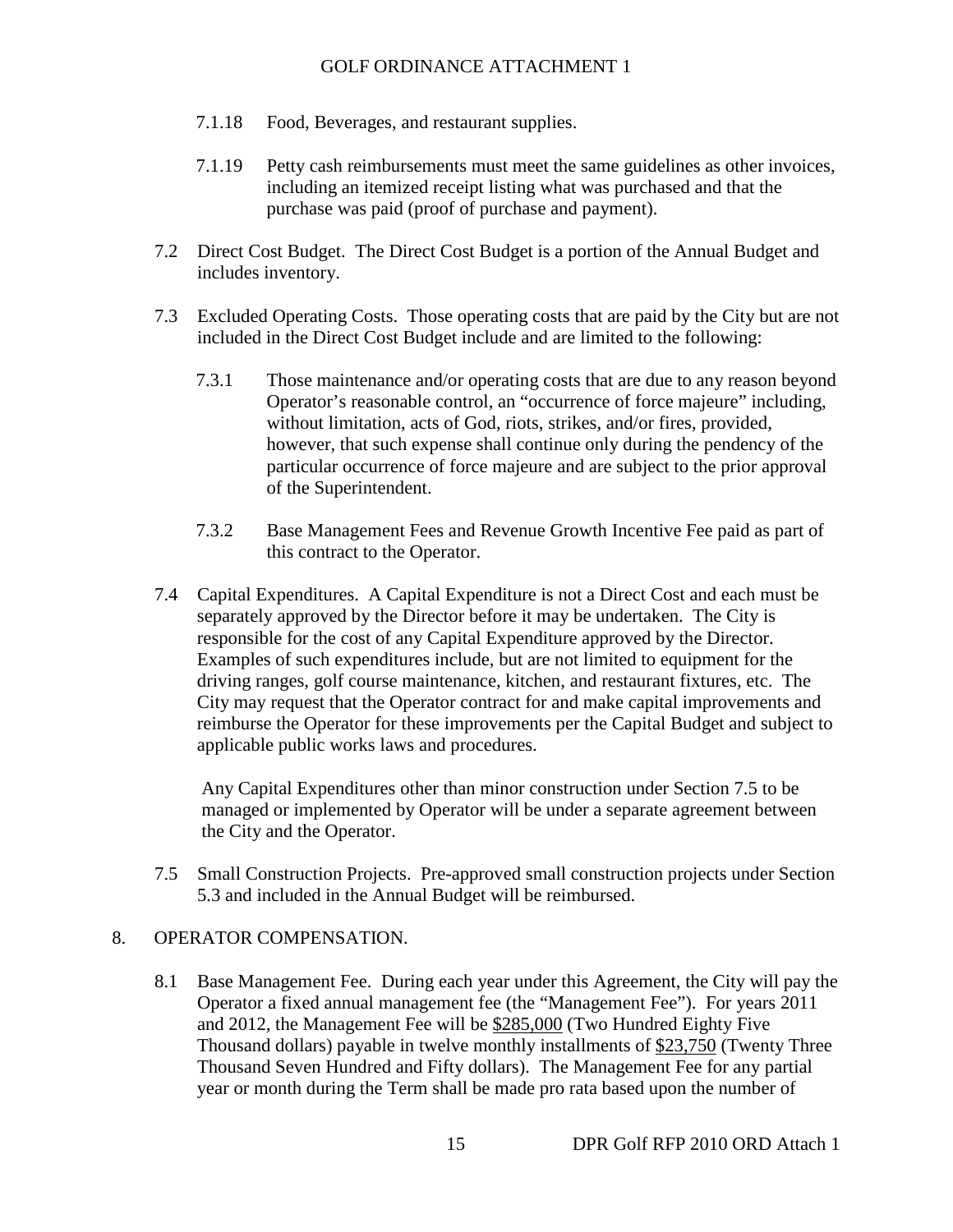months in the year or days in the month when this Agreement was in effect. For the purposes of pro rata calculations only it is agreed months will contain 30 (thirty) days. The City will pay the Management Fee by check mailed to the Operator within 10 (ten) working days (excluding City holidays) after receipt and City acceptance without contest or question of the Monthly Report and supported by an invoice from the Operator.

For the years 2013 and after, the Management Fee will be reviewed biannually in concert with the City budget cycle. The Superintendent shall have the option of increasing the Management Fee for the next budget cycle up to 4% per annum. This increase shall be at the Superintendents' sole discretion, and will include considerations such as inflation, changing infrastructure, and performance. Any increase will be subject to IRS rules regarding compensation for management of bond financed facilities.

- 8.2 Revenue Growth Incentive Fee. During the Term, the City will pay the Operator a Revenue Growth Incentive Fee of an amount equal to 10% (Ten percent) of the excess of the actual Adjusted Gross Revenue over the Adjusted Gross Revenue Target(s) for that year. The Adjusted Growth Revenue Target(s) shall be set by and at the sole discretion of the Superintendent each year, and shall take into account the historic and anticipated growth in Adjusted Gross Revenue. The City will pay the Annual Incentive Fee by mailed check to the Operator within 10 (ten) working days (excluding City holidays) after the City's receipt and acceptance without dispute, contest, or question by the City of the Operator's Annual Report. The Annual Report will include an invoice from the Operator that details the calculation of the Annual Revenue Growth Incentive.
- 8.3 Annual Limit on Operator Compensation. Notwithstanding any provision in this Section 8 regarding adjustments to Operator's fees, the Base Management Fee shall not be less than 80% of the total compensation paid to Operator for any calendar year under this Agreement. No portion of the compensation paid to the Operator may be based on a share of the net profits from the operation of the Golf Courses.
- 8.4 Payment Procedures.
	- 8.4.1 After receipt from the Operator of applicable invoices that have been approved without contest and accepted by the City, the City shall reimburse the Operator for Direct costs by check mailed to the Operator within 10 (ten) business days, excluding City holidays, after receipt of the Operator's invoices in a form approved by the City.
	- 8.4.2 The Operator shall submit original copies of all bills and invoices. Each bill and invoice shall be approved and shall be signed by an Operator management employee. Operator may submit the full year invoices at the beginning of the year to be approved and paid by the City each month.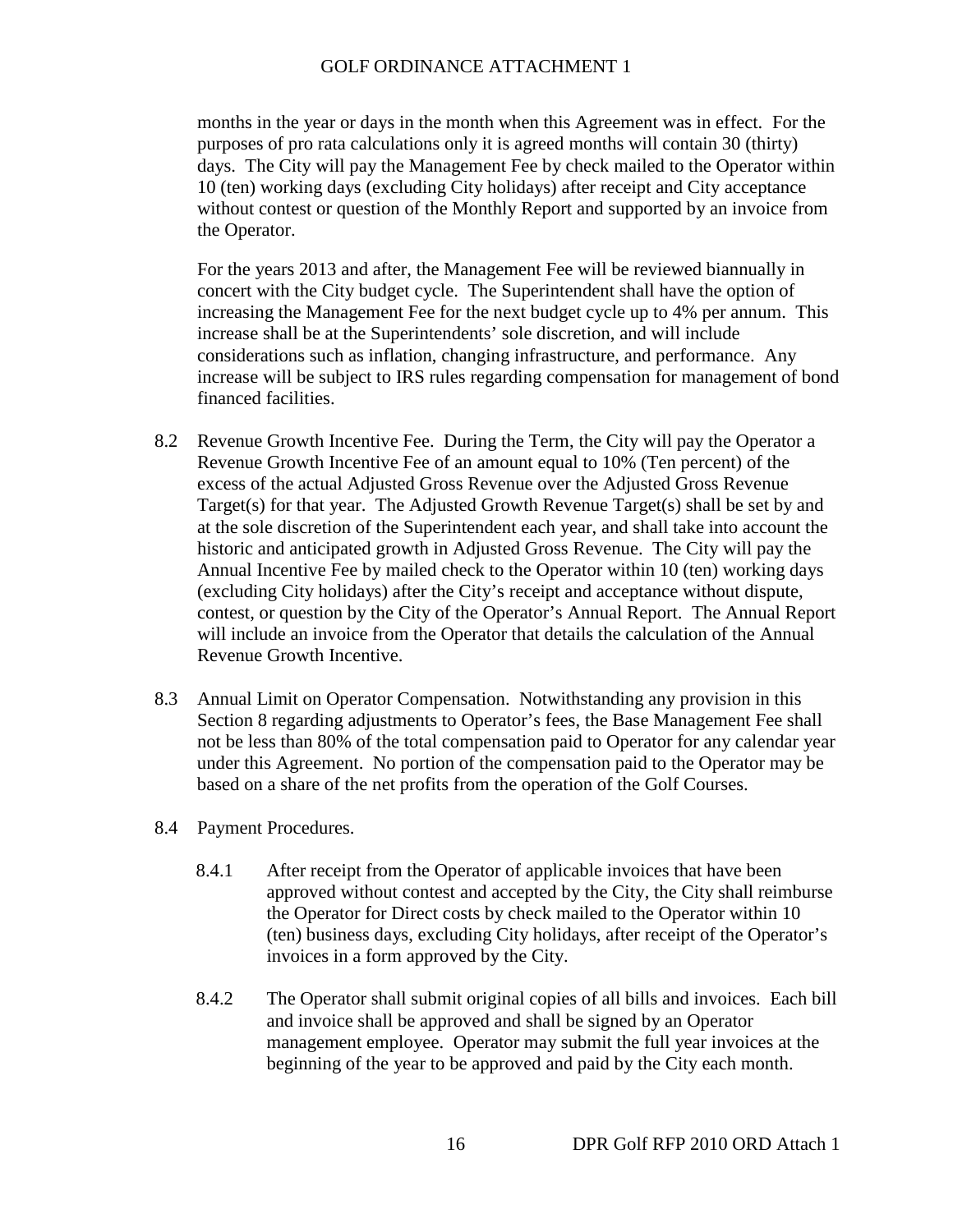- 8.5 Reimbursement Submittals. The Operator will submit receipts, invoices for all Direct Costs, and expenses to the City according to a schedule that has been approved by the City. In no event shall the reimbursement submittals be processed more often than once a week with the exception of twice per month payroll reimbursements. The City reserves the right to review all reimbursement submittals, seek justification from the Operator and once accepted by the City, issue a reimbursement.
	- 8.5.1 Salary reimbursement requests must be separated by golf course and include by employee: name, total hours, pay rate, total cost, and cost for each benefit (taxes, health insurance, etc.). The request must include a report from the Operator's payroll system that includes the above information.
	- 8.5.2 At year-end, reimbursement requests must be separated by calendar year; any single request that includes expenses from two calendar years will not be reimbursed and returned to the Operator for resubmission as separate requests by year.
	- 8.5.3 Reimbursement Summary. Each request shall include a summary that includes sub-totals by golf course and list each vendor, date paid, check number, and amount. Attached to the summary shall be the original invoice that was paid. A copy of the check must be attached to each invoice(s). Vendor invoices shall include detail itemization and be on the vendor's letterhead or invoice with the vendor's name, address, etc., or if on an invoice form provided by the Operator, shall include identifying information and the vendor's signature.

The City and operator shall agree to work diligently toward an electronic submission system acceptable to state auditors that increases efficiency and combined cost of submission to City

8.5.4 Payment Approval and Certification. Prior to submission of any requests for reimbursement, the Operator shall provide a letter signed by the CEO that identifies all employees authorized to sign and approve reimbursement requests (on the summary page). Each summary invoice shall include a certification statement as follows:

> "I, the undersigned, do hereby certify under penalty of perjury that the materials have been furnished, services rendered, or labor performed as described herein and the claim is a just, due, and unpaid obligation against the City by the Operator, and I am authorized to authenticate and certify to said claim." The certification shall be signed and dated.

## 9. FINANCIAL AND ACCOUNTING PROCEDURES.

9.1 Accounting Procedures. The Operator shall employ a method of accounting for all the revenues and expenses in connection with the operation of the Golf Courses that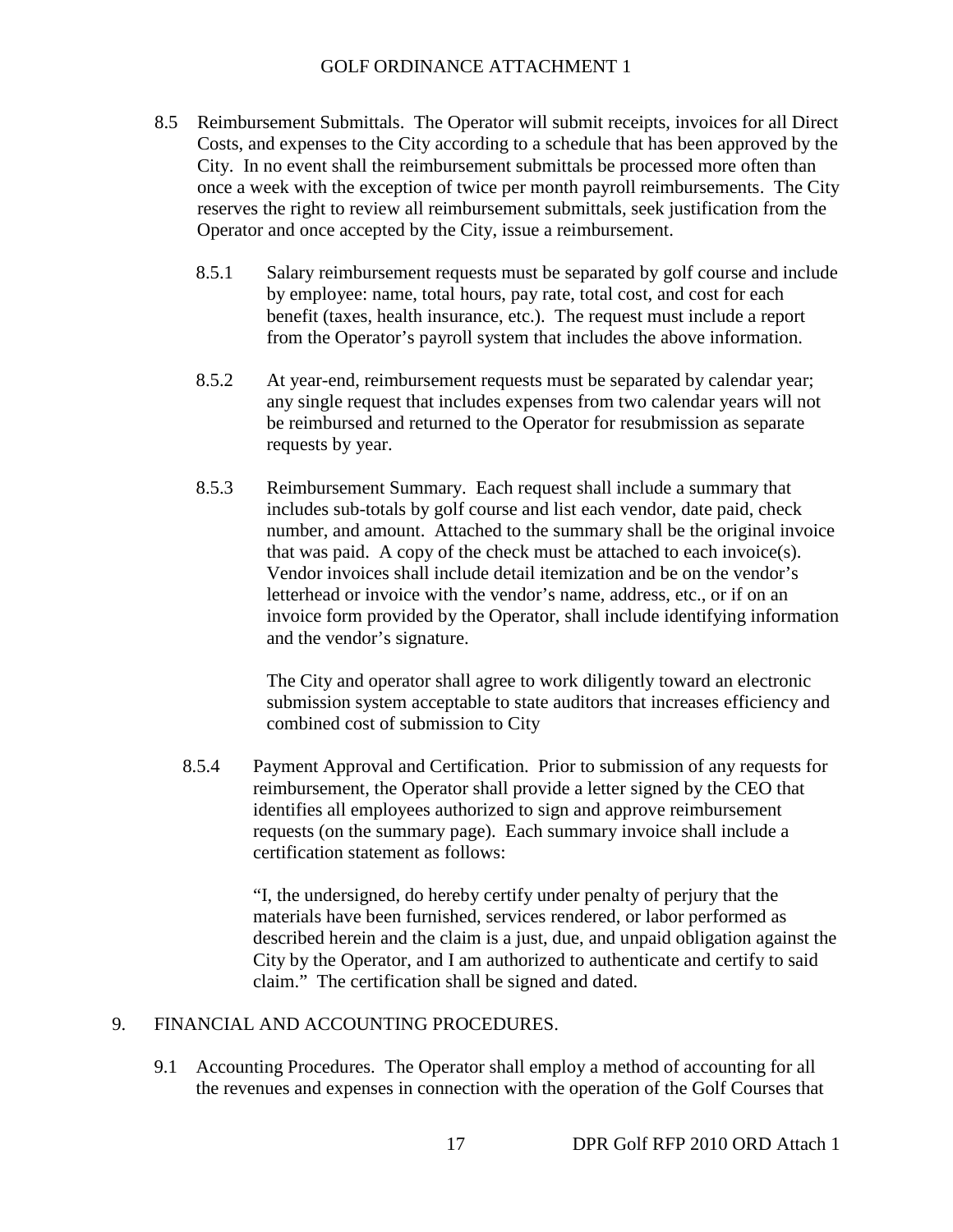is consistent with the City's modified cost basis reporting, and that correctly and accurately reflect the gross receipts and disbursements received or made by the Operator from the operation of the Golf Courses. The Operator shall establish and implement adequate internal controls for this operation and all cashiering and cash handling that comply with GAAP, and with the City's cash handling policies. The method of accounting, including bank accounts, established for the operation shall be separate from the accounting system used for any other business operated by the Operator.

- 9.2 Monthly Reports and Transactions. The Operator shall provide to the City a Monthly Report of the previous month's transactions and financial status of the Golf Courses.
	- 9.2.1 Monthly Report. Within 20 (Twenty) days of the end of each month, the Operator shall provide the City with a Monthly Report that includes the current month and year-to-date inventory levels and income statement.
	- 9.2.2 On a weekly basis and schedule provided by the City, the Operator will provide a copy of every bank deposit slip and a copy of every credit card batch settlement for the previous week, and a revenue report that separates the revenue by category and source approved by the City.
	- 9.2.3 After review of the above items, the City may request additional reports that detail previous transactions.

### 10. BUSINESS RECORDS.

- 10.1 Types of Records. The Operator shall keep and store within the city limits of Seattle, Washington the following records and documents:
	- 10.1.1 Regular books of account such as general ledgers;
	- 10.1.2 Journals including any supporting and underlying documents such as vouchers, checks, tickets, bank statements, etc.;
	- 10.1.3 Sales tax returns and checks and other documents proving payment of sums shown;
	- 10.1.4 Cash register tapes or computerized records for the identification of day-today sales;
	- 10.1.5 Logs showing the dates and times of Driving Range and greens usage and Golf Lessons at the Golf Courses; and
	- 10.1.6 Any other accounting records that the City, in its sole discretion, deems necessary for proper reporting of receipts.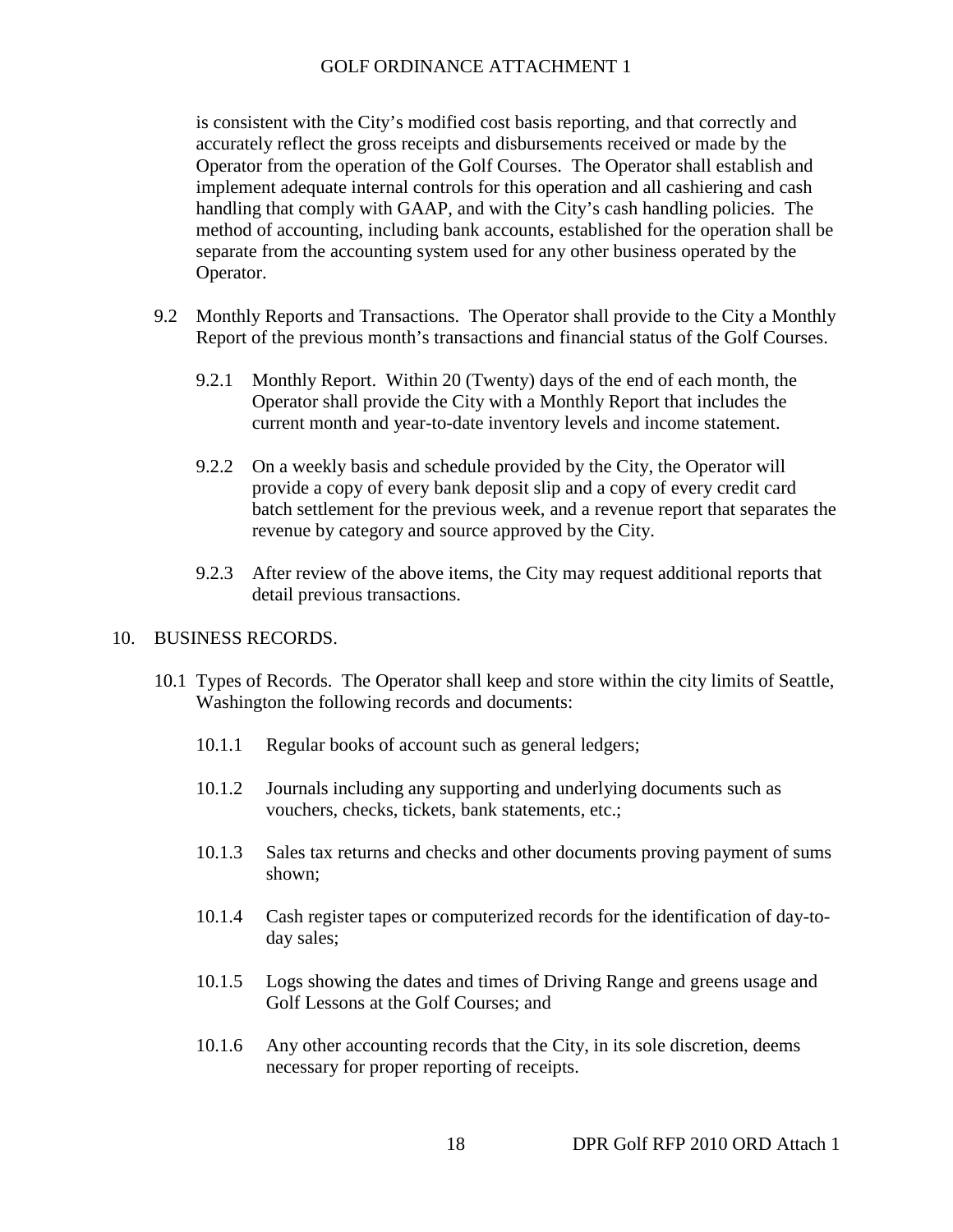- 10.1.7 All books and records will be turned over to the City after 3 (Three) years for retention in City archives, in City-authorized storage boxes with a completed City archival form attached to each box as required by the City Archivist. These records may be in electronic format on CD's or DVD's.
- 10.2 Audit of Records. All documents, books, and accounting records kept by the Operator pursuant to this Agreement shall be open for inspection by representatives of the City during usual business hours and at a location within the Seattle City limits during the term of this Agreement and for at least 3 (three) years thereafter. In addition, the City or its authorized representative may, from time to time, conduct an audit of the books of the operation of the Golf Courses and observe the operation of the business. The City will use its best efforts to minimize the interruption with the normal operation of the Golf Courses during any inspection or audit performed pursuant to the provisions of this section. The City and Operator will independently conduct and jointly conduct "surprise" cash and inventory audits as each deems appropriate. The results of the audits will be documented in a written report, a copy of which will be given to both parties.
- 10.3 Annual Financial Statements. The City may request and the Operator shall provide to the satisfaction of the City audits of financial statements and golf course operations. The audit shall be performed by independent certified public accountants or other persons designated by the City, and the cost of the audit shall be included as a Direct Cost of operation.
- 10.4 Public Records. All information obtained in connection with the City's inspections of the records or audits and all information submitted to the City may be or become subject to public inspection and/or reproduction as public records.

### 11. INSURANCE AND INDEMNITY.

- 11.1 Insurance.
	- 11.1.1 Worker's Compensation Insurance. The Operator shall keep in full force and effect at all times during the term of this Agreement worker's compensation insurance for all workers employed pursuant to this Agreement in compliance with RCW 51 and any applicable federal statute. If any work is sublet, the Operator shall require its sub-operator(s) similarly to provide worker's compensation insurance for all of the latter's employees unless all the employees are covered by the Operator.
	- 11.1.2 Liability Insurance. The Operator shall keep in full force and effect, at all times during the term of this Agreement, Commercial General Liability ("CGL") insurance (including Premises/Operations, Products/Completed Operations, Personal Injury/Advertising Injury, Contractual Liability, Independent Contractors, Stop Gap/Employers Liability and Commercial Liquor Liability), Business Auto Liability, and, if necessary,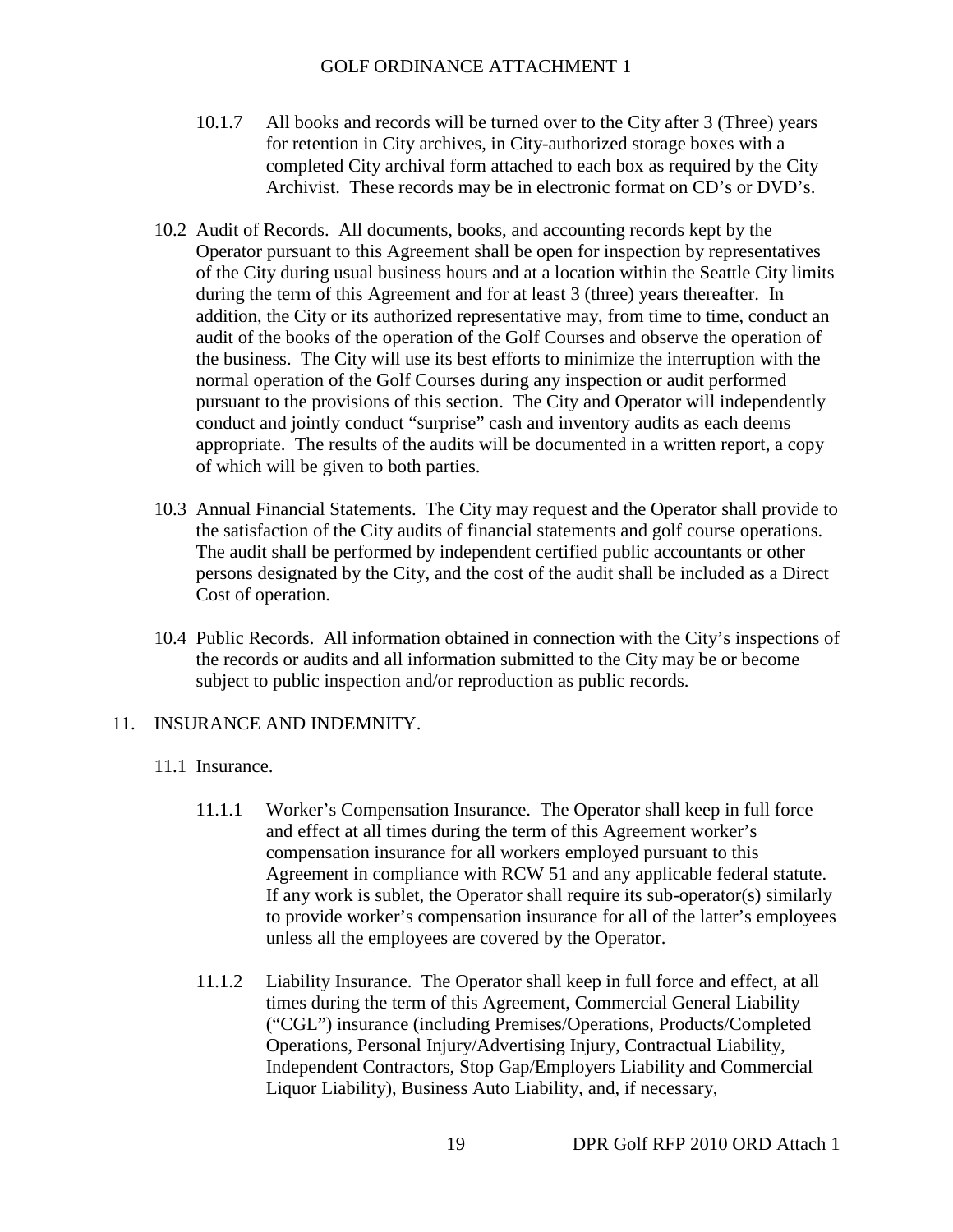Umbrella/Excess Liability insurance so as to provide total limits of liability of not less than \$6,000,000 per occurrence Combined Single Limit Bodily Injury and Property Damage, except \$1,000,000 each offense as respects Personal Injury/Advertising Injury and \$1,000,000) each Accident/Employee Stop Gap/Employers Liability. "The City of Seattle" shall be included as an additional insured under each policy whether liability is attributable to the Operator or the City and coverage shall be primary and non-contributory with any insurance or self-insurance maintained by the City.

11.1.3 Property Insurance. The City shall insure or self-insure real property and personal property, including new buildings and additions under construction on City premises (but excluding land such as greens, fairways, trees, and landscaping), inventory, and mobile equipment (including leased mobile equipment) for the current replacement value thereof subject to various deductibles for the benefit of both the City and Operator. The City shall obtain from its property insurer a waiver of subrogation in favor of the Operator to the extent that property insurance applies to any loss. In addition, the City agrees to waive its rights of recovery for claims involving damage to City property in excess of \$1,000 for any loss within the applicable deductible amount up to the attachment point of property insurance coverage.

> The Operator is responsible for the cost of any insurance on Operator's personal property kept on-site at the Golf Courses, and such amount will not be a Direct Cost. The Operator hereby releases the City from any claim arising in any way from loss or damage to Operator's personal property.

- 11.1.4 Commercial Crime Insurance. The Operator shall keep in full force and effect at all times during the term of this Agreement a Commercial Crime insurance policy in the amount of \$250,000 for employee dishonesty and coverage for theft, disappearance, and destruction of or to monies or funds of, in, or at the Golf Courses in an amount as dictated by the exposure at any given time, but in no event less than \$50,000. All amounts set forth in herein shall be per occurrence and in the aggregate. The City may require the Operator to purchase a fidelity bond on behalf of the City whereby in the event any officer, employee, agent, or subcontractor of Operator embezzles, steals, or otherwise fraudulently or improperly takes or obtains City funds, money, or property, the City shall be reimbursed for the total amount of funds taken up to \$250,000 per occurrence. This cost shall be a direct insurance cost.
- 11.1.5 Evidence of Insurance. The Operator's professional insurance broker shall deliver to the City, in a timely manner, certificates of insurance and copies of declarations pages, schedules of endorsements, and additional insured policy provisions for all insurance required pursuant to this Agreement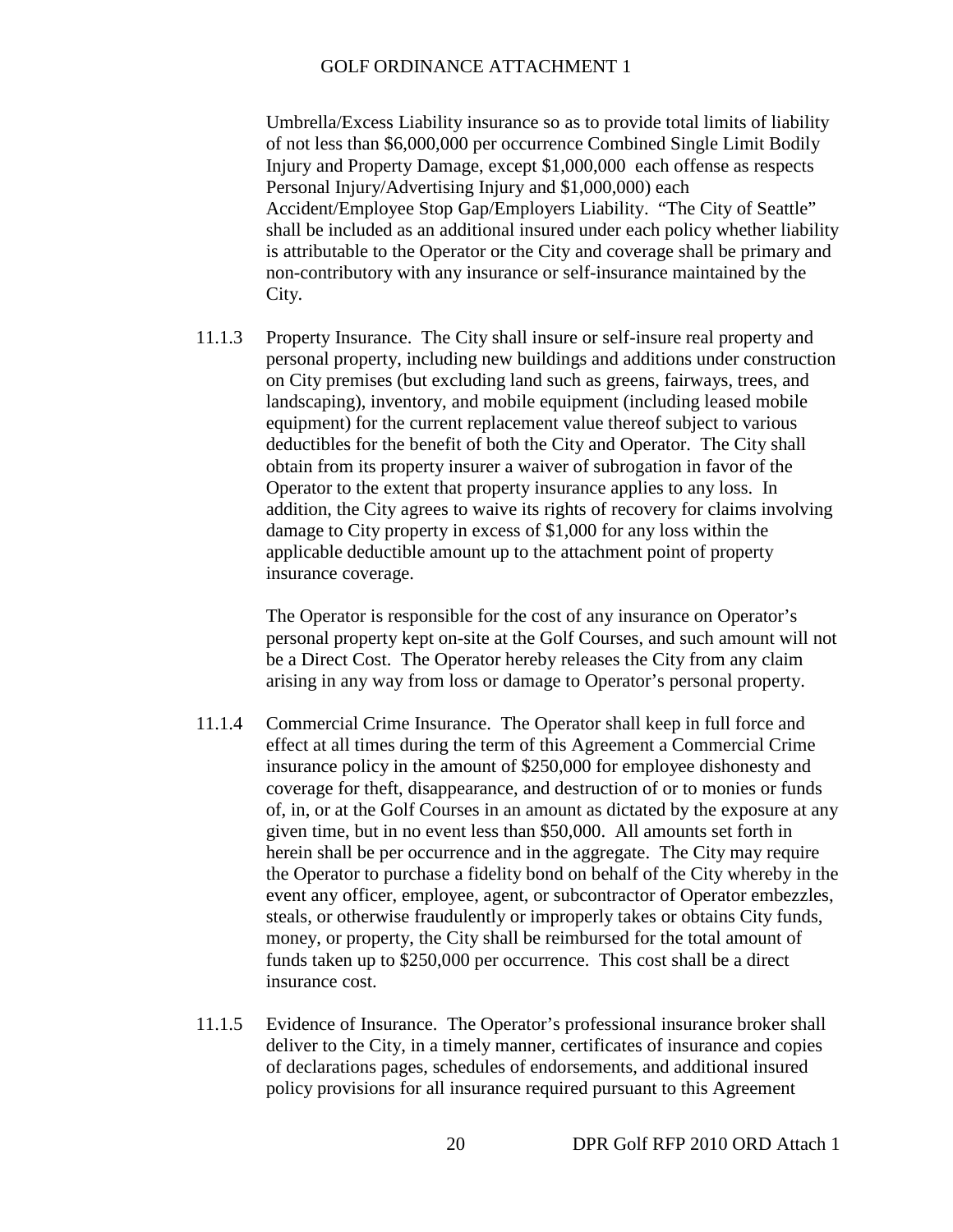acceptable to the City. Each insurance policy required hereunder shall provide that cancellation shall not be made without 30 days (10 days with respect to cancellation for non-payment of premium) prior written notice to the City. Insurance Certification shall be issued to, and notice of cancellation/reinstatement may be mailed to:

> The City of Seattle Attn: Risk Management Division P.O. Box 94669 Seattle, WA 98124-4669

Insurance certification shall not be mailed, but shall be delivered electronically (as may notice of cancellation/reinstatement) by facsimile transmission to (206) 470-1270 or as an email attachment in PDF or XLS format to [riskmanagement@seattle.gov.](mailto:riskmanagement@seattle.gov)

11.1.6 Cost of Insurance. The cost of the insurance required by this section and any deductible that the Operator pays for claims on the insurance required by in this Section (except claims less than \$1,000 involving damage to City property only to the extent to which Operator is responsible for the damage under subsection 11.1.C.) shall be Direct Costs and shall be borne by the City.

## 11.2 Indemnity.

- 11.2.1 The Operator shall defend, protect, indemnify, and hold the City, its officers, elected officials, volunteers, agents, and employees from and against any and all suits, judgments, causes of action, claims, losses, demands, damages, liabilities, and expenses, including, but not limited to, attorney's fees and costs of litigation, resulting from death or injury to any person or damage or destruction of any property or property rights arising out of or relating to any act or omission of the Operator, its agents, subcontractors, or employees, or arising out of or relating to the work to be performed under this Agreement, including any breach of Operator's obligations herein. In the event a claim or legal action is covered by RCW 4.24.115, Operator's indemnification obligation shall not extend to damages resulting from the City's sole negligence, and in the case of concurrent negligence, Operator's indemnification obligation shall apply to the extent of the negligence attributed to the Consultant, its employees, subcontractors, and agents.
- 11.2.2 The Operator shall defend, indemnify, and hold harmless the City for any fines imposed by administrative regulatory bodies, except for fines resulting from and directly related to action for which the City is solely and completely responsible. In the event the City is only partially responsible for said action or inaction, the Operator shall defend, indemnify, and hold harmless the City for the full amount of such fines.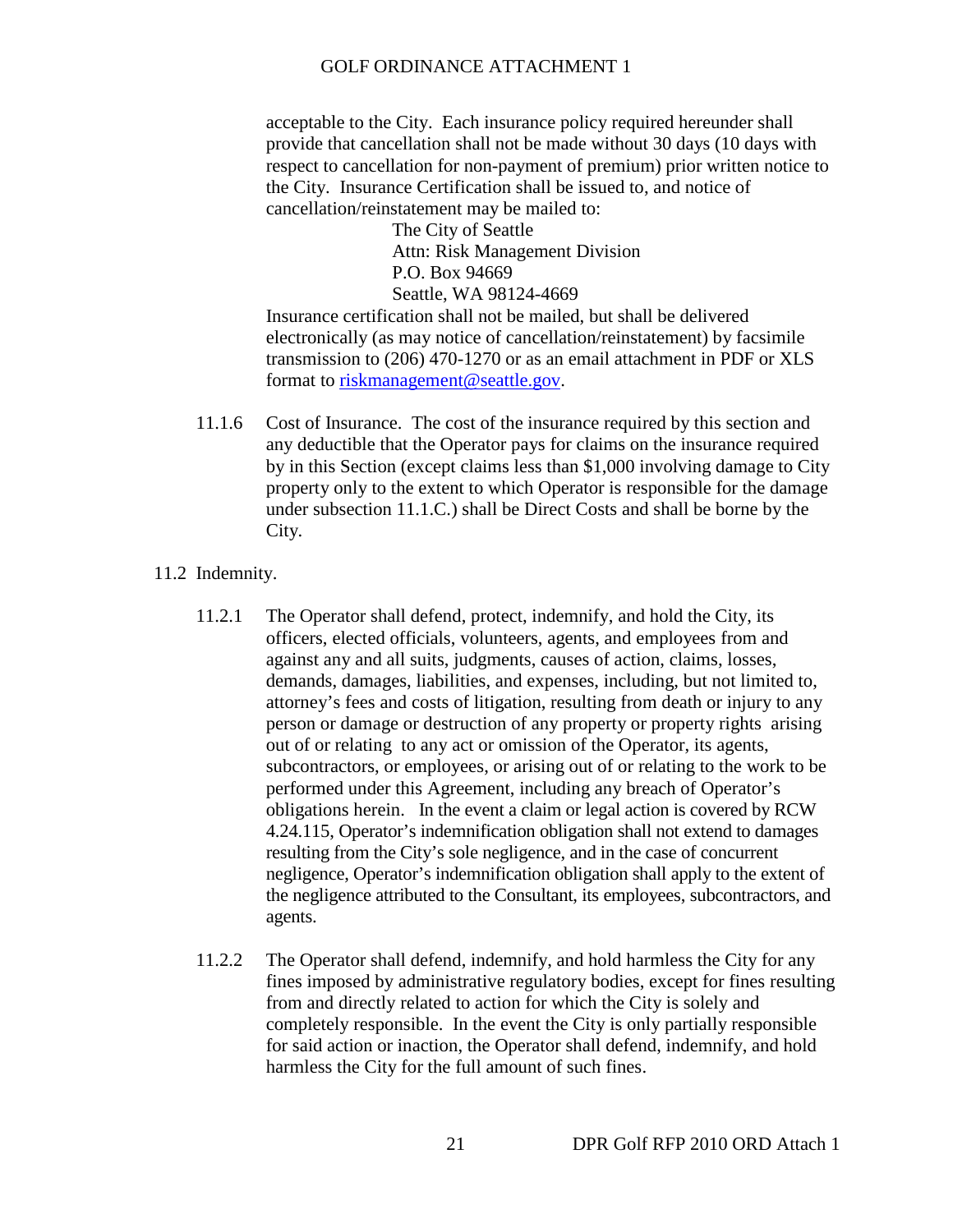- 11.2.3 The City does not and shall not waive any rights against the Operator which it may have by reason of the indemnity clause of Section 11.2 because of the acceptance by the City of any of the insurance policies described in Section 11.1.
- 11.2.4 The indemnity clause of Section 11.2 shall apply to all damages and claims for damages of every kind suffered, or alleged to have been suffered, by reason of any of the operations of this Agreement, regardless of whether or not the insurance policies referred to herein shall have been determined to be applicable to any of such damages or claims for damages.
- 11.2.5 The foregoing indemnity is specifically and expressly intended to, constitute a waiver of Operator's immunity under Washington's Industrial Insurance Act, RCW Title 51, but only as to the City and to the extent necessary to provide City with a full and complete indemnity from claims made by Operator's employees.
- 11.2.6 THE OBLIGATIONS UNDER THIS SECTION 11.2 SHALL SURVIVE THE EXPIRATION OR TERMINATION OF THIS AGREEMENT. OPERATOR AND THE CITY EACH REPRESENT THAT THIS SECTION WAS MUTUALLY NEGOTIATED AND AGREED UPON.

## 12. REPRESENTATIONS AND WARRANTIES.

- 12.1 Organization and Authority. As of the date of this Agreement and thereafter, the Operator hereby represents and warrants that (a) it is a Limited Liability Company (type of organization) duly organized, validly existing, and in good standing under the laws of the State of California (state) and is qualified to do business in all other states where necessary in light of its business or properties and has all requisite power and authority to conduct its business and own its property utilized under this Agreement, (b) it has all necessary power and authority to execute, deliver and perform its obligations under this Agreement, (c) the execution, delivery, and performance by the Operator under this Agreement has been duly authorized by all necessary action and this Agreement has been duly and validly executed and delivered by the Operator, and (d) this Agreement constitutes the legal, valid, and binding obligation of the Operator and is enforceable against the Operator in accordance with its terms, except as the enforceability thereof may be limited by applicable bankruptcy, insolvency, reorganization, or moratorium or other similar laws relating to the rights of creditors generally.
- 12.2 No Conflict. As of the Effective Date and thereafter for the term of this Agreement, the Operator hereby represents and warrants that the execution, delivery and performance by the Operator of this Agreement does not and will not a) conflict with or violate any provision of its articles of incorporation or bylaws, b) result in a material breach or violation of any term or provision of, or constitute a material default under, any material agreement or instrument to which the Operator is a party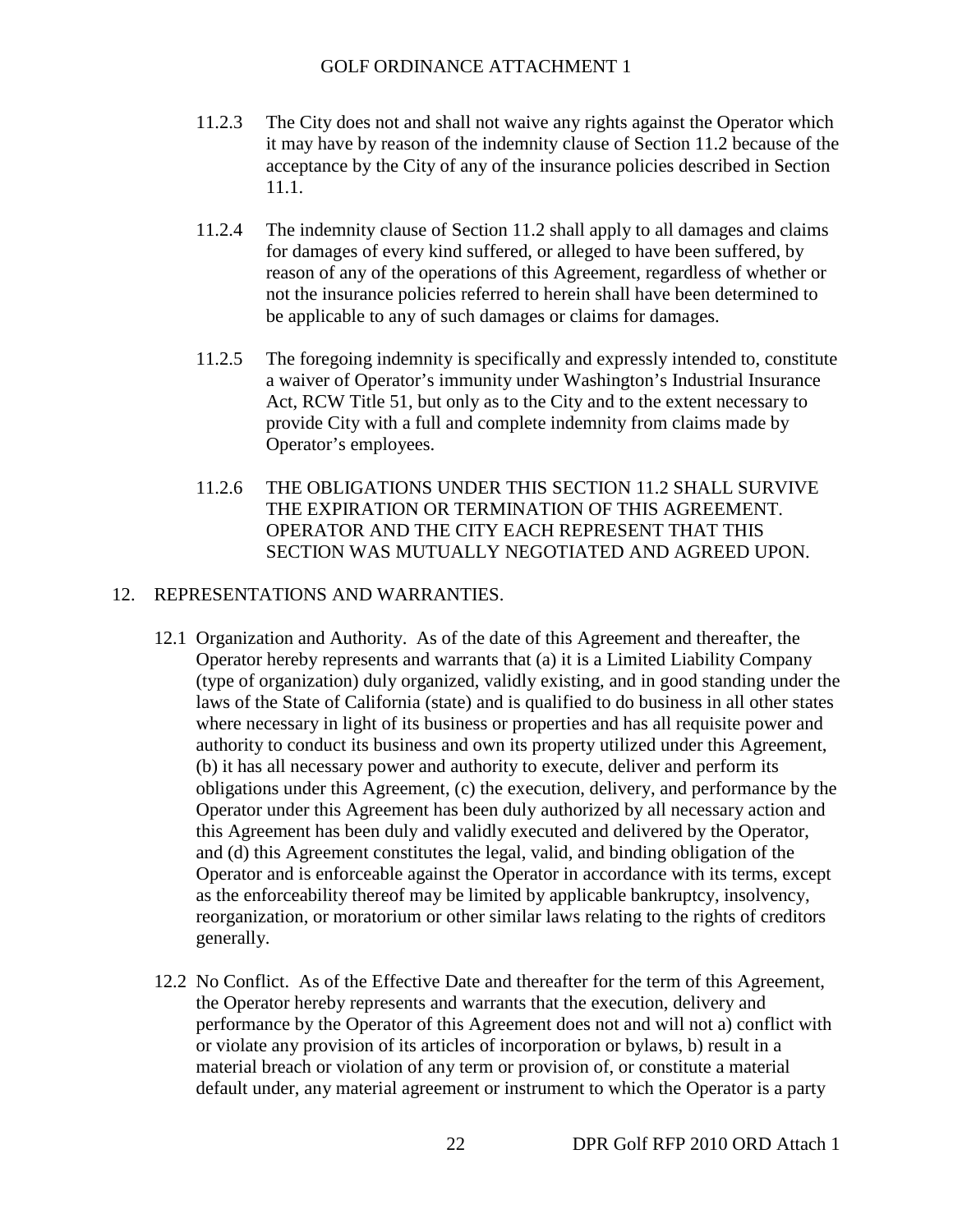or by which the Operator or any of its assets are bound, or c) contravene or constitute a material default under any provision of applicable law or regulation.

- 12.3 Accuracy of Representations and Warranties. The representations and warranties contained in this Agreement do not contain any untrue statement of a material fact or omit any material fact necessary in order to make the statements contained herein not misleading or incomplete.
- 12.4 Survival of Representations and Warranties. The representations and warranties set forth by the Operator in this Article 12 shall survive the date of this Agreement and shall terminate only upon the sixth anniversary of the date of termination of this Agreement.

## 13. DEFAULT AND TERMINATION.

- 13.1 Default. If Operator violates breaches or fails to keep or perform any term, provision, covenant, or obligation under this Agreement, the City may provide the Operator with written notice specifying the failure or breach and providing a period of time determined by the City as reasonably necessary to cure the failure or breach. If Operator's breach relates to a monetary obligation, a reasonable time to cure will not exceed ten (10) days. If the Operator does not cure the breach or failure within the time required by the City's notice, Operator's breach will be a "Default". If the cure cannot reasonably be completed in the time provided by the City, Operator will not be in Default if a cure is commenced within the notice period and thereafter diligently pursued to timely completion. No waiver by the City of any Operator breach or Default hereunder shall be construed to be or act as a waiver of any subsequent breach or Default by the Operator.
- 13.2 City Remedies. If the Operator fails to cure any Default, the City shall have the following nonexclusive rights and remedies at its option: (1) to cure such Default on Operator's behalf and at Operator's sole expense and to charge Operator for all actual and reasonable costs and expenses incurred by City in effecting such cure; (2) to terminate this Agreement upon written notice to Operator.
- 13.3 If there is an Operator Default, the City shall not be liable for damages by reason of termination or City entry onto the Golf Courses. The City may also avail itself of any other remedy provided by law.

### 14. MISCELLANEOUS.

- 14.1 Entire Agreement. This Agreement and the documents expressly referred to herein constitute the entire agreement among the parties with respect to the subject matter hereof and supersede any prior agreement or understanding among the parties with respect to such subject matter.
- 14.2 Severability. If any provision of this Agreement or the application of such provision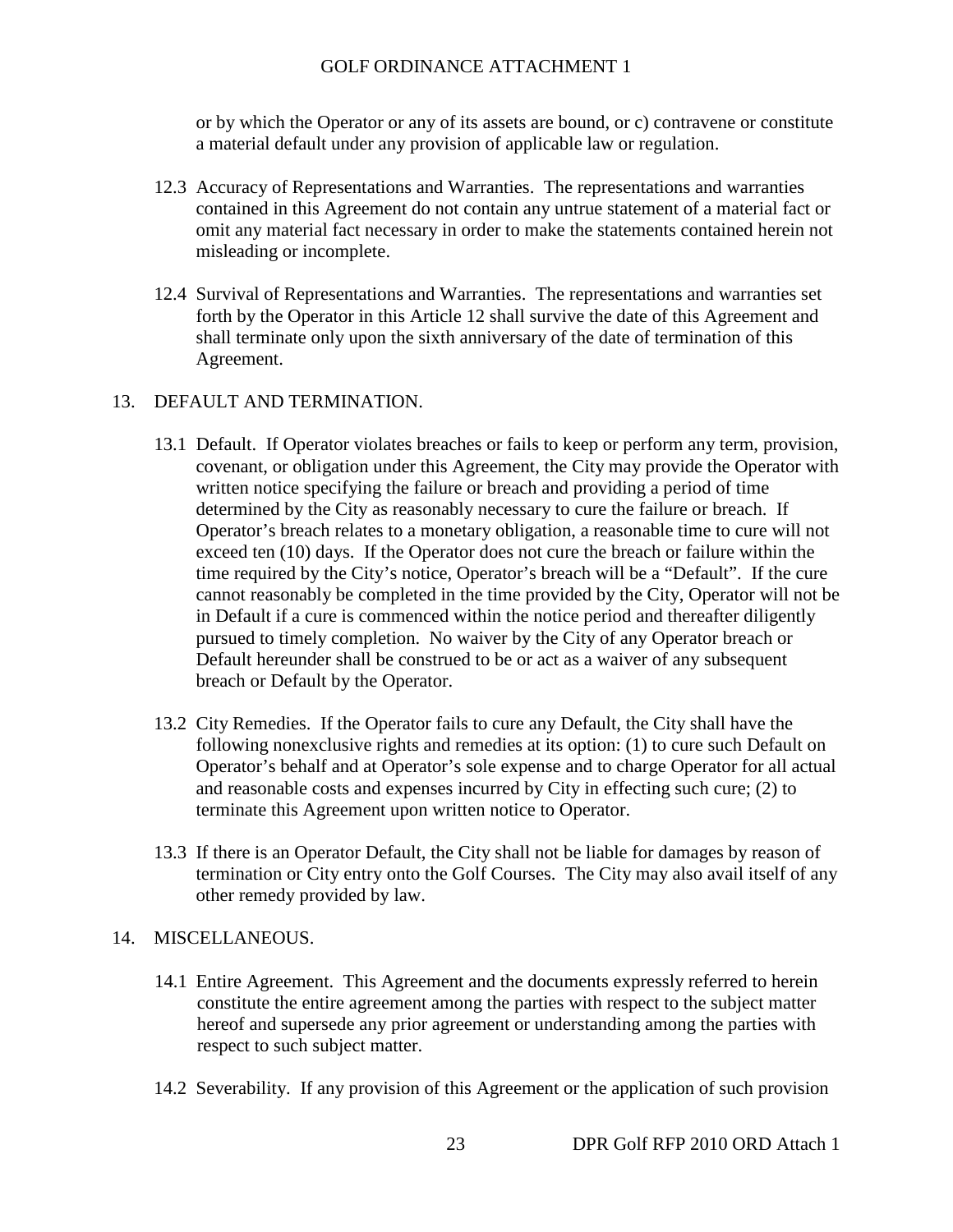to any party or circumstance shall be invalid, the remainder of this Agreement or the application of such provision to other parties or circumstances shall not be affected thereby.

14.3 Notices. All notices, requests, demands, consents, and other communications required or permitted to be given by this Agreement shall be in writing and personally delivered or placed in the United States mail, properly addressed and with full postage prepaid, certified, and return receipt requested. Such notices shall be deemed received at the earlier of (a) the date actually received, or (b) 5 (Five) business days after such mailing. Such notices shall be sent to the parties at the following addresses, unless other addresses are furnished by appropriate notice:

> If to the City, to: The City of Seattle Department of Parks and Recreation Attention: Golf Manager 100 Dexter Avenue North Seattle, Washington 98109-5119

If to the Operator, to: Premier Golf Centers, LLC 2466 Westlake Ave, N. #8 Seattle, WA 98109

- 14.4 Assignment; Subcontract. This Agreement shall be binding on, and shall inure to the benefit of, the parties to it and their respective heirs, legal representatives, successors, and assigns. The City's willingness to enter into this Agreement with Operator is conditioned, in part, on City's confidence in Operator's management structure. Operator shall not subcontract or assign any of its rights or delegate any of its duties under this Agreement to a third party unless a) the Superintendent gives his/her prior approval, in writing, of the third party contract prior to execution, and b) the third party contract is consistent and complies with all the terms and conditions of this Agreement. No assignment or subcontract shall release Operator from any of the obligations under this Agreement and Operator shall remain jointly liable for performance of this Agreement unless expressly released by the Superintendent in writing. For purposes of this Section, any sale or transfer of company ownership or assets that results in a change in the voting or decision-making control of the limited liability company or change in corporate structure shall also constitute an assignment.
- 14.5 Counterparts. This Agreement may be executed in one or more counterparts, all of which shall constitute one in the same instrument.
- 14.6 Headings. The article and section headings in this Agreement are for convenience of reference only, and shall not be deemed to alter or affect the meaning or interpretation of any provisions hereof.
- 14.7 Governing Law and Venue. This Agreement shall be construed and enforced according to the laws of the State of Washington without regard to any otherwise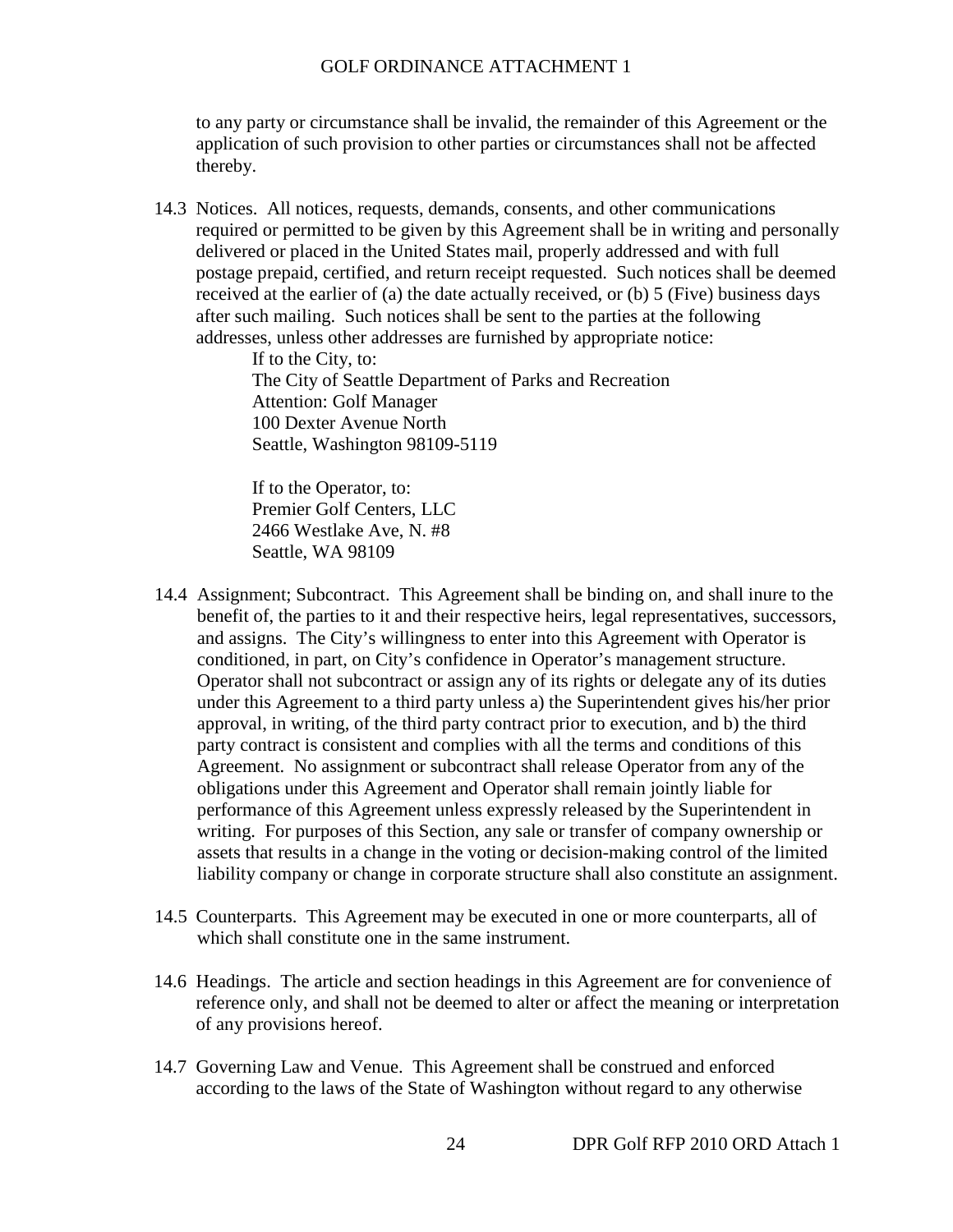governing principals of conflicts of laws. Venue for any action relating to or arising from this Agreement will be in the Superior Court of King County. This Agreement shall be construed neutrally and not in favor of or against any party.

- 14.8 Amendment. This Agreement shall not be modified or amended except by a written agreement executed by both of the parties.
- 14.9 Further Actions. Each party shall execute and deliver such other certificates, agreements and documents, and take such other actions, as may reasonably be required to carry out the provisions or the intent of this Agreement.

IN WITNESS THEREOF, The City of Seattle Department of Parks and Recreation and \_\_\_\_\_\_\_\_\_\_\_\_\_\_\_\_\_\_\_\_\_\_\_\_ (Operator Name) caused this Agreement to be executed by its proper officers on the dates shown below.

By the Operator

|                                             | 2010 |
|---------------------------------------------|------|
| Signature                                   | Date |
| By the Department of Parks and Recreation   |      |
|                                             | 2010 |
| Christopher Williams, Acting Superintendent | Date |
|                                             |      |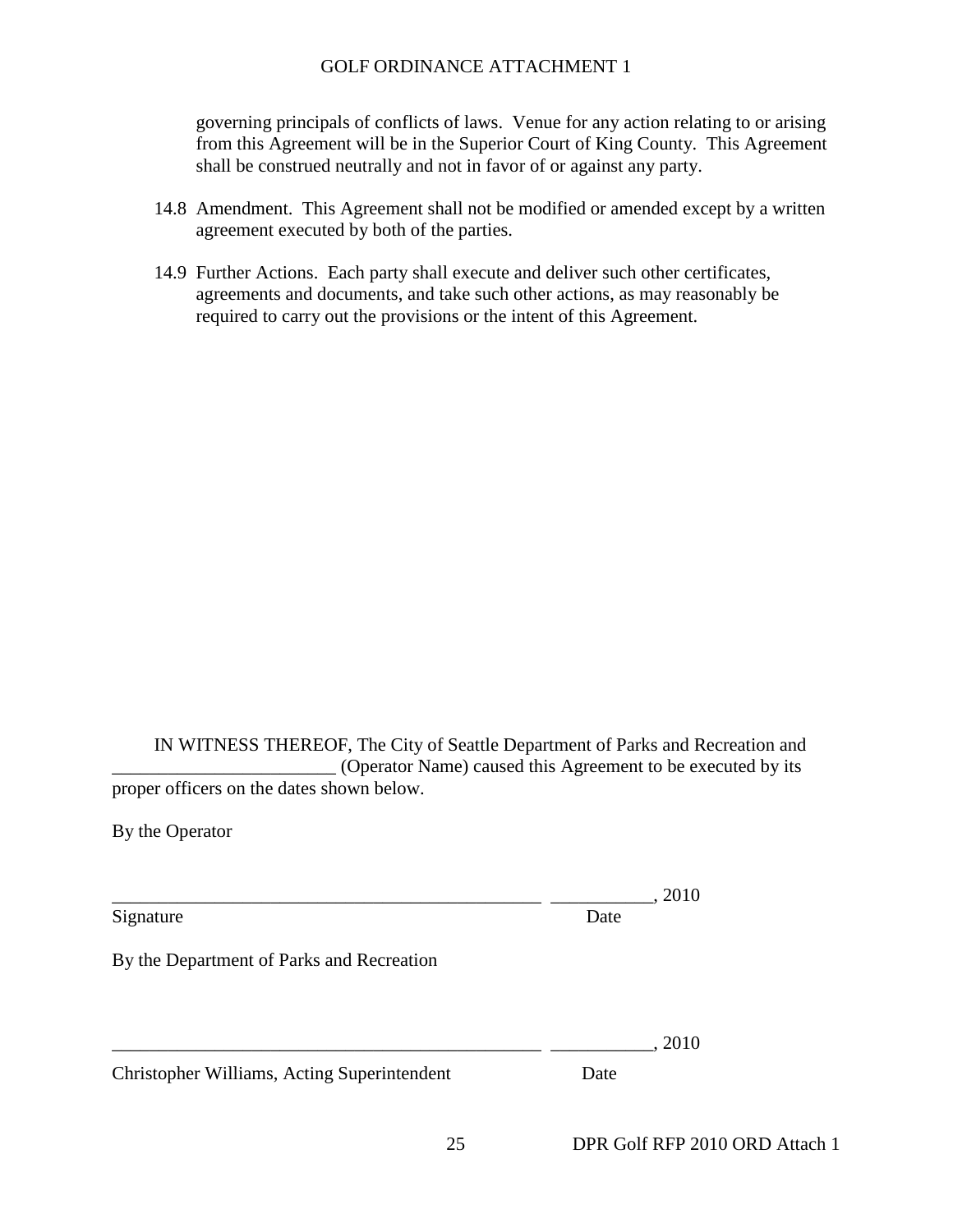## **EXHIBITS**

- A. Golf Course Manual.
- B. Use Agreement between the Department and Seattle Junior Golf Foundation, d/b/a First Tee of Greater Seattle.
- C. Initial Hours of Operation.
- D. Sample Financial Reporting Template.
- E. Real Property Description.
- F. Existing Leases.
- G. 2009 Operator Financial Results.
- H. City Loss Form.
- I. Department Grounds Responsibilities.
- J. Premier Golf Food and Beverage House Policies.
- K. Reciprocal Play and Practice Policy.
- L. Greens Fee Schedule 2010.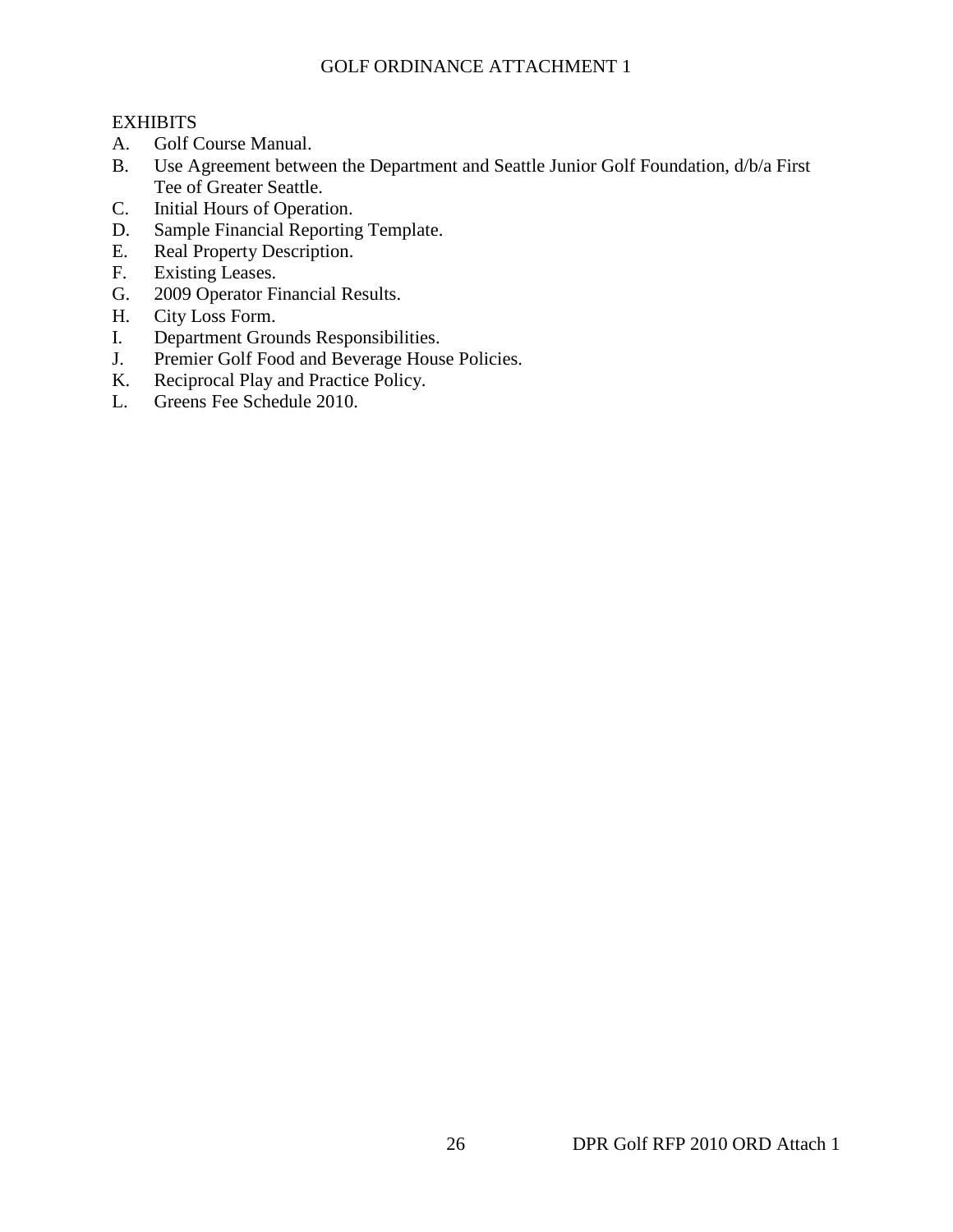## **EXHIBIT A - Golf Course Manual**

### *Seattle Golf Courses Jackson Park Golf Course - Jefferson Park Golf Course - West Seattle Golf Course Interbay Golf Course*

The purpose of the Golf Course Manual is to establish uniform rules, procedures and operating policies for the operations of Jackson Park Golf Course, Jefferson Park Golf Course and West Seattle Golf Course (the Golf Courses).

The Golf Course Manual provides direction and valuable information for golf course operations. It is the City's desire that The Golf Courses be a major community service program which enhances the quality of life to participants of all ages.

All matters pertaining to the operation of The Golf Courses, fee and policy changes shall be directed to the Golf Director, Seattle Parks & Recreation.

## **DEFINITIONS**

In order to facilitate the use of the Golf Course Manual the following definitions will apply:

- The City of Seattle will hereinafter be referred to as "City."
- Premier Golf Centers, LLC will hereinafter be referred to as "Operator."
- Jackson Park Golf Course, Jefferson Park Golf Course and West Seattle Golf Course will hereinafter be referred to as the "Golf Courses".
- The men's, women's and junior clubs at the Golf Courses will hereinafter be referred to as the "Recognized Clubs."
- The daily diary of the golf course activity will hereinafter be referred to as "Log" Books."
- The following professional organizations will hereinafter be referred to by their abbreviated titles:
	- The Professional Golfers' Association of America as the "PGA."
	- The Ladies Professional Golfers' Association of America as the "LPGA."
	- The United States Golf Association as the "USGA."
- The Course Manager will be an employee of, report directly to, and receive instructions and guidance from the Operator.
- The Class "A" Golf Superintendent in charge of maintenance will hereinafter be referred to as "The Golf Superintendent."
- Golf Course maintenance staff will be referred to as "Crew" or "Crews."
- Junior rates shall apply to youths under 17.
- Senior rates shall apply to all adults 60 years of age and up.
- I. GOLF SHOP OPERATIONS.
- A. Operating Philosophy.
- 1. Operating Goal is to provide quality service in all activities to insure the enjoyment of all patrons, and to generate revenue for the City.
- 2. Professional Staff Functions
	- a. Maintain the functions in a manner consistent with the desires and the policies of the City and the Operator to include: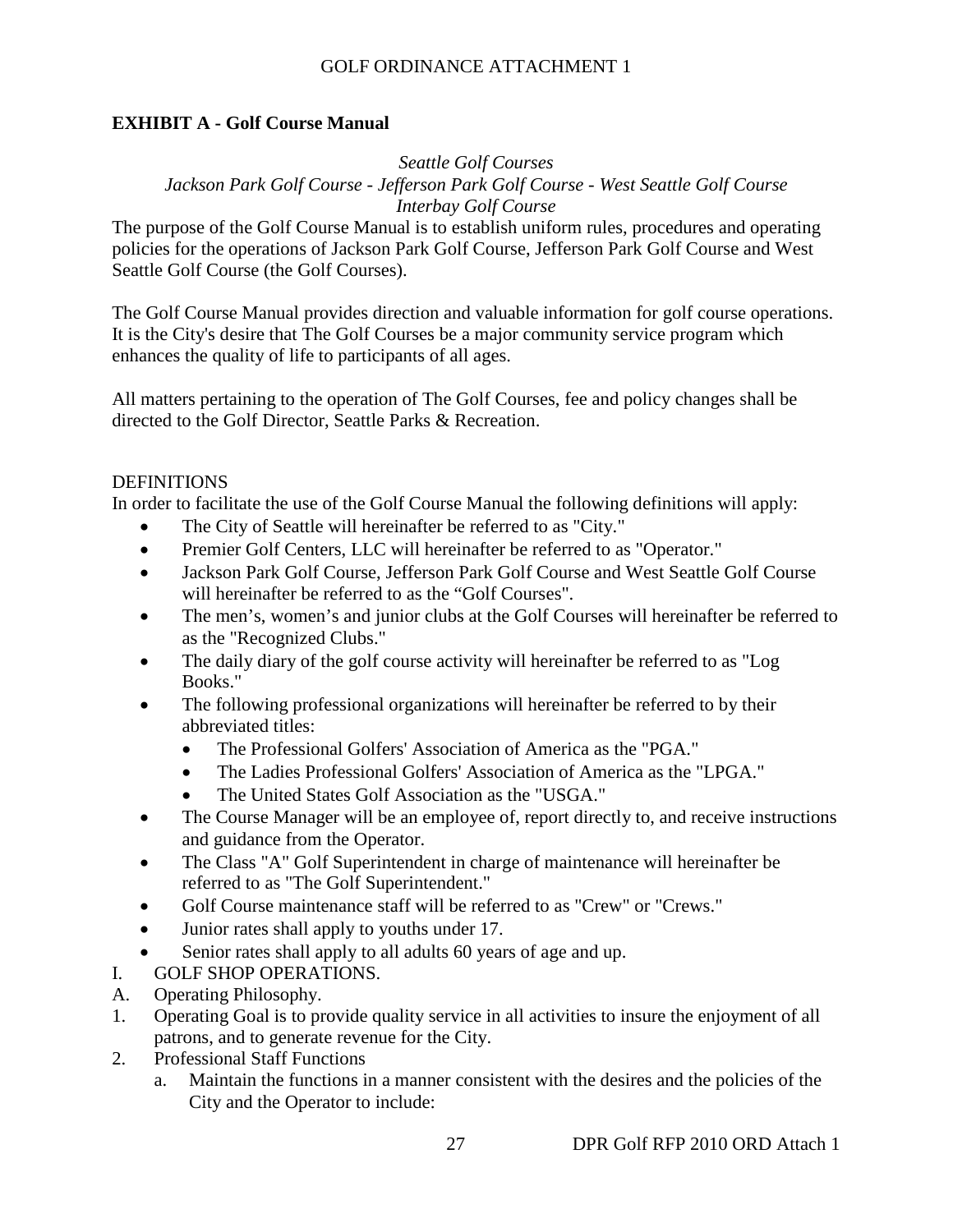- 1) Pro shop sales.
- 2) Power and Hand cart rental and maintenance.
- 3) Golf Club Rentals.
- 4) Lesson promotion and programs.
- 5) Course marketing activities.
- 6) Driving range operations.
- 7) Starting, course Marshaling, tournament promotion and booking activities.
- 8) Cleanliness and maintenance of the facility.
- 9) Customer relations.
- 10) Revenue collection.
- 3. Supervision of Personnel.

Employ a Class "A" PGA member in a supervisory capacity.

- 4. Merchandising (Pro Shop).
	- Maintain a well-stocked and attractive pro shop offering merchandise commensurate with wants and needs of the patrons.
- 5. Accountability.
	- a. Establish and maintain accurate records regarding the following:
		- 1) All revenue, as per management agreement.
		- 2) Tournament bookings.
		- 3) Lesson activity.
		- 4) Rounds of golf.
		- 5) Cart usage.
		- 6) Daily weather.
		- 7) Starting times.
		- 8) Driving range revenue.
- 6. Customer Relations.
	- a. Professional image and courtesy.
		- 1) Maintain a well dressed and well groomed appearance at all times.
		- 2) Maintain a standard of integrity and philosophy consistent with the policies and procedures outlined in this manual.
		- 3) Address all customers in a friendly and courteous manner.
		- 4) Make every attempt to greet customers by name.
- B. City's Responsibility.

The City is responsible for establishing major operating policies, such as the rate schedule for green fees, range fees, and hours of operation. The process for changing policies is to make a request to the Department of Recreation and Parks Manager of Golf.

- C. Management Responsibilities.
- 1. General Responsibilities of Course Manager
	- a. The direction and supervision of all golf course administrative, operational, and procedural activities, and the personnel assigned to those activities.
	- b. Perform other duties as assigned by the Operator.
- 2. Specific Responsibilities of Course Manager.
	- a. Conduct various golf tournaments and initiate and promote golf activities for the golfing public.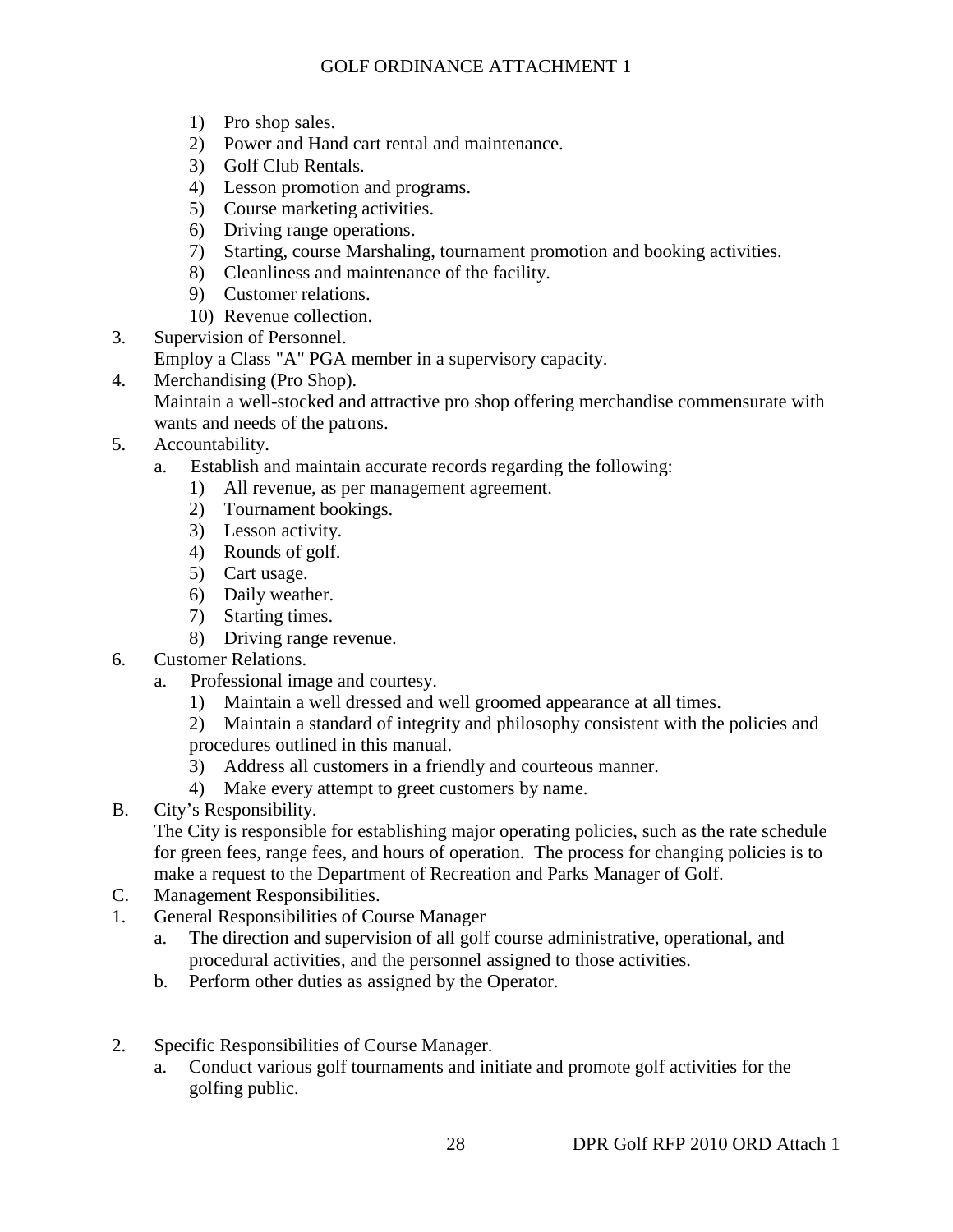- b. Cooperate with the Recognized Clubs and their various committees and render professional advice, opinions, assistance and services as required.
- c. Administer and train a staff of employees, as necessary, to perform duties and meet requirements for sales, rentals and services which are, in the opinion of the City and the Operator, necessary to carry out the provisions of the management agreement.
- d. Operate and maintain a golf shop for repairs, handling, storage, sales, leasing, and services relating to golf, equipment, golf cars and hand carts.
- e. Be available, as necessary, to attend regular and special meetings of the Recognized Clubs and to discuss areas both within the realm of his/her duties and those for the benefit of the course and the City.
- f. Supervise the starting of play by golfers, and the proper charging of green fees and other fees, as necessary, and required.
- g. Operate and supervise a marshal program at the course.
- h. Ensure that golf be taught only by qualified instructors.
- i. Hire, discipline and discharge personnel.
- j. Plan and schedule the assignment of personnel to cover a seven day per week operation.
- k. Ensure that golf cars are maintained and in operable and safe condition.
- l. Recommend public safety measures and maintain a continuous safety program in compliance with applicable laws.
- m. Provide security for all maintenance buildings and equipment, service yards, materials, supplies, and, especially, toxic chemicals.
- n. Report any emergency, unusual condition or incident to the Operator immediately.
- o. Inspect the course daily to ensure proper maintenance and operation, and, as required, make decisions concerning the closing of the course.
- x. Provide a month report of inspection reports.
- p. Ensure that the course manager and/or a designated representative is on duty at the start and close of the scheduled work day.
- q. Sell, rent, store and/or repair golf equipment, clothing and supplies, sell instructional services in golf play, rent golf cars, and operate a driving range.
- r. Represent the Operator/City before civic and private groups for discussion of Course operations.
- s. Maintain the golf course Log Book in accordance with established rules and procedures.
- 3. Supervision of Personnel. Employ a Class "A" PGA member in a supervisory capacity.
- II. FOOD & BEVERAGE OPERATIONS
- A. Operating Philosophy.
- 1. Operating Goal. Provide quality breakfast, lunch and (where applicable) dinner service to ensure the enjoyment of all patrons.
- 2. Professional Staff Functions. Maintain the functions in a manner consistent with the desires and the policies of the City and the Operator to include:
	- 1) Restaurant marketing activities.
	- 2) Cleanliness and maintenance of the facility.
	- 3) Customer relations.
	- 4) Revenue collection.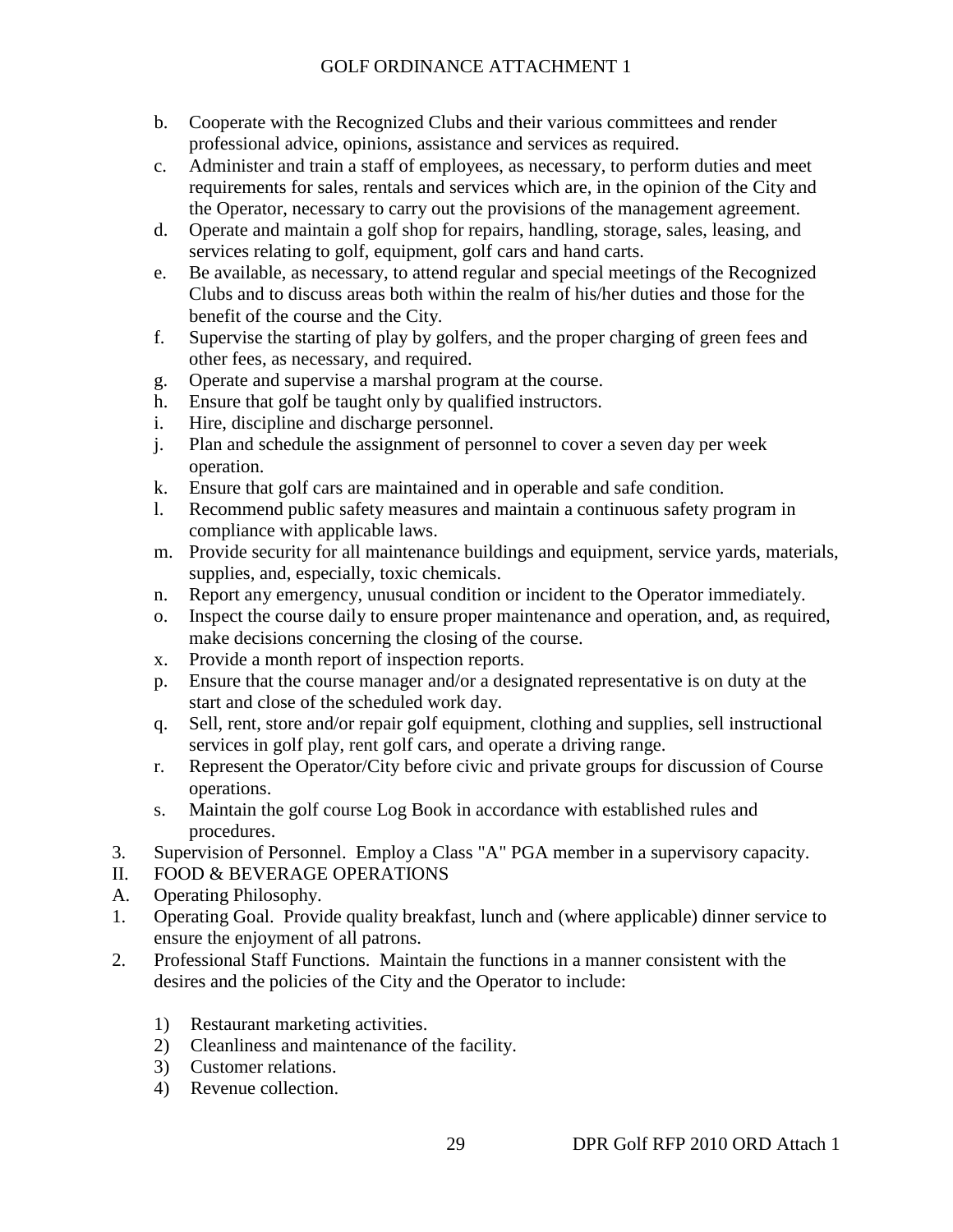- 3. Merchandising (Restaurant). Maintain a well-planned menu designed to maximize sales volume as well as margins and offer dining commensurate with wants and needs of the patrons.
- 4. Accountability. Establish and maintain accurate records regarding restaurant revenue.
- 5. Customer Relations, Professional image and courtesy.
	- a. Maintain a well dressed and well groomed appearance at all times.
	- b. Maintain a standard of integrity and philosophy consistent with the policies and procedures outlined in this manual.
	- c. Address all customers in a friendly and courteous manner.
	- d. Make every attempt to greet customers by name.
- B. Management Responsibilities.
- 1. General Responsibilities of Restaurant Manager.
	- a. The direction and supervision of all food service personnel.
	- b. The appearance and cleanliness of the dining and kitchen area is of prime importance, and the Restaurant Manager is responsible for the general maintenance and decor of the restaurant as necessary to maintain the quality and appearance levels.
- 2. Specific Responsibilities of Restaurant Manager.
	- a. Host various club and group functions and parties and initiate and promote dining opportunities to the general public as well as users of the golf facilities.
	- b. Administer and train a staff of employees, as necessary, to perform duties and meet standards for service which are, in the opinion of the City and the Operator, necessary to carry out the provisions of the management agreement.
	- c. Ensure that alcoholic beverages be served by licensed food servers of legal age.
	- d. Hire, discipline and discharge personnel.
	- e. Plan and schedule the assignment of personnel to cover a seven day per week operation.
	- f. Ensure that kitchen equipment is maintained and in sanitary, operable, and safe condition.
	- g. Recommend public safety measures and maintain a continuous safety program in compliance with applicable laws.
	- h. Report any emergency, unusual condition or incident to the Course Manager immediately.
	- i. Inspect the Restaurant daily to ensure proper maintenance, cleanliness and operation.
	- j. Ensure that the Restaurant Manager and/or a designated representative is on duty at or before the start and at or after the close of the scheduled Restaurant hours.
	- k. In conjunction with the Operator, maintain a continuous training program on restaurant maintenance and related subjects, and plan, schedule, and coordinate maintenance programs with personnel in other divisions and departments.
	- l. Sell food and beverage services.
- III. GOLF CAR OPERATIONS.
- A. Vehicle Operation.
- 1. No vehicle other than golf cars supplied by the Operator shall be permitted (except as required for maintenance purposes).
- 2. Golf cars and hand carts must not be taken over aprons, greens, tees, sand traps or areas between the greens and traps surrounding the green.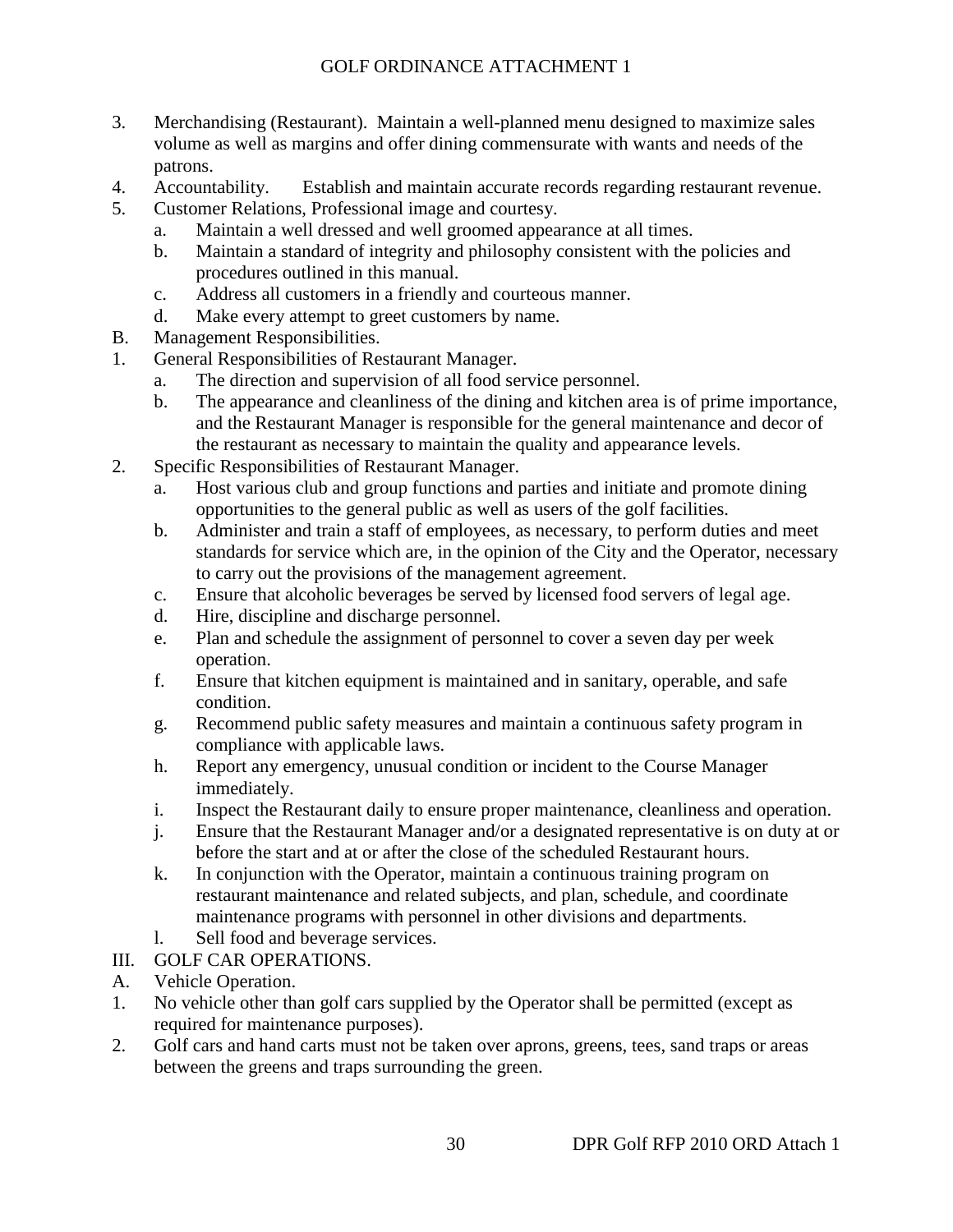- 3. When play has reached the green, golf cars and hand carts must be left on cart paths or at least 30 feet away from the side of the green.
- 4. Cars or carts of any kind should not be driven or pulled through wet or muddy areas or over sprinkler heads.
- IV. STARTING AND MARSHALLING.
- A. Starter Responsibilities.
- 1. Get the golfing public on the Course for play by reservation, or off the waiting list, with the least delay and discomfort and in the best possible frame of mind.
- 2. Use every expediency at his/her command to keep the golf operations running efficiently and without undue delay or commotion.
- 3. Start golfers on time according to the reservations and in compliance with the waiting list. Fivesomes will be allowed at the discretion of the Starter.
- 4. Assign fivesomes or less for play, making certain there is a green fee and recorded name on the Starter Sheet for every golf player on the golf Course.
- 5. Inform each golfer to retain his/her cash register receipt throughout his/her round of golf play as he may be asked to show the receipt to authorized persons.
- 6. Keep score cards and pencils at the counter and give them to golfers who request them.
- 7. Be properly groomed and attired.
- 8. Know the types of grass in the tees, fairways and greens; be familiar with maintenance operations and requirements of the Course, be familiar with other public fee golf courses in the area and with all types of tournaments and prominent golf organizations, such as, USGA, PGA, LPGA, PUBLIC LINKS, etc.
- 9. Be fair and considerate of golf patrons at all times, treating everyone equally, and at all times being courteous, friendly, helpful, tactful, effective and impartial.
- 10. Patiently and courteously answer all questions of patrons and explain to them golf rules and policies and etiquette, in compliance with local rules and USGA rules.
- 11. Note in the Log Book all complaints and suggestions concerning the operation or maintenance of the course and inform the complainant that his/her complaint will be referred to the course manager.
- 12. Inform golfers called from the waiting list of the players with whom they will be playing.
- 13. Practice good housekeeping while on duty by keeping the Starter area clean.
- B. Rules of Play. The speed of play can be increased by observing strictly the USGA and local rules of golf, the etiquette of golf and the traditions of the game. It is important to play as quickly as possible and avoid unnecessary delays. The golden rule is applicable to play on the Golf Course. Practice ready golf.
- C. Marshaling Responsibilities.
- 1. Operator shall recruit the services of volunteer marshals to be on duty at all appropriate times, with the exception of periods of inclement weather. . The primary purpose of the marshals' duties shall be to expedite play on the course at all times. A secondary duty will be to ensure compliance with all Golf Course Rules and Regulations.
- 2. Under no circumstances will playing golf be considered as course marshaling during the scheduled work week.
- 3. The marshals will require players to maintain their position on the Course to speed up play and verify that golfers have required equipment.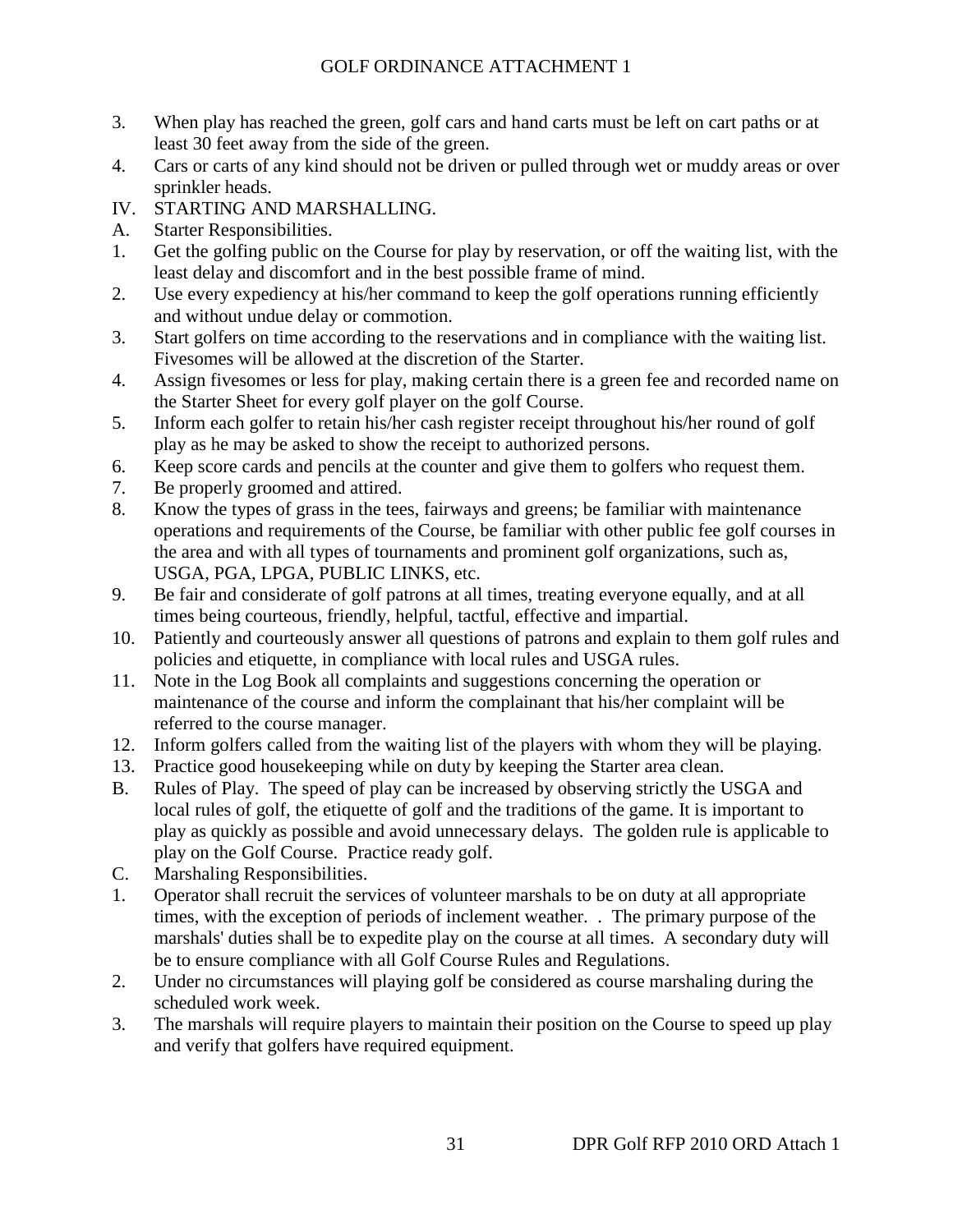- 4. Players will be required to observe golf course etiquette, replace fairway divots, rake sand bunkers and repair ball marks on the greens. The marshals will assure safe practices by all golfers.
- 5. The marshals will enforce regulations concerning the use of golf cars and electric hand and pull carts.
- 6. Periodically during the day, inform golfers to please keep their positions on the Course, replace their divots on the fairways and repair their ball marks on the greens, as we are striving to maintain excellent playing conditions.
- D. Non Reserved Players Policy
- 1. Golfers who do not have a reserved starting time must register with the Starter on the daily waiting list (Call Sheet) prior to play.
- 2. Golfers without reservations who are at the Course and ready to play may register on the Call Sheet as a single or in groups of two, three, four or five (upon Starter's discretion).
- 3. Playing group vacancies, cancellations, and open or unreserved starting times will be filled only from the Call Sheet on a first-come, first-served basis with priority determined by the time of registration with the Starter. Those who have registered as a group will be called for play as openings become available for the number of players in the group.
- 4. When sufficient players are available from the Starter Sheet and/or the Call Sheet, the Starter will send groups of four to the starting tee. If fewer than four players are available, the Starter may send out groups of two or three. A single player may be sent out alone only if no other golfers are available and if it appears they will not be available within a reasonable time.
- 5. As players on the Call Sheet are sent to the first tee their names will be scratched from the sheet.
- 6. The golf course Starter on duty is responsible for assigning foursomes, and for scheduling and starting all players in accordance with Reservation/Call Sheet rules and regulations. Golfers are not permitted to buy, sell, or transfer starting times or Call Sheet positions. Only those golfers who are properly registered and who are called by the Starter will be allowed to start play.
- 7. The golf course Starter may switch or interchange starting times if in his/her judgment such change would prevent delays, eliminate confusion, correct a problem or be of general benefit to the players involved and to those following.
- 8. The Starter will call players to the tee by the starting time number marked on their cash register green fee receipt, and/or by name. After calling the group due on the tee, the following group will be given a five minute warning call by number and name. The next group will then be given a ten minute warning call by number and name.
- E. Reservation Policy.
- 1. Starting time reservation requests for daily play will be accepted at the Course Starter's office up to one week in advance of playing date desired. Requests may be made, in person by automated reservation system or by phone.
- 2. Reservations will be made only for groups of two, three, four, or five players, and openings in a group will be filled from the Call Sheet on the day of play. Reservations will not be accepted for a single player.
- 3. Only two reserved times per person is allowed, and that person must be a member of the group for which the reservation is made unless there are acceptable extenuating circumstances.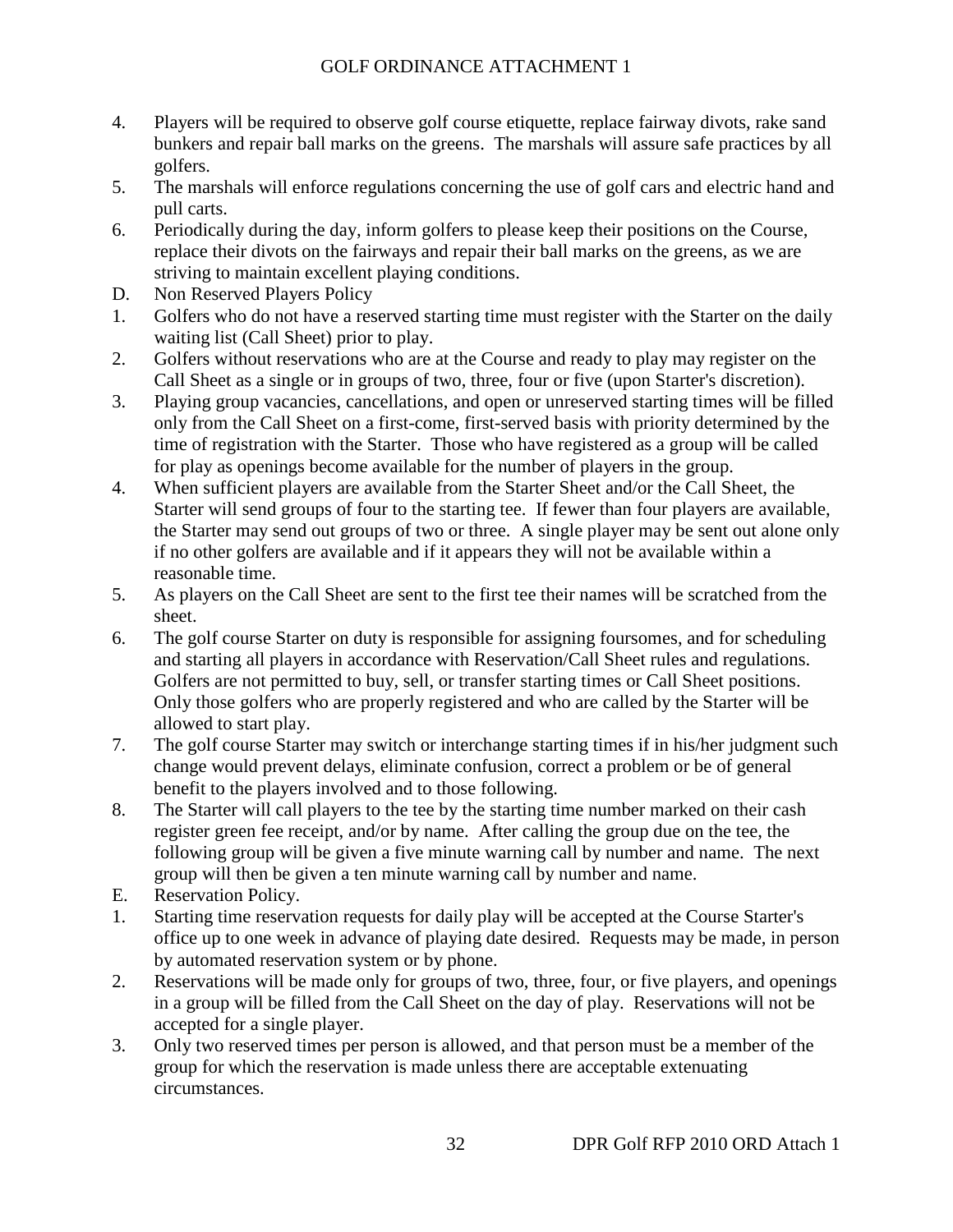- 4. The name of the person making the reservation will be recorded on the Starter sheet opposite the time assigned. On the day of play, players' names will be marked to recognize their green fee has been collected.
- 5. A reservation may be forfeited if the golfer making same does not check in with the Starter at least fifteen minutes prior to the assigned starting time. A reservation may also be forfeited when only one of a group having a reserved time is present fifteen minutes prior to tee-off time. If a reservation is forfeited, the players involved may be registered on the Call Sheet in priority order if they so desire.
- 6. Reservations are not transferable to another player. If a reservation is canceled, the Starter will offer the time to the next applicant, or if the time is open on the day of play, it will be filled with names from the Call Sheet in the order listed.
- 7. Permanent starting times will not be assigned at any time, however, the Operator may have one reserved time per hour on Saturday, Sunday and holidays to allow for possible human error during the reservation process.
- 8. If, for any reason, the Course is closed the entire day, all golf play reservations for that day will be canceled. If the Course is closed only temporarily, players whose reservations are the earliest starting time of the day will be the first group off the tee and all other times will follow in sequence. The Starter will make every effort to get all players on the golf course as soon as possible. Players unable to begin at their assigned starting times due to inclement weather will be reassigned starting times at the discretion of the Starter.
- 9. The City may schedule use of the golf course as a setting for official business. Appropriate activities include promotion of economic development or intergovernmental relations. Such use shall be directly related to City business and shall not include purely personal use of the golf course by City officials or their families. For official business, the City may reserve a tee time more than one week in advance. In such cases, the following procedure should be used:
	- a. The Director of Golf must approve the proposed use.
	- b. The use will not pre-empt any previously scheduled tournament or event.
	- c. All requests will be routed through Manager of Golf
- 10. The Recreation and Parks Director has the ability to schedule 2 (Two) special golf outings per year (including one for City employees, if desired) without the minimum number of player requirements for either weekend or weekdays.
- F. Hours of Operation. Except for lighted driving ranges and non-course activities, golf courses will open from one half hour before sunrise and will close one half hour after sunset.
- G. Closing Course.

Operator is responsible for decisions concerning temporary or all day closing of the Course. In making such decisions, due consideration will be given to the welfare of the general public and golf course.

- V. COURSE RULES, REGULATIONS AND ETIQUETTE.
- A. General.
- 1. The following activities are prohibited on grounds or facilities except as authorized by Operator or City.
	- a. Storage of private or personal property.
	- b. Solicitation of any kind.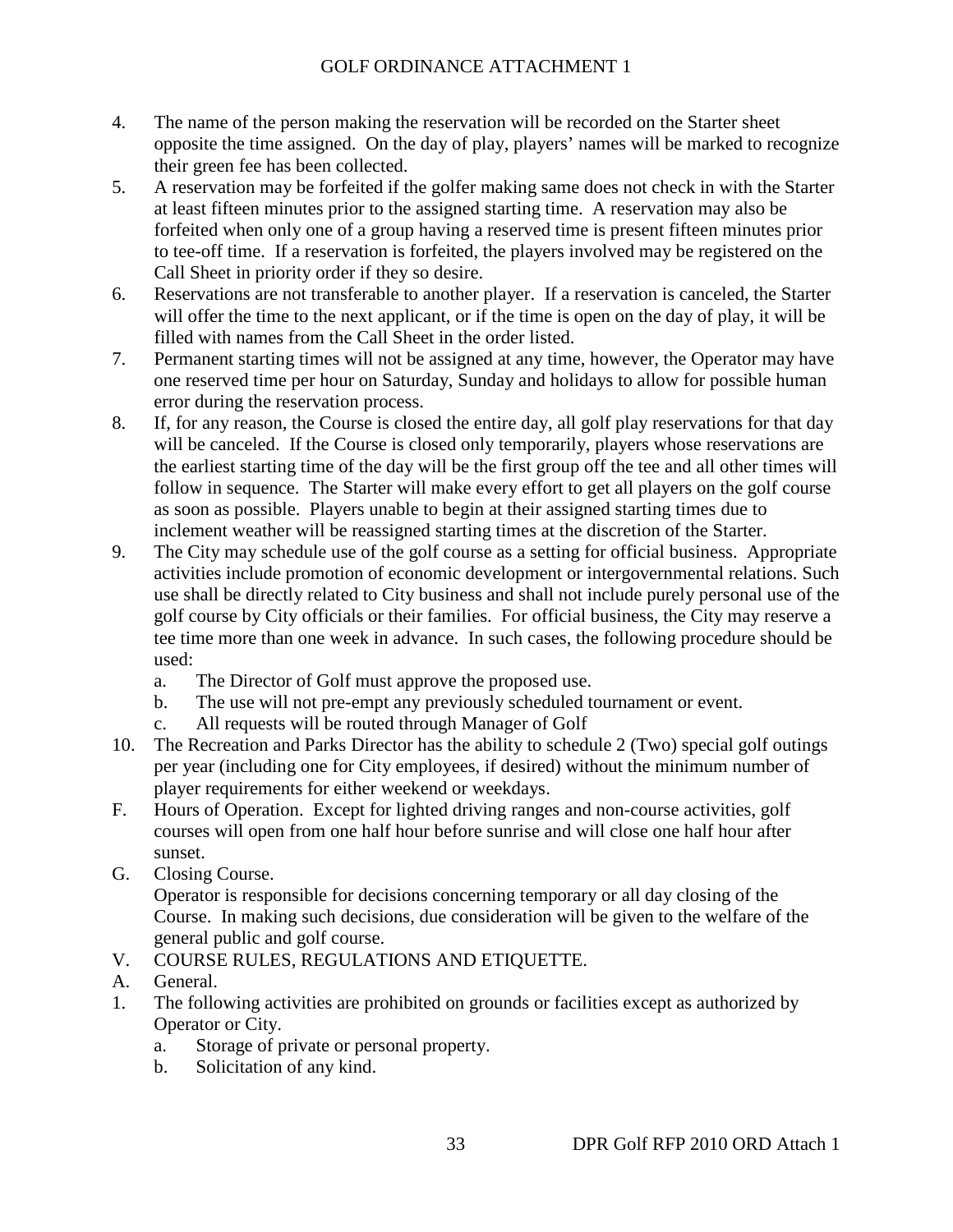- c. Circulation or posting of handbills, petitions, advertising matter, promotional material, and literature.
- d. Selling of any goods, wares, or merchandise.
- e. Carrying or discharging any firearm, air gun, sling shot, or fireworks of any kind.
- f. Use of the course for any purpose other than to play golf in the accepted manner.
- 2. All beverages taken on the Course must be purchased from the Operator. No coolers can be brought on Golf Courses.
- 3. Throwing trash (paper cups, candy wrappers, etc.) anywhere on the course is prohibited.
- 4. It shall be unlawful for any person to loiter on the Golf Courses, and unauthorized persons are not permitted.
- 5. Dogs, cats or any other animals shall not be brought on the course under any circumstances.
- 6. Picnicking or recreational play, other than golf, is prohibited.
- 7. Overnight or day camping is not allowed on any part of the course.
- 8. Cars must be parked in designated parking areas only, and overnight parking in the parking lot is not allowed.
- 9. Reserved parking may be provided for the Starter, Golf Professionals and Course Manager within the clubhouse parking area.
- 10. If necessary, the Seattle Police Department may be called upon for assistance in enforcing these regulations.
- 11. Holes must be played in sequence and a golfer in the wrong fairway must give way to players playing that hole.
- 12. No more than one golfer shall play out of one bag. Each player must have his/her own set of clubs.
- 13. It is the responsibility of each player to replace divots, rake and smooth traps, and repair ball marks or other damage on the greens.
- 14. Golfers are responsible for injuries or damages resulting from their golf shots.
- 15. Starter shall have the right to allow spectators only for special events with prior approval from the City and Operator.
- 16. In the interest of all, players must play without delay, and all groups must keep their place on the Course or allow following players to play through.
- 17. Operator reserves the right to cancel playing permits for individuals or organizations using course facilities if at any time conditions justify such action.
- 18. Golfers may be refused playing privileges, or they may be removed from the course for:
	- a. Submitting false information for the purpose of securing golfing privileges.
	- b. Playing golf without paying a green fee or registering with the Starter.
	- c. Obvious inability to play golf and to maintain their position on the course.
	- d. Intoxication, disorderly conduct, use of abusive or profane language, inappropriate dress or other behavior detrimental to the normal and orderly operation of the Course.
	- e. Failure to comply with the existing rules and regulations governing golf play, practice, operation of carts or pull carts, personal conduct, and appropriate dress.
- B. Dress Code.
- 1. Appropriate golf attire must be worn at all times.
	- a. Swim trunks and bathing suits are not allowed in the clubhouse or on the course and driving range.
	- b. Shirts must be worn on both the course and driving range at all times.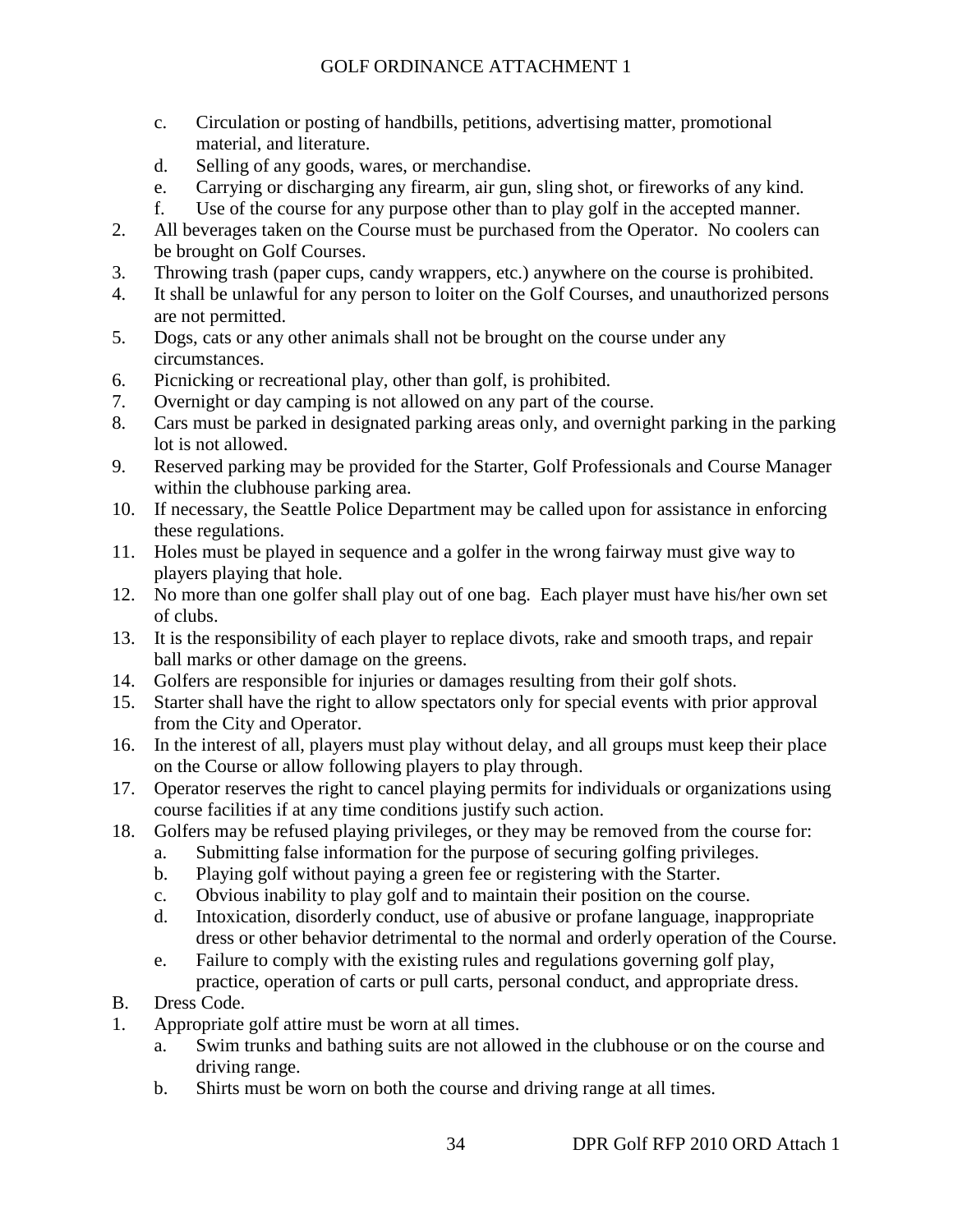- c. Shoes worn on the course must be appropriate for golf.
- d. In addition to these specific guidelines, it is up to the discretion of the Starter to determine appropriate golf attire.
- e. Marshals will assure that these guidelines are adhered to on the golf course and driving range.
- C. Golf Play.
- 1. USGA Rules of Golf and posted local rules will govern play at all times.
- 2. No play is allowed on the Course when it has been closed for any reason.
- 3. Golfers under the age of 14 (Fourteen) years may play on the Course only when they have demonstrated appropriate knowledge of golf course etiquette and are accompanied by an adult responsible for child. At the discretion of the Starter, golfers under the age of fourteen may be able to play without being accompanied by an adult.
- 4. All players must be registered with the Starter before playing any part of the golf course.
- 5. All players must have a current cash register receipt or a valid daily ticket in their possession during play.
- 6. Practicing anywhere on the course at any time is prohibited. Players must use the driving range, putting green, and other designated practice facilities for practice.
- 7. When sufficient players are registered, four persons will be scheduled in each playing group on tee #1.
- 8. Fivesomes are allowed at the discretion of the Starter.
- 9. Unless prior permission is given, golfers will tee off only between the appropriate tee markers.
- VI. TOURNAMENTS.
- A. General Information.
- 1. Any golf club, company, golf association, or other organization may request authorization to hold a golf tournament on a first come, first served, basis.
- 2. All tournaments must have a Tournament Agreement requiring multiple reserved starting times with a minimum of 16 (Sixteen) players.
- 3. Tournament fees and charges will be set by the Operator subject to the approval of the Director of Recreation and Parks. Fees and charges are subject to change without prior written notice. Tournament fees will be based on fees and charges in effect on the date of the tournament. All fees and charges in effect on date of tournament must be paid and received 15 (Fifteen) days prior to day of tournament.
- 4. All pre-scheduled tournament events will be charged at the current daily fee per player. Any discount rates will not apply with an exception to the Recognized Clubs.
- 5. Individual starting time reservation requests will not be accepted for starting times which fall within a scheduled tournament period, however, the course may fill any unfilled or late starting time with players from the daily call sheet.
- 6. Unless otherwise authorized by the Operator, tournament playoffs to settle a tie will not be permitted.
- 7. Refunds on tournament green fees will not be made except when the course is officially closed due to inclement weather or other adverse conditions.
- 8. Green fees for those participants who have not commenced play will be refunded in accordance with established procedures if the course is closed prior to or during a tournament,.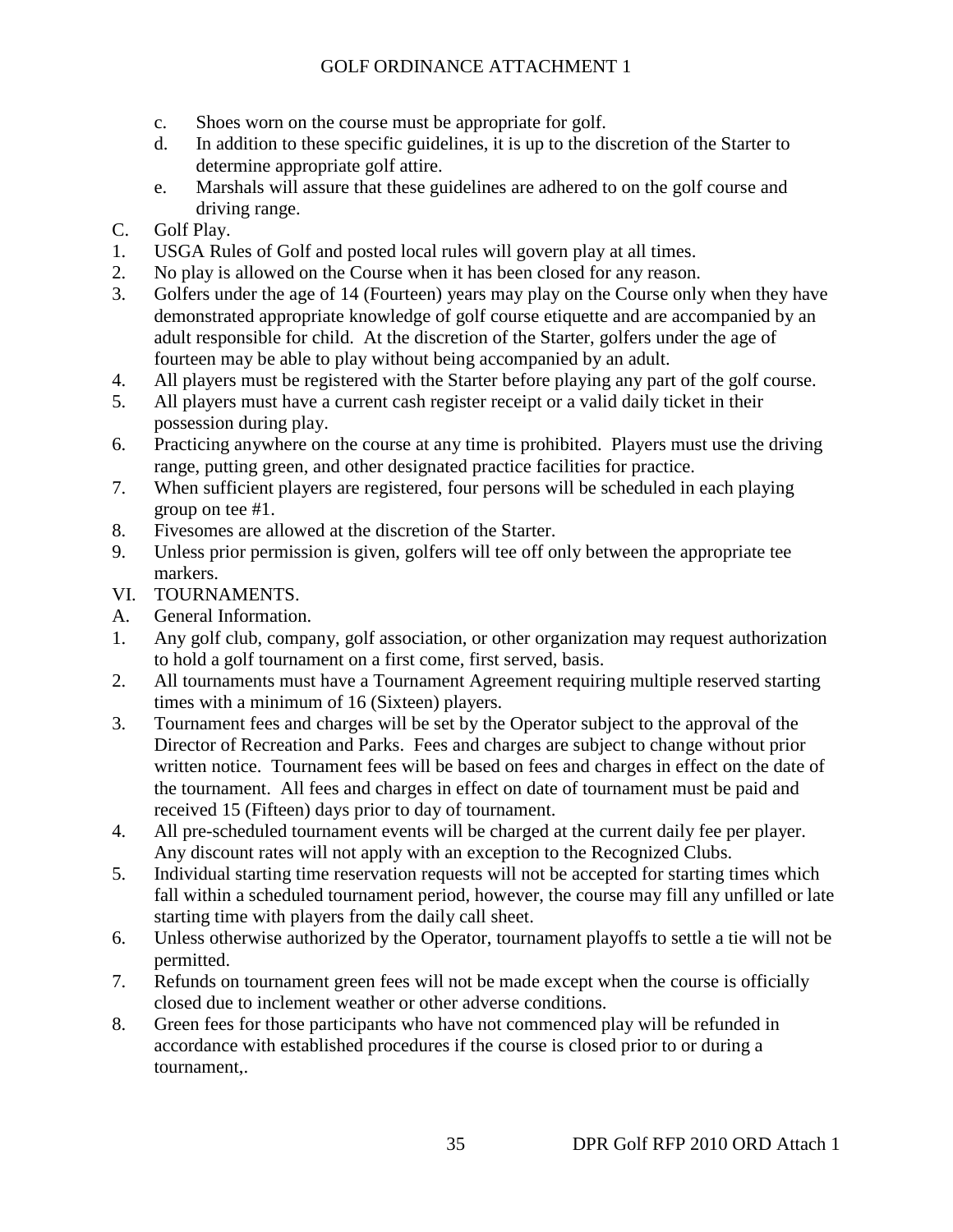- 9. Tournament participants must observe all prevailing rules and regulations covering use of the Course, personal conduct, dress, and golf play as prescribed by the City and the Operator.
- 10. Tournament sponsors are liable for any personal injury, property damages or repairs resulting from tournament play.
- 11. Tournament sponsoring organizations must agree that, during use of the course facilities, no person will be excluded from participation, denied any benefit or otherwise be subjected to discrimination because of his/her race, creed, color or national origin.
- 12. All scheduled tournaments will be posted on the course bulletin board for information to the general public at least two weeks in advance of the tournament dates.
- 13. The following information on each scheduled tournament will be entered in the Log Book by the Operator or the designated representative.
	- a. Name of the organization holding the tournament.
	- b. Date and time of play.
	- c. Number of players.
	- d. Name, address, and phone number of the tournament chairperson.
- 14. All scheduled tournaments shall be encouraged to purchase prizes from the golf shop per the fee schedule.
- B. Permit Procedures.
- 1. Tournament requests will be taken beginning the first of the eleventh month of the year for the coming year, (ex. November 1, 2011 for January 1 through December 31, 2012).
- 2. No tournament will be confirmed until the following:
	- a. A tournament contract is signed by the organization representative booking the tournament and the Operator.
	- b. A check for 10% (Ten percent) of the total charges for the tournament is received. These fees must be received along with the signed contract.
	- c. The total remaining fees must be paid in full no later than 15(Fifteen) days prior to the scheduled tournament **or the tournament will be canceled.**
- 3. The 10% (Ten percent) deposit may be waived at the discretion of the Operator.
- 4. The Recognized Clubs may schedule a one day weekend tournament per quarter. The recognized club tournament event can start at 7:00 a.m.
- 5. The Recognized Clubs may have one (1) multiple-day event per year for their club championships.
- 6. In order to receive a refund of the 10% deposit, Operator must receive written notification of cancellation at least 60 (Sixty) days prior to the date of the scheduled tournament
- 7. All tournament fees are calculated on the current fees charged on the day the tournament is held. These fees are subject to change requiring no notification to the organization or individual responsible for booking the tournaments.
- 8. On receipt of tournament fees within the time allocated, the Operator will immediately fill out and sign the approved two-part receipt for the fees paid. The original copy will be sent to the applicant and one copy will be placed on file with the contract. Receipt of payment will be noted in the Log Book.
- 9. Starting times for which advance payment has been made and for which a Tournament Contract has been executed will be blocked out on the Starter Sheet for the day of the tournament.
- C. Tournament Categories.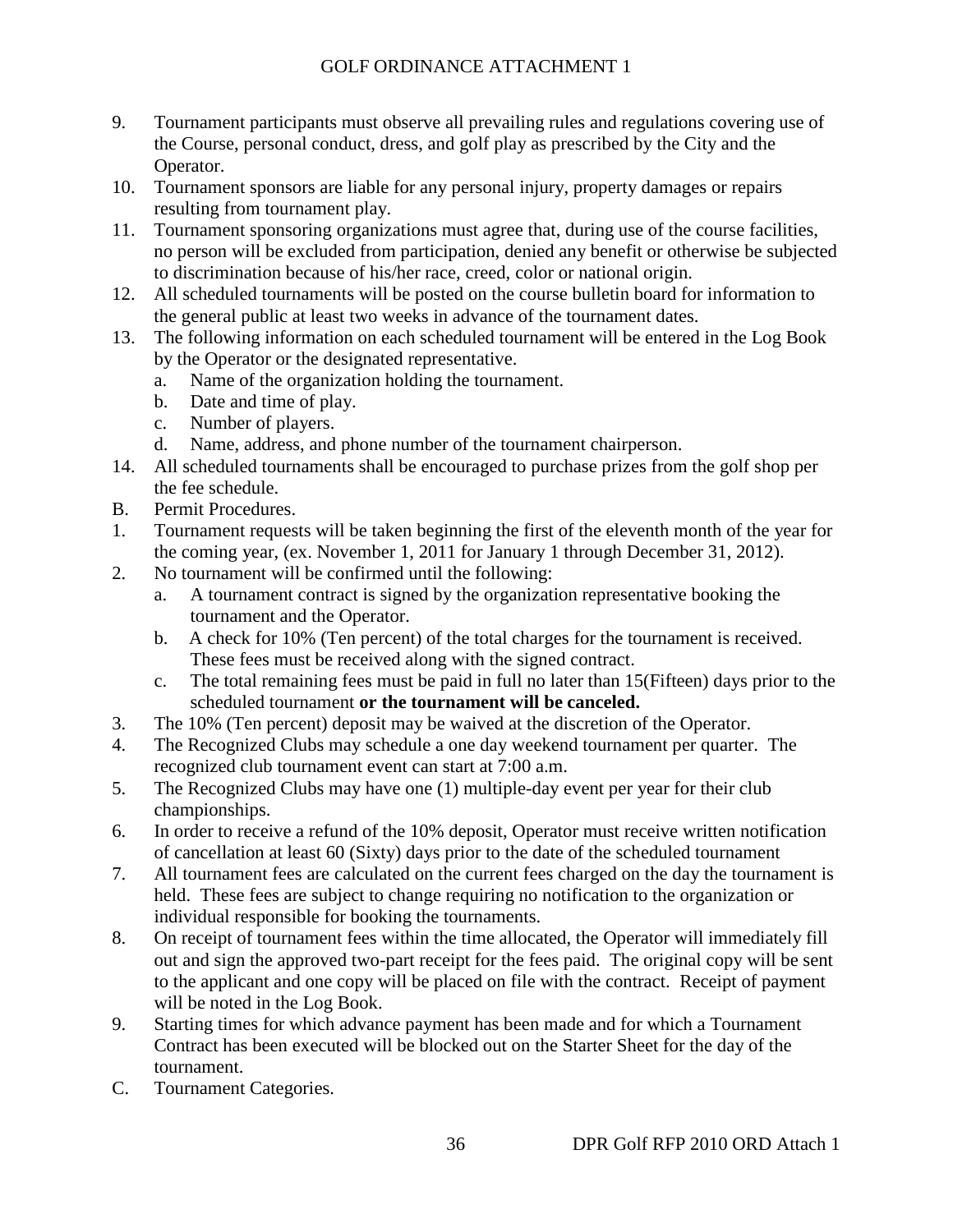- 1. Prepaid use. Permits use of golf course for those starting times reserved by the tournament sponsoring organization. A 10% (Ten percent) deposit is required at the time the tournament contract is signed and the tournament is scheduled.
- 2. Shotgun Tournaments. Shotgun tournaments (tournaments where all golfers start at the same time on a different hole) may be permitted under certain conditions and restrictions and must be approved by the Operator and are subject to the following requirements:
	- a. Generally must be held Monday through Thursday only.
	- b. Pay for a minimum of 144 (One hundred, forty-four) players.
	- c. Shotgun tournaments are not generally exclusive-use tournaments and the playing privilege cannot be transferred to any other group. Starting times after the tournament will be made available to the general public, and the Operator reserves the right to fill incomplete foursomes within the tournament group from the daily Call Sheet.
	- d. Course manager can book four (8) weekend Shotgun tournaments per year.
- 3. Group League Play. Group play must be approved by the Operator and is subject to the following restrictions:
	- a. Permitted Monday through Thursday only, exclusive of holidays.
	- b. Must pay prevailing tournament and green fees.
	- c. May tee off after 4:00 p.m.
	- d. Junior Tournaments.
		- 1). The Operator may schedule an annual City sponsored Junior Tournament for boys and girls who are not yet 18 (Eighteen) years of age. Participating junior golfers will pay a special discounted tournament entry fee to the Operator.
		- 2). Course manager will coordinate appropriate varsity golf team practices and league matches during their golf season (High School and College.)
- D. Accounting.
- 1. The course manager will receive payment for tournament fees by mail or in person at the course. In the absence of the course manager, the Starter on duty may accept payment and issue appropriate receipts.
- 2. On the date of the tournament, play will be recorded on that day's Starter Sheet in the usual manner. A ticket will be rung for all paid players in the tournament and the tournament representative will be issued a cash register receipt.
- VII. SCHOOL TEAM PLAY.
- A. Purpose.
	- 1. To provide young people the opportunity to participate in organized competition in a sport that is not always accessible to all social and economic levels of our society.
	- 2. To provide young people with the opportunity to develop an interest in a lifetime sport through involvement with the schools.
- B. Policy and Procedures.
	- 1. Letter applications for school team play, for the following year, must be submitted to the Operator between September 15 and November 1. Applications will not be accepted prior to September 15, and those applications received during the specified period for submission will be processed in the order received. Priority will be given to schools within the Seattle School District boundaries.
	- 2. In processing an application for school team play, the Operator will:
		- a. Make every effort to comply with the school request.
		- b. Designate and assign the days and times for school play.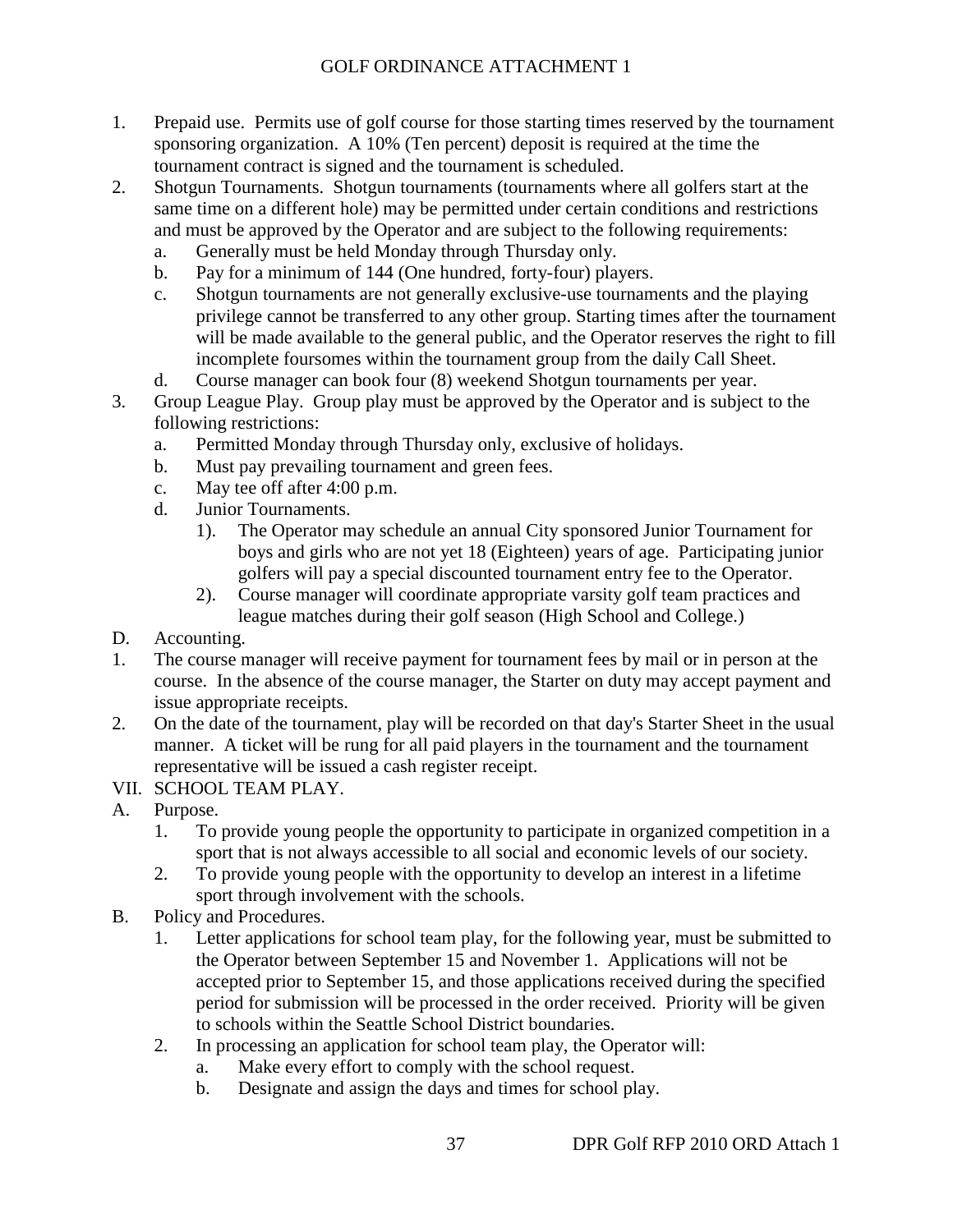- c. Issue a letter authorizing use of the Course, including dates and times.
- d. Prior to January 2 of each year, meet with the golf coach or other designated faculty representatives of the requesting schools to make necessary arrangements, discuss procedures, rules, and regulations, and to schedule the school team play.
- 3. Each school authorized for team play must submit a team roster and schedule for practice and league play to the Operator at least two weeks prior to the opening of the season. Team members must meet standard eligibility requirements at the junior high, high school or college level.
- 4. School golf teams will not be allowed on the Course unless accompanied at all times by a golf coach or other designated faculty representative. Teams will be classified as a group, and the assigned coach or faculty member will represent them and be held responsible for their conduct.
- 5. Each school may be permitted to play at junior rates for a period of twenty weeks between January 1 and May 31 of each year.
- 6. Team members may play one 18-hole round on the assigned day or days.
- 7. Team practice and/or league play will be permitted only on those weekdays (excluding holidays) assigned by the Operator. School golf teams shall report to the Course between the hours of 2:00 p.m. and 3:00 p.m. on the days scheduled for play. Any changes or exceptions must be approved by the Operator.
- 8. Each participating school is allowed four foursomes and a coach or faculty member for practice matches and for scheduled league matches. Only one match may be scheduled on any one day.
- 9. For school team practice rounds and team league play, the golf coach or designated faculty representative will pay the prevailing junior fee for each participating team member. Payment may be in cash or by first party check for the exact amount due.
- 10. The golf coach or designated faculty member will pay the prevailing junior green fee when playing golf while supervising the school team activity. Regular green fees will be paid for play at any other time.
- 11. School team players will be required to show their student identification cards.
- 12. School golf team members, golf coaches, and faculty representatives will be expected to observe and adhere to the rules of conduct, dress, and golf play prescribed by the City. The Operator reserves the right at all times to cancel a playing permit if conditions justify such action.
- VIII. JUNIOR GOLF PROGRAM.
- A. Purpose.
- 1. Create a future interest in golf by providing opportunities for young people to learn the game of golf.
- 2. Establish guidelines that will enable young golfers to integrate comfortably with adult players on the Course.
- 3. Ensure an ongoing program of education for young people interested in sports (specifically golf) as a contribution to their own personal development.
- B. Junior Certification Program.
- 1. The Certification Program for junior golfers under 15 years of age is the responsibility of the Operator.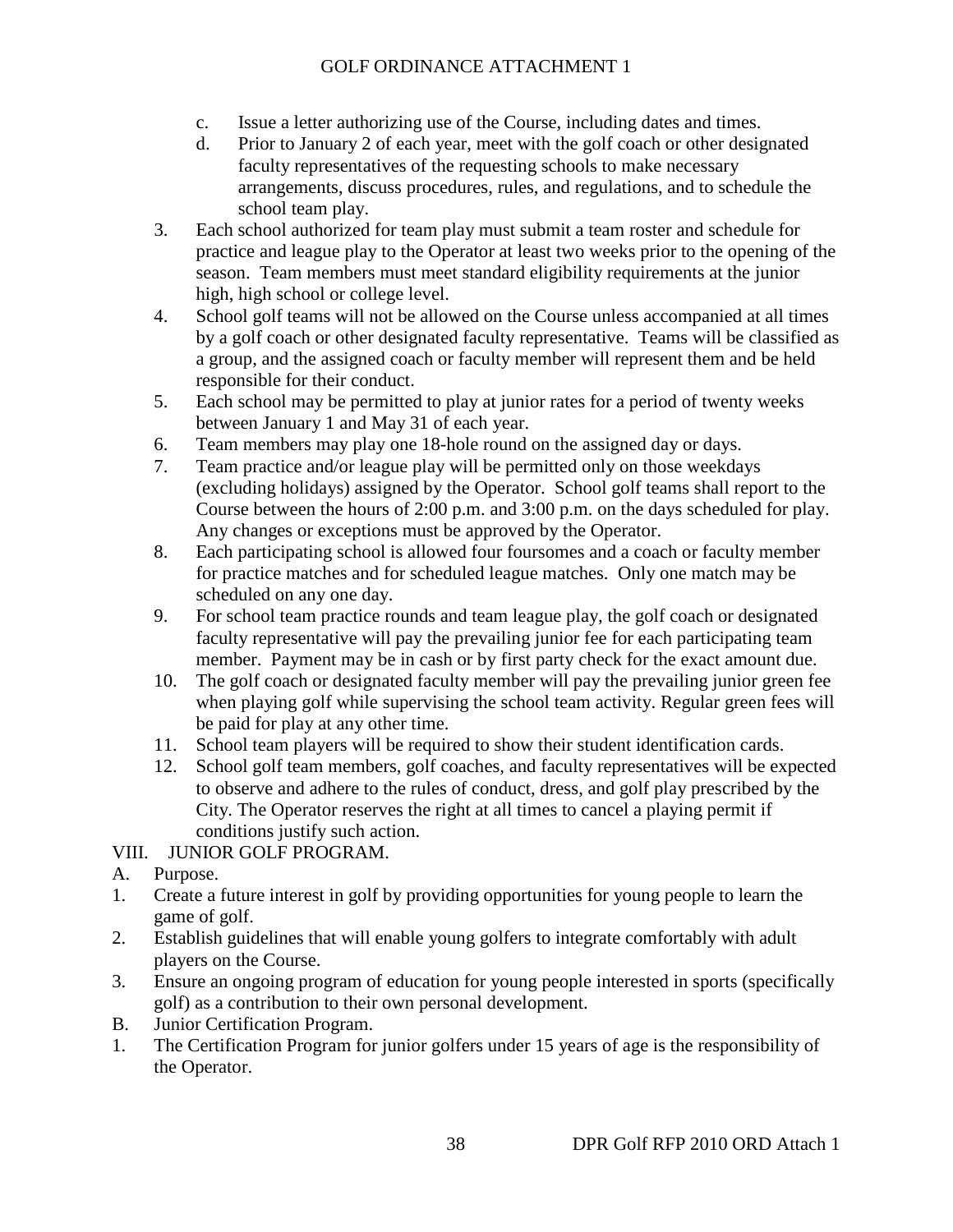- 2. The Certification Program is designed to improve the golfing skills of junior boys and girls, and to enhance their knowledge and awareness of the rules of golf, golf etiquette, and golf course care.
- 3. To complete the Certification Program, junior golfers must:
	- a. Take and pass a written examination on USGA Rules of Golf, golf etiquette, and golf course care.
	- b. Successfully demonstrate their golfing skill and ability on the driving range and the putting green.
	- c. Become familiar with and understand the Course Rules and Regulations.
- 4. Appropriate study material covering the subjects included in Certification Program written examinations will be made available to junior golfers through the Operator. Certification applicants will be encouraged to read and study the material provided before taking the written examination, and study material will be returned to the Operator for reissue to other applicants.
- 5. Each junior under 15 (Fifteen) years of age will also be required to complete one semester of junior golf instruction and/or be able to pass a field playing proficiency test to be administered by one of the professional staff at the course.
- 6. The Operator will present a junior Certification Card to each applicant who successfully completes the Certification Program.
- 7. Notification of the junior Certification Program will be posted on the bulletin board and in the Starter office, and all required information will be recorded on the approved index card by the Operator.
- C. General Policies
- 1. The Operator is required to establish, promote, and maintain:
	- a. A Junior Golf Club.
	- b. Four Junior Golf Tournaments per year.
- 2. Juniors will be defined as a child under 15.
- 3. Parental permission will be required for Junior Golf participation.
- IX. RECOGNIZED CLUBS.
- A. Purpose.
- 1. To offer a vehicle for organized competition, handicapping and fellowship for the course patrons.
- 2. To establish a nucleus of patrons for the Course.
- B. Policy.
- 1. The course will only recognize three separate clubs. They are as follows:
	- a. One Men's Club.
	- b. One Women's Club.
	- c. One Junior Club.
- 2. The Recognized Clubs must be totally self supporting through their own dues structure.
- 3. Each Recognized Club must establish a Board of Directors. This Board must have at least five members as follows:
	- a. President.
	- b. Treasurer.
	- c. Tournament Chairman.
	- d. Operator representative.
- 4. Operator will aid in the establishment of the above clubs.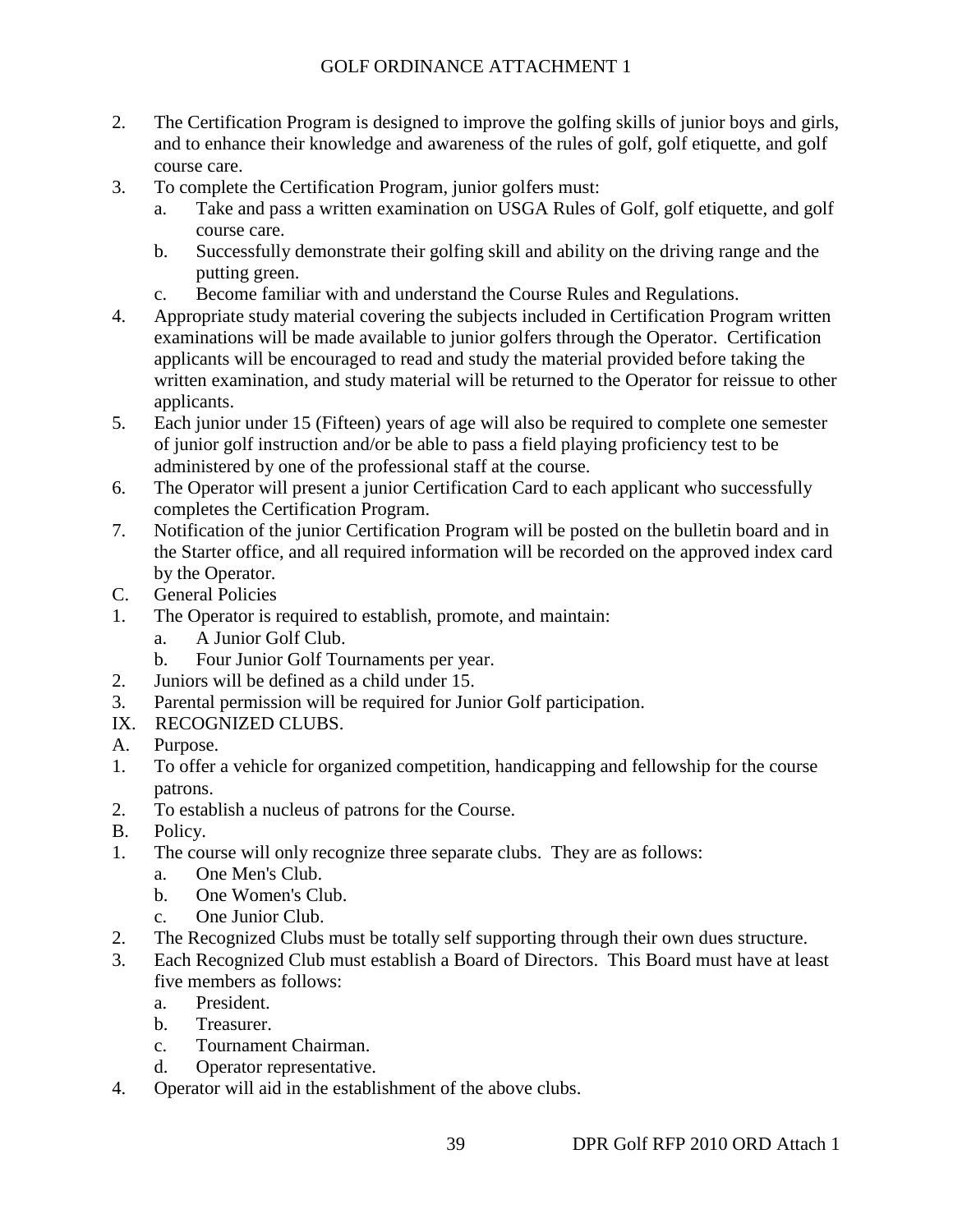- 5. The Recognized Clubs' bylaws must be approved by the Operator and the City.
- 6. The Recognized Clubs must belong to the appropriate amateur golf regulatory association, (i.e. Washington Golf Association, as applicable to the Course).
- 7. The Recognized Clubs use of the Course for organized playing activities will be subject to the policy established in this manual.
- 8. Each Recognized Club is encouraged to purchase their tournament prizes from the Operator per the fee schedule.
- 9. No cash prizes for tournament winners will be permitted unless approved by the Operator.
- 10. Reservation privileges for the Recognized Clubs' members will be limited to the reservation policy established in this manual.
- 11. Organized tournament privileges for Recognized Clubs will be limited to policies established in this manual.
- X. DRIVING RANGE OPERATIONS.
- A. Hours of Operation. The driving range hours of operation will be as stated in the Management Agreement.
- B. General Policies.
- 1. The Operator shall provide a quality of range ball that will meet the needs and desires of the golfers.
- 2. The Operator will be required to maintain the following amenities for the patrons' enjoyment:
	- a. Properly maintained standing mats and brushes.
	- b. Accurate and aesthetically pleasing yardage indicators.
	- c. Signs indicating safety procedures for all patrons.
	- d. Adequate quantities of range balls to allow for peak usage periods.
- 3. The Operator shall have clubs available for rental use on the driving range.

## XI.LESSON PROGRAMS.

- A. Purpose
- 1. To provide a service to all levels of golfers so that they may enjoy golf by improving their individual skill levels.
- 2. To provide a means of introducing new golfers to the game of golf therefore improving revenue potential and course usage.
- 3. To provide different types of instruction to fit the needs and incomes of all people desiring to play the game of golf.
- B. Types of lessons available
- 1. The Operator is required to provide the following types of professional instruction:
	- a. Private instruction available by the half hour or in a series structure.
	- b. Junior golf "swing classes" for beginners at least once per week on a perpetual basis.
	- c. Adult group lessons for beginning, intermediate, and advanced players on a perpetual basis.
	- d. Periodic clinics for the Recognized Clubs demonstrating various aspects of the golf game.
	- e. Playing lessons.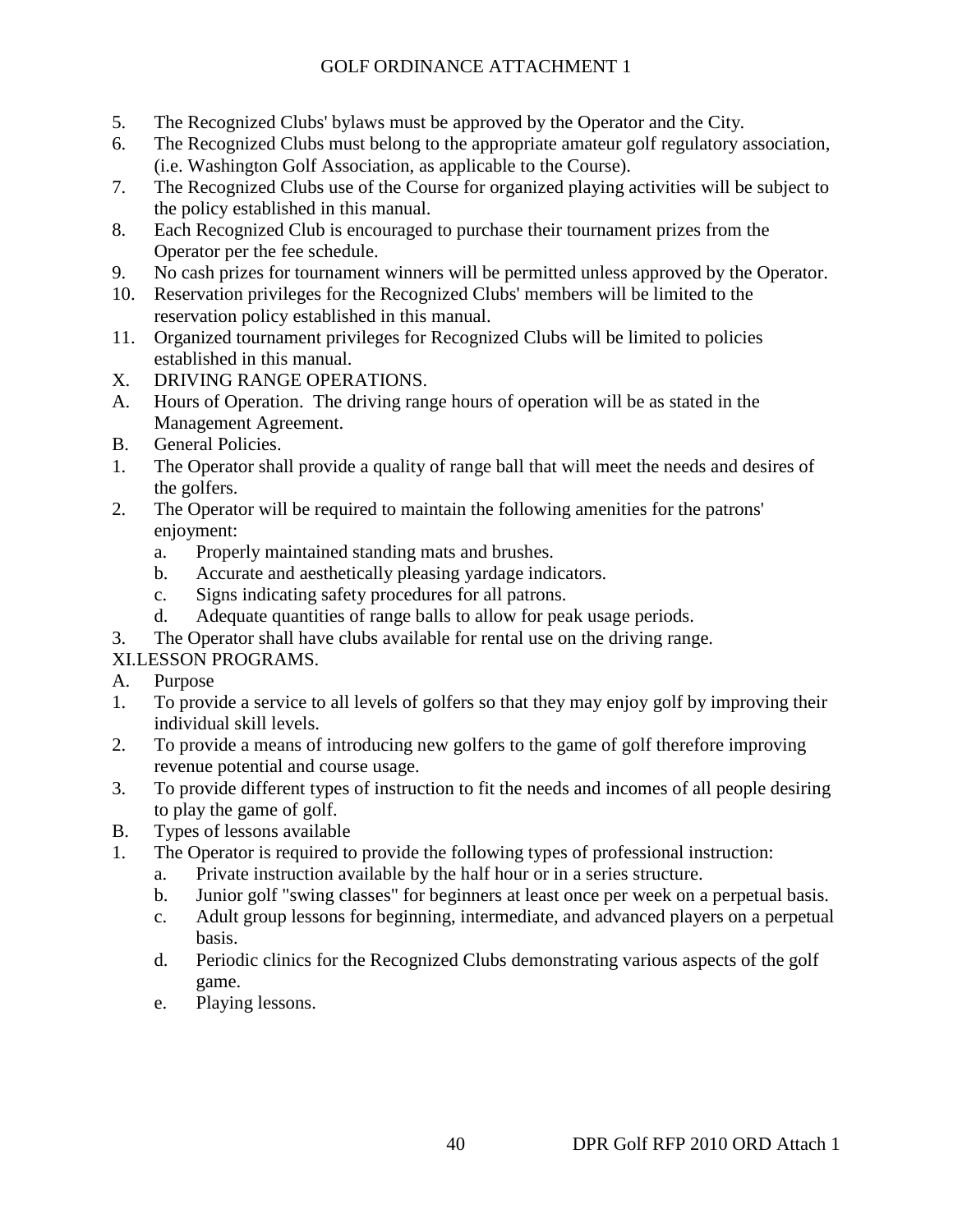## **EXHIBIT B – First Tee Of Seattle Agreement**

Use Agreement between the Department and Seattle Junior Golf Foundation, DBA First Tee of Greater Seattle.

## ASSUMPTION AGREEMENT

(Jefferson Park)

THIS ASSUMPTION AGREEMENT (the "Agreement") is made this \_\_\_ day of \_\_\_\_\_\_\_\_\_\_, 2003, by and among THE CITY OF SEATTLE, a Washington municipal corporation (the "City"), MUNICIPAL GOLF OF SEATTLE, a Washington non-profit corporation ("MGS"), and THE FIRST TEE OF GREATER SEATTLE, a Washington nonprofit corporation ("FTGS").

#### Recitals:

- A. The City and MGS entered into a Golf Course Operation Agreement dated effective June 30, 1995 (the "Operation Agreement"), under which MGS agreed to operate the Jefferson Park, Jackson Park, West Seattle and various other City-owned golf courses and related facilities on behalf of the City (the "Facilities").
- B. FTGS and MGS entered into a Use Agreement dated \_\_\_\_\_\_\_\_\_\_, 2002 (the "Use Agreement"), under which MGS agreed to provide FTGS with access to and use of the Jefferson Park golf courses and related facilities (the "Jefferson Facilities") upon the terms and subject to the conditions set forth therein.
- C. MGS and the City terminated the Operation Agreement effective \_\_\_\_\_\_\_\_\_\_, 2003, and the City now operates the Facilities.
- D. FTGS has requested that the City assume, and the City has agreed to assume, all of the obligations of MGS under the Use Agreement.

NOW, THEREFORE, in consideration of the above recitals and for other good and valuable consideration, the receipt and sufficiency of which is hereby acknowledged, the parties agree as follows:

- 1. Assignment and Assumption. MGS hereby assigns to the City all of its rights and obligations under the Use Agreement, and the City hereby assumes and agrees timely to perform all of MGS's duties and obligations under the Facilities Agreement.
- 2. Consent to Assignment and Assumption. FTGS hereby consents and agrees to the assignment and assumption of the Use Agreement to the City.

WHEREFORE, this Agreement has been executed effective as of the day and year first above written.

THE CITY OF SEATTLE, A Washington municipal corporation

MUNICIPAL GOLF OF SEATTLE, A Washington non-profit corporation

THE FIRST TEE OF GREATER SEATTLE, A Washington non-profit corporation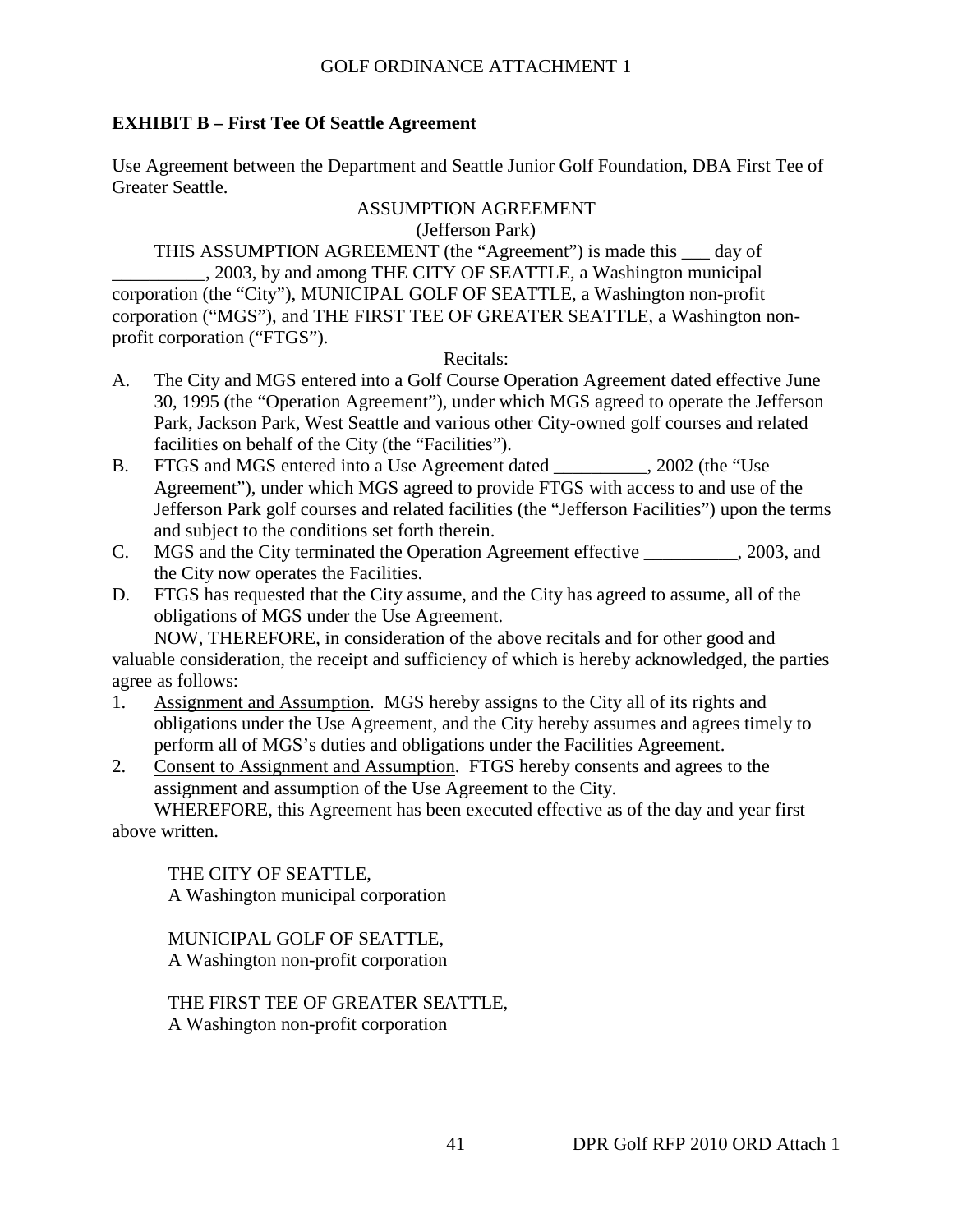## **EXHIBIT C - Initial Hours Of Operation**

| Facility            | <b>Hours of Operations</b>                     |
|---------------------|------------------------------------------------|
| Driving Range       | 6:00 a.m. to 10:00 p.m. during Peak Season     |
|                     | 8:00 a.m. to 10:00 p.m. during Off Season      |
|                     | $(10:00$ a.m. on Mondays)                      |
| <b>Golf Courses</b> | Dawn to Dark (a defined term)                  |
| Pro Shops           | Dawn to Dark (a defined term)                  |
| Restaurants         | 7:00 a.m. to Dark (a defined term) during Peak |
|                     | Season                                         |
|                     | 8:00 a.m. to Dark (a defined term) during Off  |
|                     | Season                                         |

For purposes of this Agreement, Peak Season shall mean the months of April through October and Off Season shall mean the months of November through March. The above minimum daily hours of operation may be reasonably changed or revised by the Department from time to time made after written notice to and consultation with the Operator.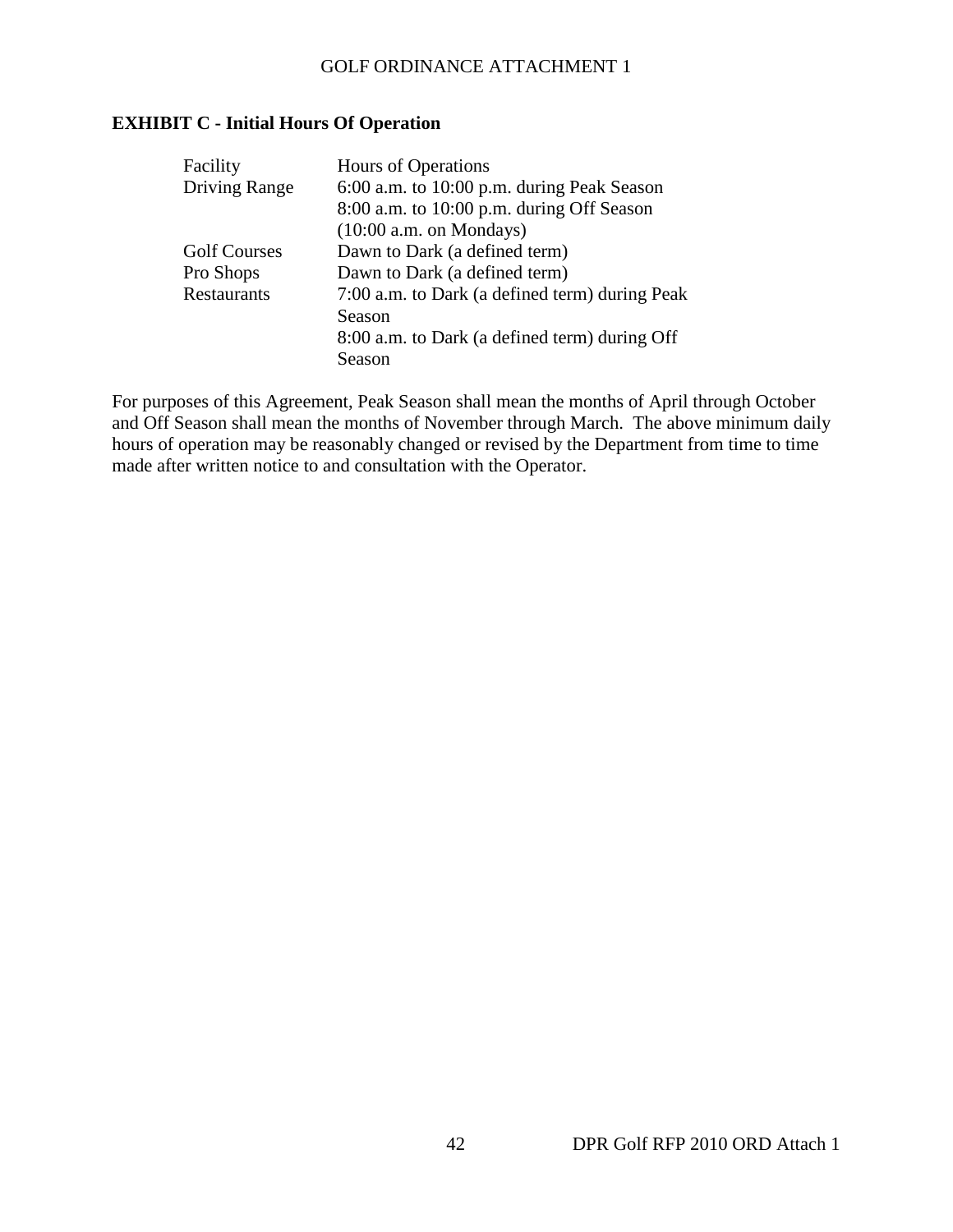|                                      | Month                              |                                    |        | Description                            | Year to Date            |               |                         |         | Full Year                            |
|--------------------------------------|------------------------------------|------------------------------------|--------|----------------------------------------|-------------------------|---------------|-------------------------|---------|--------------------------------------|
| Actual                               | <b>Budget</b>                      | Variance                           | $\%$   | March 2004 Interbay                    | Actual                  | <b>Budget</b> | Variance                | $\%$    | <b>Budget</b>                        |
| 2416                                 | 2361                               | \$<br>55                           | 2%     | <b>Total Rounds</b>                    | \$<br>5,061             | \$5,159       | \$<br>(98)              | $(2\%)$ | 42,510                               |
|                                      |                                    |                                    |        | <b>REVENUES</b>                        |                         |               |                         |         |                                      |
| \$27,619                             | \$20,979                           | \$<br>6,640                        | 32%    | Interbay Green Fees                    | \$<br>58,849            | \$51,315      | \$7,534                 | 15%     | S.<br>502,423                        |
| \$27,619                             | \$ 20,979                          | \$<br>6,640                        | 32%    | <b>Subtotal Green Fees</b>             | \$<br>76,397            | \$67,388      | \$9,009                 | 13%     | 502,423                              |
| \$49,095                             | \$44,991                           | \$<br>4,104                        | 9%     | Merchandise Sales                      | 98,580<br>\$            | \$99,581      | \$(1,001)               | $(1\%)$ | \$.<br>542,830                       |
| \$74,465                             | \$66,675                           | \$<br>7,790                        | 12%    | Driving Range                          | \$183,112               | \$180,150     | 2,962<br>\$             | 2%      | 881,155                              |
| 24,419<br>\$                         | \$ 23,372                          | \$<br>1,047                        | 4%     | Lessons                                | 44,807<br>\$            | \$53,701      | \$ (8,894)              | (17%)   | \$<br>350,503                        |
| \$<br>8,326                          | 6,640<br>\$                        | S<br>1,686                         | 25%    | Mini Golf                              | \$<br>17,548            | \$16,073      | \$<br>1,475             | 9%      | 163,500                              |
| 6,688<br>\$                          | \$<br>2,390                        | \$<br>4,298                        | 180%   | Other Income                           | 16,104<br>\$            | 7,129<br>\$   | \$<br>8,975             | 126%    | 62,446                               |
| 15,117<br>\$                         | \$12,393                           | 2,724                              | 22%    | Restaurant                             | 31,562<br>\$            | \$ 30,102     | \$<br>1,460             | 5%      | 234,182                              |
| \$205,729                            | \$177,440                          | \$<br>28,289                       | 16%    | <b>TOTAL REVENUES</b>                  | \$450,562               | \$438,051     | \$12,511                | 3%      | \$2,737,039                          |
|                                      |                                    |                                    |        | <b>EXPENSES</b>                        |                         |               |                         |         |                                      |
| 43,959<br>S.                         | \$ 30,284                          | \$<br>13,675                       | (45%)  | Merchandise COS                        | \$<br>85,739            | \$67,591      | \$18,148                | (27%)   | \$<br>369,124                        |
| 5,912<br>\$                          | 4,710<br>\$                        | S<br>1,202                         | (26%)  | Food and Beverage COS                  | \$<br>13,043            | \$11,439      | \$1,604                 | (14%)   | S<br>93,673                          |
| 14,390                               | \$16,830                           | S<br>(2,440)                       | 14%    | Lessons COGS                           | 29,686<br>\$            | \$40,013      | \$(10,327)              | 26%     | \$<br>245,352                        |
| \$ 37,876                            | \$39,143                           | (1,267)                            | 3%     | Administration (Interbay G&A           | \$123,058               | \$105,017     | \$18,041                | (17%)   | \$<br>400,000                        |
|                                      |                                    |                                    |        | $+10\%$ of 4 course G&A)               |                         |               |                         |         |                                      |
| \$74,335                             | \$48,656                           | \$<br>25,679                       | (53%)  | <b>Course Operations</b>               | \$171,094               | \$175,470     | (4,376)                 | 2%      | \$<br>700,000                        |
| \$176,472                            | \$139,623                          | 36,849                             | (26%)  | <b>Subtotal Golf Services Expenses</b> | \$422,621               | \$399,530     | \$23,091                | (6%)    | \$1,808,149                          |
| \$29,257                             | \$ 37,817                          | \$<br>(8,560)                      | (23%)  | Sub Total Golf Services Income         | 27,941<br>\$            | \$43,472      | \$(15,531)              | (36%)   | \$<br>928,890                        |
| \$35,417                             | \$35,417                           | \$                                 | 0%     | <b>Debt Service</b>                    | \$106,250               | \$106,250     | $\mathbf{\hat{s}}$      | 0%      | <sup>\$</sup><br>423,354             |
| \$10,000                             | \$10,000                           | $\sqrt[6]{3}$                      | 0%     | <b>PGC Fee and Incentive Bonus</b>     | $\mathbf{\$}$<br>30,000 | \$30,000      | $\sqrt{3}$              | 0%      | $\mathbf{s}$<br>120,000              |
|                                      |                                    | $\mathbb{S}$                       | 0%     | <b>Subtotal City Expenses</b>          | \$136,250               | \$136,250     | $\mathbb{S}$            | 0%      | $\boldsymbol{\mathsf{S}}$<br>543,354 |
| $\mathbb{S}$                         | \$                                 | $\sqrt[6]{3}$                      |        | <b>Cash Versus Accrual Difference</b>  |                         |               | \$                      |         | $\mathbf{\$}$<br>34,626              |
| \$221,888                            | \$185,040                          | $\overline{\mathbb{S}}$<br>36,849  | 20%    | <b>Total Expenses</b>                  | \$558,871               | \$535,780     | \$23,091                | (4%)    | \$2,386,129                          |
| $\mathbb{S}$<br>(16, 159)            | $\mathbb{S}$<br>(7,600)            | \$<br>(8,560)                      | (113%) | Income before capital reserve          | \$(108, 309)            | \$ (97, 729)  | \$(10,580)              | (11%)   | $\mathbf{s}$<br>350,910              |
| $\frac{1}{2}$<br>$\equiv$            | $\sqrt[6]{3}$                      | $\sqrt[6]{3}$                      |        | Minus Capital Reserve(7/01/04)         |                         |               | $\sqrt{\frac{1}{2}}$    |         | $\mathbb{S}$<br>55,000               |
| $\overline{\mathbf{s}}$<br>(16, 159) | $\overline{\mathbf{s}}$<br>(7,600) | $\overline{\mathbf{s}}$<br>(8,560) | (113%) | <b>NET INCOME</b>                      | \$(108, 309)            | \$ (97, 729)  | \$(10,580)              | (11%)   | $\mathbf{s}$<br>295,910              |
|                                      | $.$ \$ 33,333                      | (33, 333)                          | 100%   | <b>Net Income to Park Fund</b>         | \$100,000               | \$100,000     | $\sqrt[3]{\frac{1}{2}}$ | 0%      | \$295,910                            |

## **EXHIBIT D - Sample Financial Reporting Template**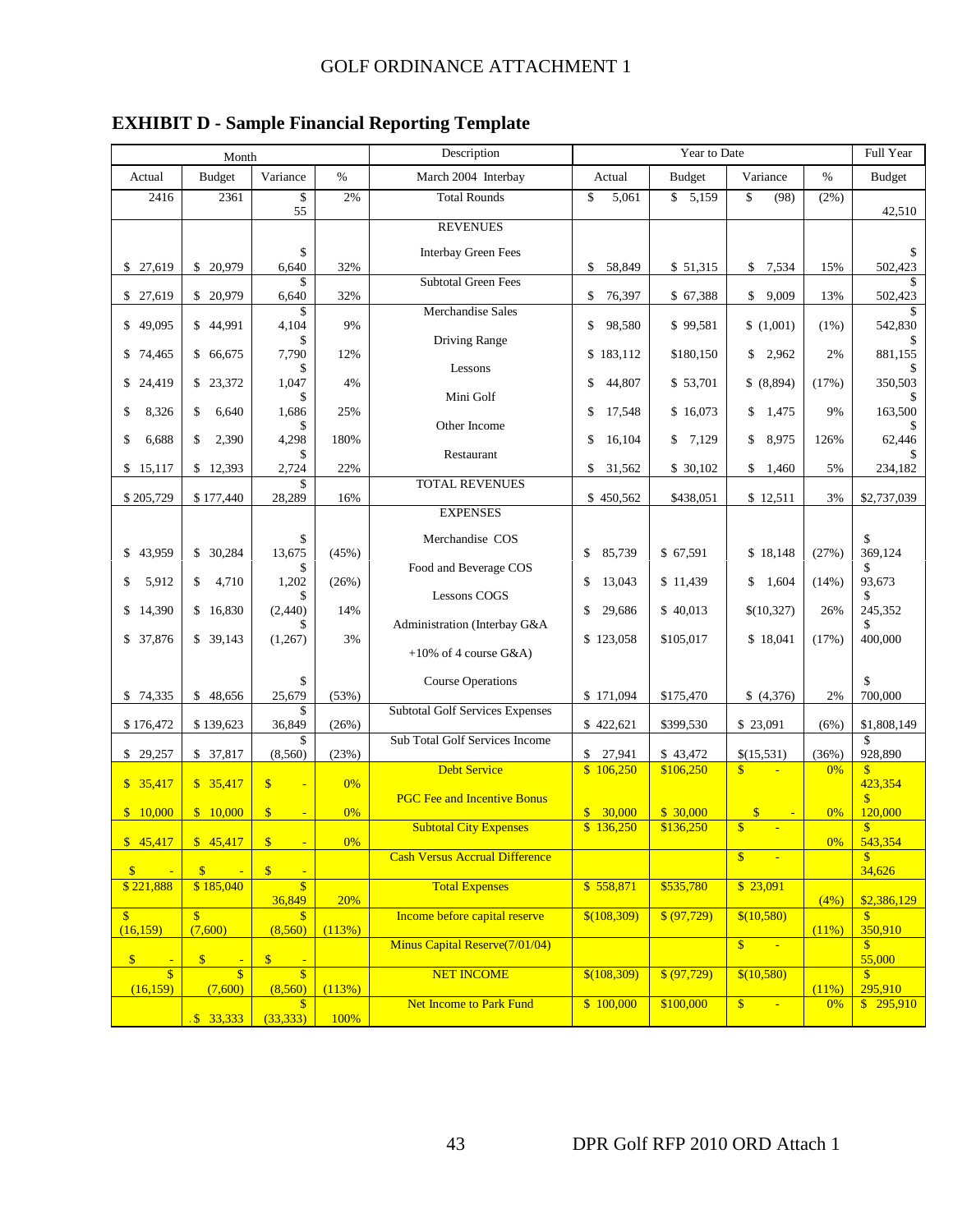## **EXHIBIT E - Real PROPERTY DESCRIPTION**

INTERBAY GOLF COURSE PROPERTY DESCRIPTION.

That part of E1/2NE1/4 of Section 23, Township 25 North, Range 3 East W.M. described as follows:

The following blocks and portions of blocks of Gilman's Addition

•Block 21 less that portion condemned for street purposes by condemnation Ordinance 86751;

- •Blocks 123,124,125;
- •Blocks 126,136, less the west 25 feet deeded to the Municipality of Metropolitan Seattle, Ordinance 94155;
- •Blocks 137,138,139;
- •Lots 1 through 6, inclusive and Lot 23, Block 140;
- •Block 147, less portion condemned for street purposes by Ordinance 86751 and less the south 15 feet condemned for street purposes by Ordinance 23041;
- •Block 148, less the south 15 feet condemned for street purposes by Ordinance 23041;
- •Block 149 less part of Lot 30 condemned for street purposes by Ordinance 23041;
- •Block 150, less the west 25 feet and south 13.7 feet of Lot 24 deeded by Ordinance 94155 and that portion condemned for street purposes by condemnation Ordinance 23041;
- •Together with those alleys and portions of  $16<sup>th</sup>$  Avenue W,  $17<sup>th</sup>$  Avenue W, 18<sup>th</sup> Avenue W, W. Armour Street, W. Raye Street, Gilman Avenue W. vacated by Ordinances 18078 and 92373, excepting the west 25 feet of W. Armour Street and W. Raye Street and the north half of W. Wheeler Street.
- •Also excepting the Interbay P-Patch, located in part of Block 147 and vacated 16th Ave W adjoining.

## JACKSON PARK GOLF.

Part of the East Half of Section 20, Township 26 North, Range 4 East W.M. described as follows:

- •The W1/2 NE1/4 together with the W1/2 E1/2 NE1/4 and the N1/2NW1/4SE1/4;
- •All of Block 9 and Tracts 1,2 of Block 10, Paramount Park Addition, together with the vacated portions of 12th Ave. N.E. and vacated N.E. 137th, vacated by Ordinance 85539;
- •Excepting:
- •The West 30 feet of the W1/2NE1/4, being a part of 5th Ave N.E. The North 30 feet of the W1/2NE1/4 and the north 30 feet of the W1/2E1/2NE1/4, being a part of NE. 145th Street;
- •Also, excepting the North 110 feet of the West 90 feet of the W1/2NE1/4 (less the west 30 feet and north 30 feet thereof) being the Seattle City Light Substation.

## WEST SEATTLE GOLF PROPERTY DESCRIPTION.

That portion of the SW1/4 of Section 13, Township 24 North, Range 3 East, W.M. and That portion of the NW1/4 of Section 24, Township 24 North, Range 3 East. W.M. lying within the following described boundaries:

Southerly of the south margin of S.W. Genesee Street; westerly of the west margin of the alley adjoining blocks 1,3,4,5,9,10 of Cottage Grove Addition; northerly of the north margin of S.W. Brandon Street; easterly of the east margin of 35<sup>th</sup> Avenue S.W.

Except that portion of said SW1/4 of Section 13 commonly known as the West Seattle Stadium;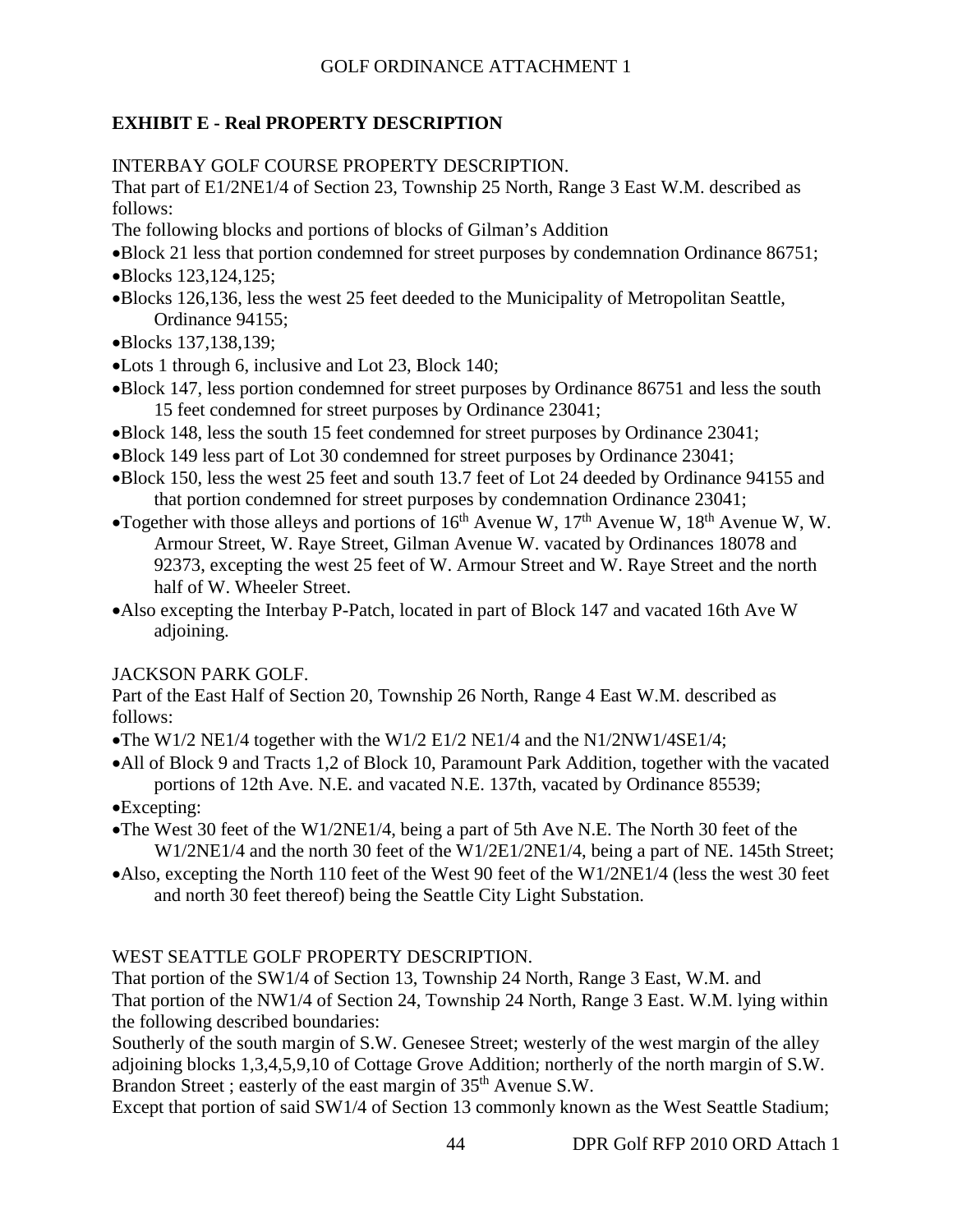And except that portion of said NW1/4 of Section 24 commonly known as Camp William G. Long.

JEFFERSON GOLF PROPERTY DESCRIPTION.

EIGHTEEN HOLE GOLF COURSE

S1/2NW1/4, E1/2SW1/4 of Section 16, Township 24 North, Range 4 East, W.M. lying south of South Spokane Street, east of Beacon Avenue South and north of South Alaska Street.

## NINE HOLE GOLF COURSE AND CLUBHOUSE

Part of the N1/2SW1/4 of Section 16, Township 24 North, Range 4 East, W.M. lying south of the north line of South Dakota Street produced easterly, west of Beacon Avenue South, north of the northerly boundary of Government Lot 5 and east of Jefferson Park Playfield.

DRIVING RANGE

Part of the SW1/4NW1/4 andNW1/4SW1/4 of Section 16, Township 24 North, Range 4 East, W.M., lying north of the north line of South Dakota Street produced easterly, west of Beacon Avenue South, east of Jefferson Reservoir, and south of Jefferson Community Center.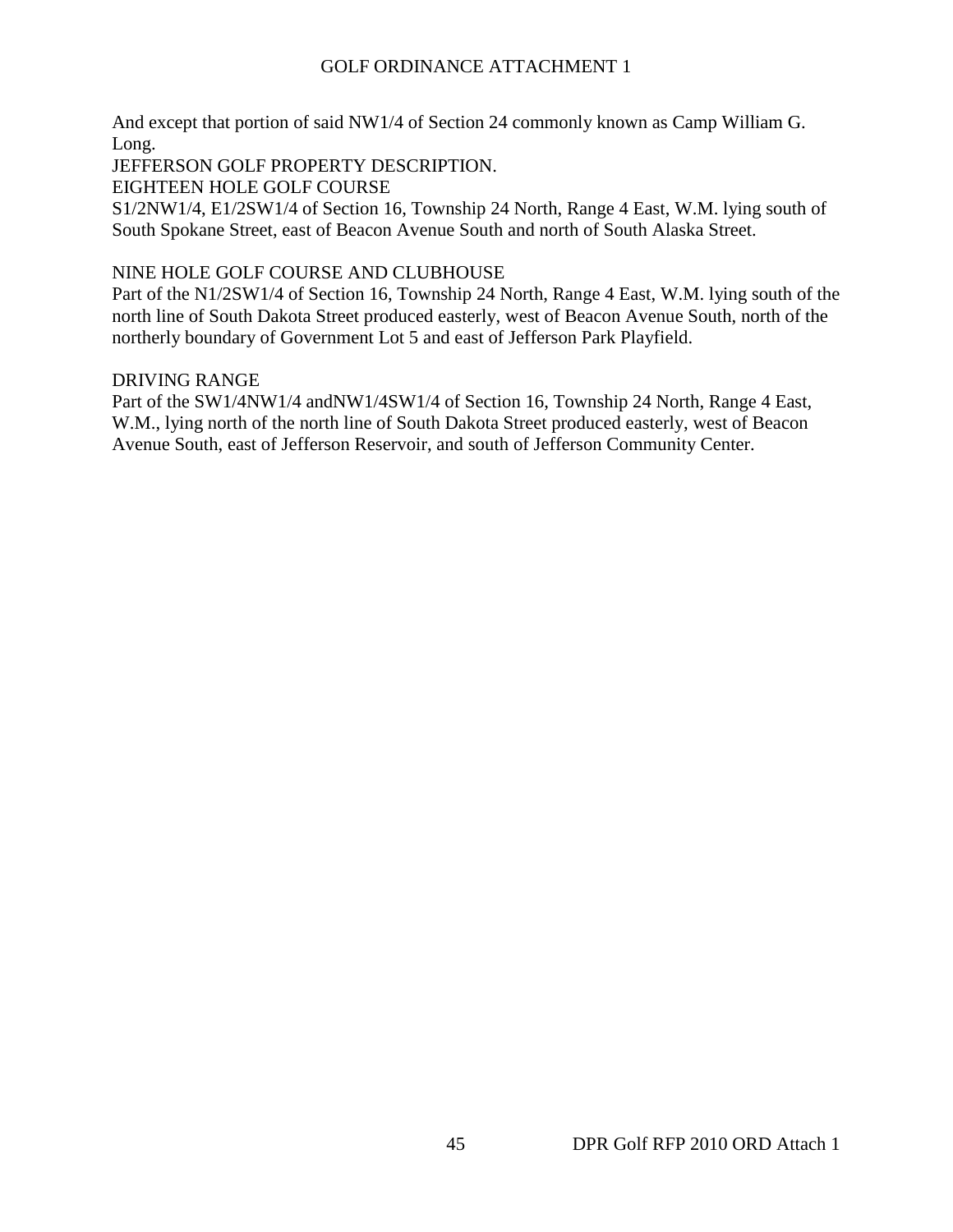## **EXHIBIT F - List Of Leases**

**List of Contracts Held Servicing City of Seattle Golf Courses 11/30/2009**

| <b>Vendor</b>          | <b>Courses</b> | <b>Amount Paid</b> | Paid      | <b>Term</b> | <b>Renewal</b> | <b>Terms</b>                        |
|------------------------|----------------|--------------------|-----------|-------------|----------------|-------------------------------------|
|                        |                |                    |           |             |                | Does not                            |
|                        |                |                    |           | per each    |                | automatically                       |
| Dex Media              | all            | varies             | monthly   | book        | 4/1/09         | renew<br>auto renews for            |
|                        |                |                    |           |             |                | $12$ months - $60$                  |
|                        |                |                    |           |             |                | prior written                       |
| Ecolab                 | WS             | \$71.38            | monthly   | Annual      | 10/25/09       | notice to cancel                    |
|                        |                |                    |           |             |                | auto renews for                     |
|                        |                |                    |           |             |                | 12months                            |
|                        |                |                    |           |             |                | unless 30 days                      |
| Cascade Oil            | JK, JF, WS     | varies             | varies    | Annual      | 11/30/09       | notice before<br>expiration date    |
|                        |                |                    |           |             |                | not automatic,                      |
|                        |                |                    |           |             |                | membership                          |
|                        |                |                    |           |             |                | only valid if                       |
| <b>NGF</b>             | all            | varies             | annually  | Annual      | 12/1/09        | paid annually                       |
|                        |                |                    |           |             |                | renews month                        |
|                        |                |                    |           |             |                | to month                            |
| Time Equipment         |                |                    |           |             |                | beyond first<br>two year term       |
| Co                     | all            | \$1,033.95         | monthly   | Annual      | 12/19/09       | renews                              |
|                        |                |                    |           |             |                | annually when                       |
| Intuit                 | all            | \$1,314            | annually  | Annual      | 12/24/09       | paid                                |
|                        |                |                    |           |             |                | annually, must                      |
|                        |                |                    |           |             |                | be renewed by                       |
| Group Health           | all            | varies             | monthly   | Annual      | 12/31/09       | December 10                         |
|                        |                |                    |           |             |                | renews                              |
| <b>Seattle Exec</b>    | all            | \$588              | quarterly | quarterly   | 12/31/09       | quarterly when<br>paid              |
|                        |                |                    |           |             |                | 30 days written                     |
| Rochester              |                |                    |           |             |                | notice - renews                     |
| Midland                | all            | \$200 ea           | monthly   | qtq         | 12/31/09       | each quarter                        |
|                        |                |                    |           |             |                | does not auto                       |
| Hartford               | all            | \$104.28           | monthly   | annual      | 12/31/09       | renew                               |
|                        |                |                    |           |             |                | 30 days written<br>notice to cancel |
| ThyssenKrupp           | $_{\text{IB}}$ | \$632.76           | quarterly | qtq         | 12/31/09       |                                     |
|                        |                |                    |           |             |                | unknown, but                        |
|                        |                |                    |           |             |                | letter sent to                      |
| Cintas                 | JK             | \$40               | weekly    | Annual      | 12/31/09       | prevent any<br>auto renewal         |
|                        |                |                    |           |             |                | not automatic,                      |
|                        |                |                    |           |             |                | membership                          |
|                        |                |                    |           |             |                | only valid if                       |
| VGM club               | all            | \$333              | annually  | Annual      | 1/1/10         | paid annually                       |
|                        |                |                    |           |             |                | requires 90                         |
|                        |                |                    |           |             |                | days certified                      |
|                        |                |                    |           |             |                | written notice<br>prior to end of   |
| Muzak                  | all            | varies             | monthly   | Annual      | 1/1/10         | period                              |
|                        |                |                    |           |             |                | Sent letter to                      |
| <b>Active Network-</b> |                |                    |           |             |                | stop any auto                       |
| PC Charge              | all            | \$600              | annually  | Annual      | 2/28/10        | renewal                             |
|                        |                |                    |           |             |                | Sent letter to                      |
| <b>Active Network</b>  | all            | $$12,000 +$        | annually  | Annual      | 3/1/10         | stop any auto<br>renewal            |
|                        |                |                    |           |             |                | does not auto                       |
| Iron Mountain          | all            | \$1,835.02         | monthly   | m t m       | 3/19/10        | renew                               |
| Advanced               |                |                    |           |             |                | does not renew,                     |
| Cleaning               |                |                    |           |             |                | 30 day notice to                    |
| Systems                | WS, JK, JF     | \$900 ea           | monthly   | annual      | 4/1/10         | end early                           |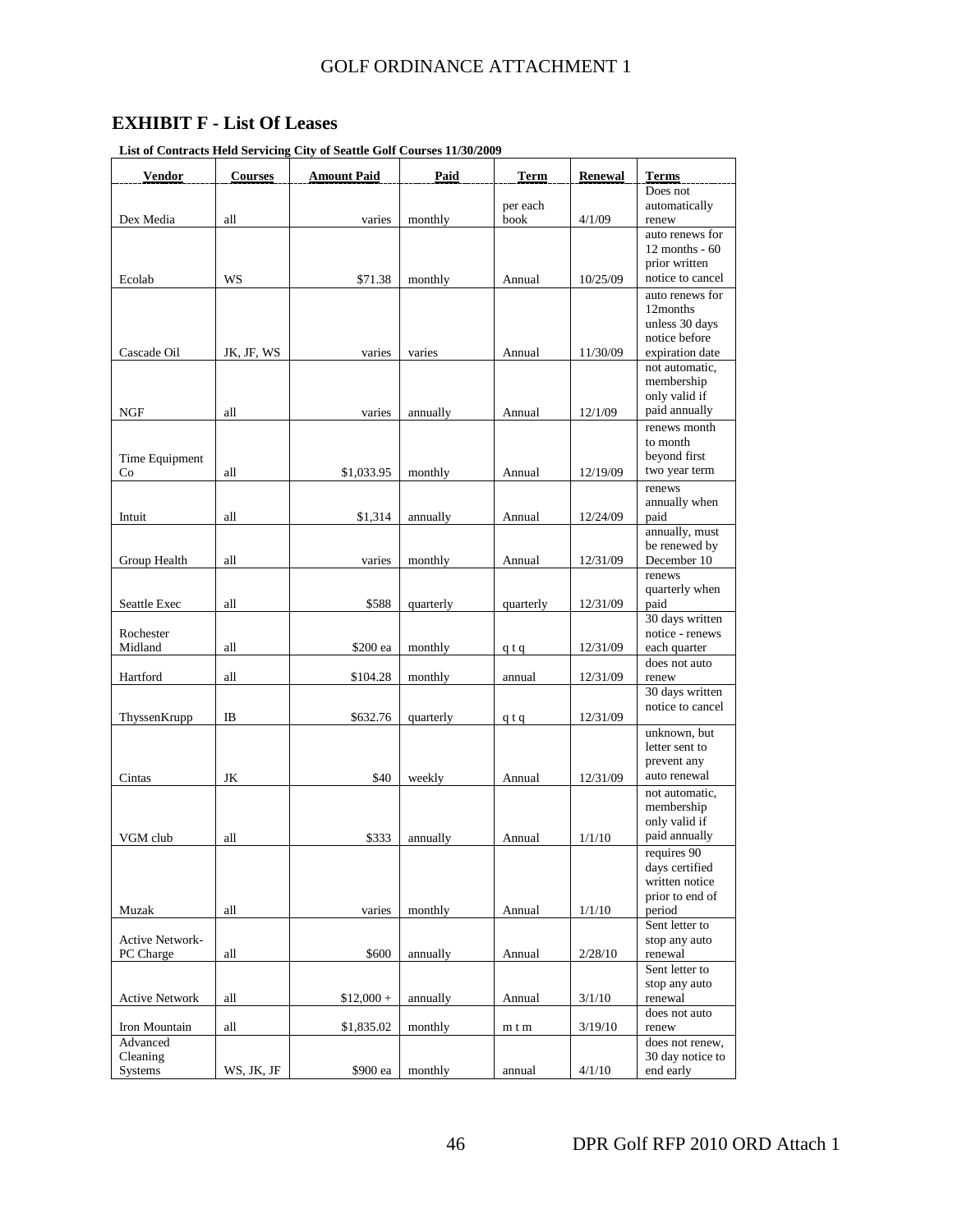|                        |             |             |             |         |          | 60 days written                    |
|------------------------|-------------|-------------|-------------|---------|----------|------------------------------------|
|                        |             |             |             |         |          | notice prior to                    |
|                        |             |             |             |         |          | end of 6 month<br>auto renewal     |
| <b>PMSI</b>            | all         | \$1,008     | monthly     | Annual  | 4/8/10   | periods                            |
|                        |             |             |             |         |          | requires 45                        |
|                        |             |             |             |         |          | days advance                       |
| <b>PSP</b>             | all         |             | monthly     | Annual  | 4/8/10   | notice to cancel                   |
|                        |             |             |             |         |          | renews                             |
| <b>Business Health</b> |             |             |             |         |          | annually 60 day                    |
| Link                   | all         | varies      | monthly     | Annual  | 5/1/10   | notice to cancel                   |
|                        |             |             |             |         |          | automatic, 30                      |
|                        |             |             |             |         |          | days written<br>notice before      |
| OpenWorks              | $_{\rm IB}$ | \$946.45    | monthly     | Annual  | 5/14/10  | that date                          |
|                        |             |             |             |         |          | financing                          |
|                        |             |             |             |         |          | agreement-                         |
|                        |             |             |             |         |          | payoff over                        |
|                        |             |             |             |         |          | approx 9                           |
| <b>First Insurance</b> |             |             |             |         |          | months from                        |
| Funding Co             | all         | \$7,176.79  | monthly     | Annual  | 5/20/10  | renewal date                       |
|                        |             |             |             |         |          | automatic, 30                      |
|                        |             |             |             |         |          | days written<br>notice before      |
| Dunbar Armored         | all         | \$906.52    | monthly     | Annual  | 7/1/10   | that date                          |
|                        |             |             |             |         |          | automatic one                      |
|                        |             |             |             |         |          | year renewal                       |
|                        |             |             |             |         |          | unless 30 day                      |
| Sound Security         | IB          | \$213       | monthly     | Annual  | 8/16/10  | notice                             |
|                        |             |             |             |         |          | automatic, 90                      |
| <b>Emerald City</b>    |             |             |             |         |          | days notice to                     |
| Water                  | JK JF       | \$131.40 ea | quarterly   | annual  | 9/25/10  | cancel                             |
|                        |             |             |             |         |          | Sent letter to                     |
|                        |             |             |             |         |          | stop any auto                      |
| Range Servant          | IB, JF      | \$1295 ea   | annually    | Annual  | 10/1/10  | renewal                            |
| John Deere<br>Credit   | IB          | \$417.45    | monthly     | 4/2010  | 11/1/10  | 60 day notice.<br>\$1 buyout       |
|                        |             |             |             |         |          | 60 day notice                      |
|                        |             |             |             |         |          | by certified                       |
| <b>Island Security</b> | WS, JK, JF  | \$1,100     | quarterly   | 5 years | 11/8/10  | mail                               |
|                        |             |             |             |         |          | automatic, 30                      |
|                        |             |             |             |         |          | days written                       |
|                        | Interbay    |             |             |         |          | notice before                      |
| <b>Allied Waste</b>    | (856552)    |             | monthly     | 3 years | 11/11/10 | that date                          |
|                        |             |             |             |         |          | No auto                            |
| Pepsi                  | all         | varies      | varies      | Annual  | 12/31/10 | renewal                            |
|                        |             |             |             |         |          | mtm until 90<br>days written       |
|                        |             |             |             |         |          | notice given                       |
|                        |             |             |             |         |          | (mistake in                        |
|                        |             |             |             |         |          | contract may                       |
| my paperless           |             |             |             |         |          | have renewal at                    |
| office                 | all         | \$1,164.90  | twice/month | 2 years | 3/31/11  | 3/31/09                            |
|                        |             |             |             |         |          | automatic, 30                      |
|                        |             |             |             |         |          | days written                       |
|                        | Jackson     |             |             |         |          | notice before                      |
| Allied Waste           | (822881)    |             | monthly     | 3 years | 8/27/11  | that date                          |
|                        |             |             |             |         |          | 60 days written<br>notice prior to |
|                        |             |             |             |         |          | end of 36                          |
| Qwest                  | All, JF, IB | \$3,000     | monthly     | 3 years | 3/1/12   | months                             |
|                        |             |             |             |         |          | auto renews for                    |
|                        |             |             |             |         |          | 60 months                          |
|                        |             |             |             |         |          | unless 90 days                     |
|                        |             |             |             |         |          | notice by                          |
| <b>ALSCO</b>           | WS, JF      | varies      | weekly      | Annual  | 4/27/12  | registered mail                    |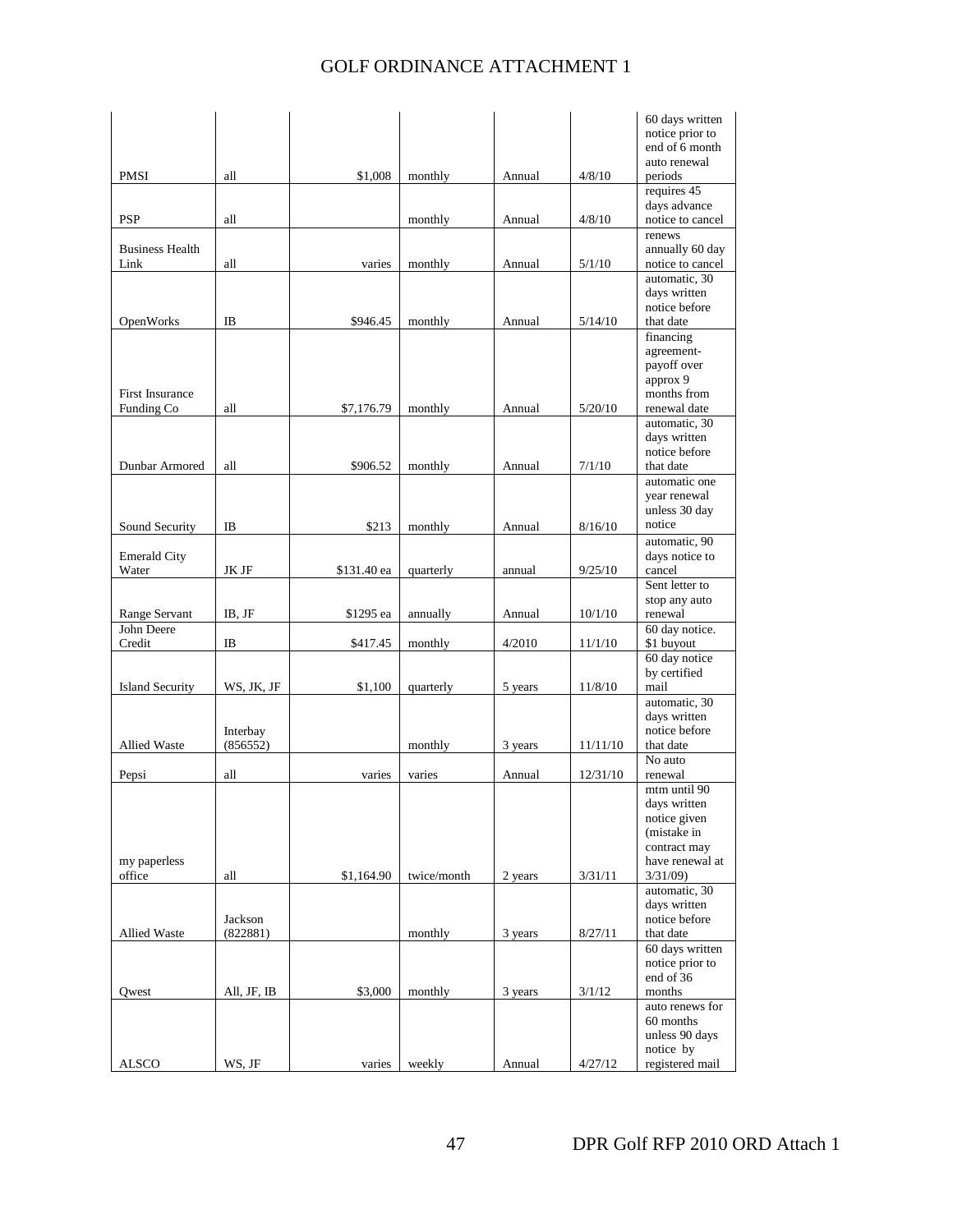|                                |                 |                |           |        |                        | certified letter<br>required for<br>termination -<br>certified letter<br>sent stating no<br>auto renewal |
|--------------------------------|-----------------|----------------|-----------|--------|------------------------|----------------------------------------------------------------------------------------------------------|
| <b>Allied Waste</b>            | all             | varies         | monthly   | Annual | various                | authorized<br>carts must be                                                                              |
| Yamaha                         | all             | \$13,759.10    | monthly   | 6/2013 | does not<br>renew      | returned at end<br>of lease                                                                              |
| Softwarefixit                  | JF / IB         | \$590 / \$2726 | annually  | Annual | July 1st $/$<br>Nov 17 | Sent letter to<br>stop any auto<br>renewal                                                               |
| <b>Action Pest</b><br>Control  | WS, JK          | \$76 ea        | monthly   | mtm    |                        |                                                                                                          |
| <b>Action Pest</b><br>Control  | Jackson         | \$76           | monthly   | annual | 4/14/20                | switches to<br>month to month<br>after first year,<br>terminable at<br>any time                          |
| <b>Action Pest</b><br>Control  | West<br>Seattle | \$76           | monthly   | mtm    |                        | already on<br>month to month                                                                             |
| Airgas                         | WS, IB          | \$60 ea        | monthly   | mtm    |                        |                                                                                                          |
| Amerigas                       | WS              | $$200 +$       | monthly   | mtm    |                        |                                                                                                          |
| Carr Knowledge                 | All             |                | monthly   | m t m  |                        | initial contract<br>expired years<br>ago                                                                 |
| <b>Central Welding</b>         | JF              | \$41.48        | monthly   | mtm    |                        |                                                                                                          |
| Comcast                        | WS              | \$258.26       | monthly   | mtm    |                        |                                                                                                          |
| Direct TV                      | JF              | \$114.23       | monthly   | mtm    |                        |                                                                                                          |
| Dish Network                   | JK              | \$176.93       | monthly   | mtm    |                        |                                                                                                          |
| Northwest<br>Cascade           | JK, JF          | \$200 ea       | monthly   | mtm    |                        |                                                                                                          |
| Redi National                  | IB              | \$71.18        | monthly   | mtm    |                        |                                                                                                          |
| Sprague                        | JF              | \$73.85        | monthly   | mtm    |                        | need 30 day<br>notice to cancel                                                                          |
| <b>United Site</b><br>Services | IB              | \$162.75       | monthly   | mtm    |                        | seasonal<br>contract only,<br>expires every<br>fall and a new<br>one in the<br>spring                    |
| Link2gov                       | all             | \$22.60        | monthly   | City   |                        | City handles                                                                                             |
| Northwest Loss                 | all             | \$400          | monthly   | mtm    |                        | 30 days written<br>notice                                                                                |
| <b>CleanScapes</b>             | IB, JK          | \$2,000        | monthly   | m t m  |                        |                                                                                                          |
| <b>PSE</b>                     | $\rm IB$        | varies         | monthly   | m t m  |                        |                                                                                                          |
| Seattle City<br>Light          | All             | varies         | monthly   | mtm    |                        | call day of or<br>15 day notice                                                                          |
| Seattle Public<br>Utilities    | all             | varies         | monthly   | mtm    |                        | 3 day<br>application<br>process                                                                          |
| Waste<br>Management            | WS, JF          | \$3,100        | monthly   | mtm    |                        |                                                                                                          |
| Copiers<br>Northwest           | IB              | \$175          | quarterly | mtm    |                        |                                                                                                          |
| Overlake oil                   | JK              | \$345.80       | varies    | m t m  |                        |                                                                                                          |
| wells Fargo                    | all             | varies         | monthly   | m t m  |                        |                                                                                                          |
| Tomlinson Linen                | $\rm IB$        | varies         | weekly    | mtm    |                        |                                                                                                          |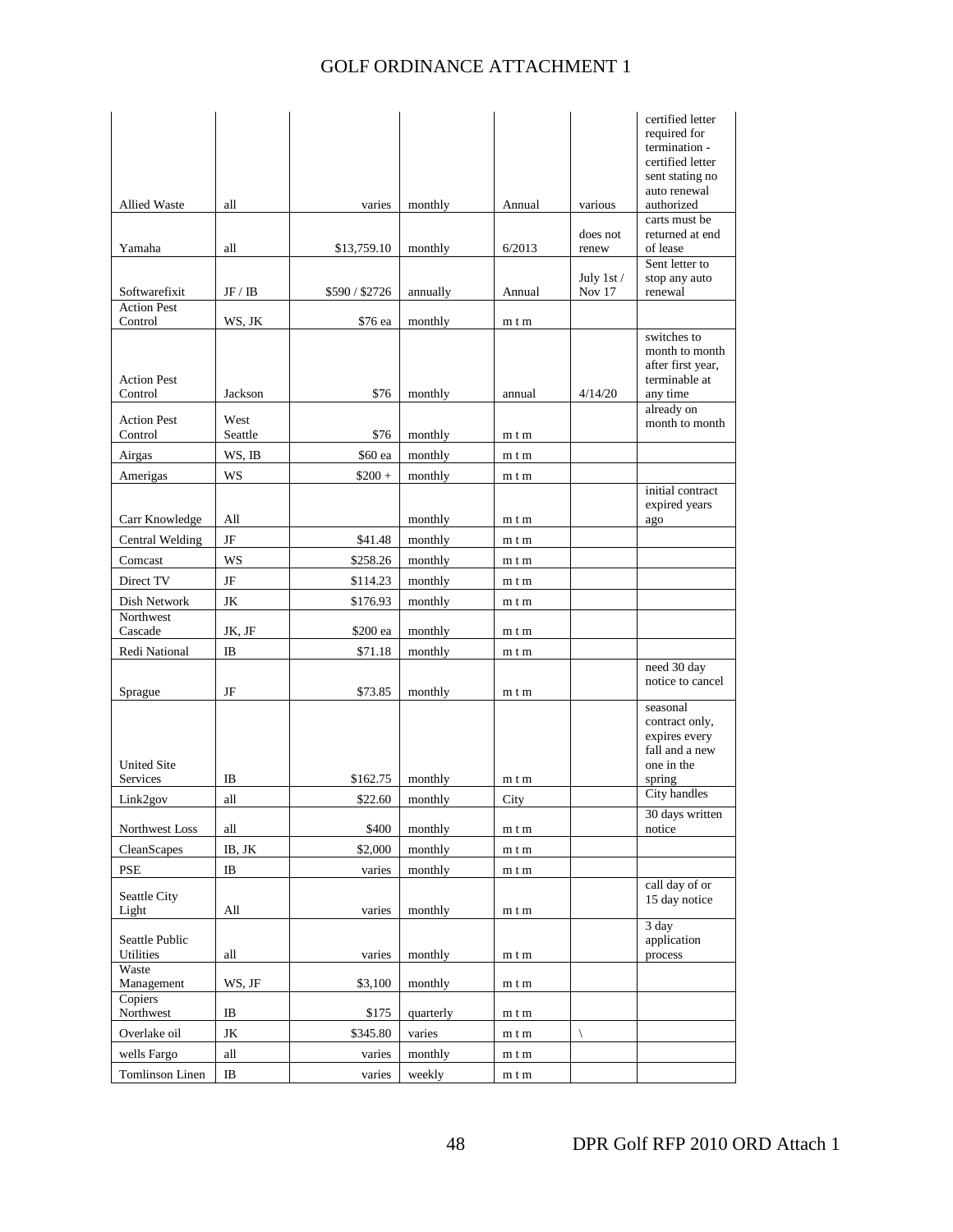| 2009 Year-End                       | $2008 -$<br>(Prior<br>Year) | 2009 Budget | 2009<br><b>Actuals</b> | % of 2009<br><b>Budget</b> |
|-------------------------------------|-----------------------------|-------------|------------------------|----------------------------|
| <b>9 Hole Rounds</b>                | 79,656                      | 79,124      | 82,838                 | 105%                       |
| <b>18 Hole rounds</b>               | 179,680                     | 178,020     | 177,587                | 100%                       |
| <b>Total Rounds</b>                 | 259,336                     | 257,144     | 260,425                | 101%                       |
| <b>Power Cart Rentals</b>           | 42,325                      | 33,723      | 41,243                 | 122%                       |
|                                     |                             |             |                        |                            |
| <b>REVENUES</b>                     |                             |             |                        |                            |
| Jackson Green Fees                  | \$1,432,082                 | \$1,430,966 | \$1,401,044            | 98%                        |
| Jefferson Green Fees                | \$1,299,859                 | \$1,210,454 | \$1,281,752            | 106%                       |
| <b>West Seattle Green Fees</b>      | \$1,397,072                 | 1,362,346   | \$1,369,356            | 101%                       |
| Interbay Green Fees                 | \$505,869                   | \$507,165   | \$508,419              | 100%                       |
| <b>Subtotal Green Fees</b>          | \$4,634,882                 | \$4,510,931 | \$4,560,570            | 101%                       |
| <b>Driving Range</b>                | \$1,338,667                 | 1,222,895   | \$1,307,621            | 107%                       |
| <b>Merchandise Sales</b>            | \$827,946                   | \$881,605   | \$851,915              | 97%                        |
| <b>Cart Rentals</b>                 | \$799,199                   | 714,964     | \$684,268              | 96%                        |
| Lessons                             | \$494,298                   | 541,051     | \$466,143              | 86%                        |
| Restaurants                         | \$1,460,433                 | 1,580,629   | \$1,520,318            | 96%                        |
| Mini Golf                           | \$191,395                   | 192,215     | \$184,685              | 96%                        |
| Other Income                        | \$<br>37,523                | 5,710       | \$22,837               | 400%                       |
| <b>Parks Misc Revenue</b>           | \$0                         | $-6,883$    | \$557                  | 3%                         |
| <b>Premier Gross Revenues</b>       | \$9,784,343                 | \$9,643,117 | \$9,598,357            | 99%                        |
| <b>Total Revenue</b>                | 9,784,343                   | 9,643,117   | 9,598,914              | 99%                        |
| <b>Cost Of Sales</b>                |                             |             |                        |                            |
| Merchandise COS                     | \$552,360                   | \$571,298   | \$558,451              | 98%                        |
| Food and Beverage COS               | \$524,181                   | \$578,944   | \$506,302              | 87%                        |
| Lessons COS                         | \$300,451                   | \$353,466   | \$299,419              | 85%                        |
| <b>Total COS</b>                    | \$1,376,992                 | \$1,503,708 | \$1,364,172            | 0%                         |
| <b>Other Expenses</b>               |                             |             |                        |                            |
| Administration                      | \$90,862                    | \$190,890   | \$105,338              | 55%                        |
| Payroll/Benefits                    | \$1,551,918                 | \$1,662,355 | \$1,666,043            | 100%                       |
| <b>Course Operations</b>            | \$1,507,971                 | \$1,496,613 | \$1,367,707            | 91%                        |
| <b>Total Other Expenses</b>         | \$3,150,750                 | \$3,349,858 | \$3,139,088            | 94%                        |
| <b>Total Golf Services Expenses</b> | \$4,527,742                 | \$4,853,566 | \$4,503,260            | 93%                        |
| <b>Golf Services Income</b>         | 5,256,601                   | 4,789,551   | 5,095,654              | 106%                       |

**Exhibit G – 2009 Operator Financial Results**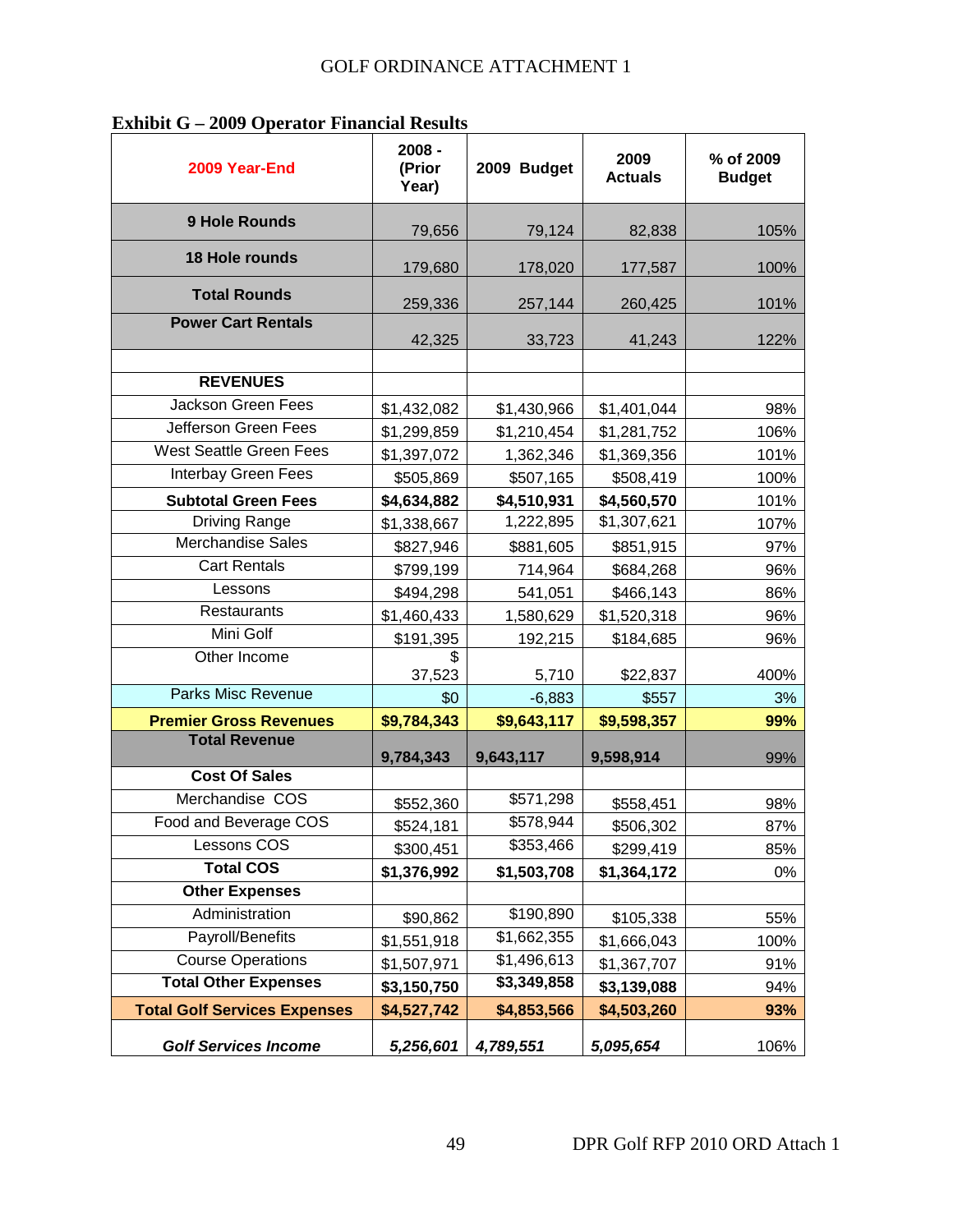## **EXHIBIT H – City Loss Form**

## **CITY OF SEATTLE LOSS OF ASSETS REPORT**

| <b>DATE OF REPORT</b>                           |          |                                                                                                                                                                                                                                                                                      |         | <b>DEPT/DIVISION</b> |          |          |
|-------------------------------------------------|----------|--------------------------------------------------------------------------------------------------------------------------------------------------------------------------------------------------------------------------------------------------------------------------------------|---------|----------------------|----------|----------|
| <b>DATE OF LOSS</b><br><b>DATE OF DISCOVERY</b> |          |                                                                                                                                                                                                                                                                                      |         |                      |          |          |
| <b>ADDRESS WHERE LOSS OCCURRED</b>              |          |                                                                                                                                                                                                                                                                                      |         |                      |          |          |
| <b>POLICE REPORT#</b>                           |          |                                                                                                                                                                                                                                                                                      |         |                      |          |          |
|                                                 |          | <b>EMPLOYEE REPORTING LOSS &amp; PHONE NUMBER</b>                                                                                                                                                                                                                                    |         |                      |          |          |
| TYPE OF ASSET(S) LOST:                          |          |                                                                                                                                                                                                                                                                                      |         |                      |          |          |
|                                                 |          | Cash (Amount \$                                                                                                                                                                                                                                                                      |         |                      |          |          |
| <b>Property</b>                                 |          |                                                                                                                                                                                                                                                                                      |         |                      |          |          |
|                                                 |          | <b>EMPLOYEE IN CUSTODY OF ASSET AT TIME OF LOSS</b>                                                                                                                                                                                                                                  |         |                      |          |          |
| <b>NamePhone</b>                                |          |                                                                                                                                                                                                                                                                                      |         |                      |          |          |
|                                                 |          | DESCRIPTION OF LOST PHYSICAL PROPERTY                                                                                                                                                                                                                                                |         |                      |          |          |
| City                                            |          |                                                                                                                                                                                                                                                                                      |         | Asset                | Year     | Purchase |
| Equipment #                                     | Serial # | Manufacturer                                                                                                                                                                                                                                                                         | Model # | Description          | Acquired | Price    |
|                                                 |          |                                                                                                                                                                                                                                                                                      |         |                      |          |          |
|                                                 |          |                                                                                                                                                                                                                                                                                      |         |                      |          |          |
|                                                 |          |                                                                                                                                                                                                                                                                                      |         |                      |          |          |
|                                                 |          |                                                                                                                                                                                                                                                                                      |         |                      |          |          |
|                                                 |          |                                                                                                                                                                                                                                                                                      |         |                      |          |          |
|                                                 |          | <b>DESCRIPTION OF HOW LOSS OCCURRED</b>                                                                                                                                                                                                                                              |         |                      |          |          |
|                                                 |          |                                                                                                                                                                                                                                                                                      |         |                      |          |          |
|                                                 |          |                                                                                                                                                                                                                                                                                      |         |                      |          |          |
|                                                 |          |                                                                                                                                                                                                                                                                                      |         |                      |          |          |
|                                                 |          |                                                                                                                                                                                                                                                                                      |         |                      |          |          |
|                                                 |          |                                                                                                                                                                                                                                                                                      |         |                      |          |          |
|                                                 |          |                                                                                                                                                                                                                                                                                      |         |                      |          |          |
|                                                 |          |                                                                                                                                                                                                                                                                                      |         |                      |          |          |
|                                                 |          |                                                                                                                                                                                                                                                                                      |         |                      |          |          |
|                                                 |          |                                                                                                                                                                                                                                                                                      |         |                      |          |          |
|                                                 |          | $\boldsymbol{C}\boldsymbol{\Lambda}$ dieg $\boldsymbol{\Lambda}\mathbf{\Gamma}$ thig ded $\boldsymbol{\Lambda}\mathbf{D}\boldsymbol{\Lambda}\mathbf{D}\boldsymbol{\Lambda}$ is the dedeptivity of $\boldsymbol{\Lambda}\mathbf{D}\boldsymbol{\Lambda}\mathbf{D}\boldsymbol{\Lambda}$ |         |                      |          |          |

**COPIES OF THIS REPORT MUST BE PROMPTLY FORWARDED** in an *electronic* format to the Parks Accounting Manager and Parks Human Resources Director within forty eight (48) hours of the loss.Form A-70 (9/06)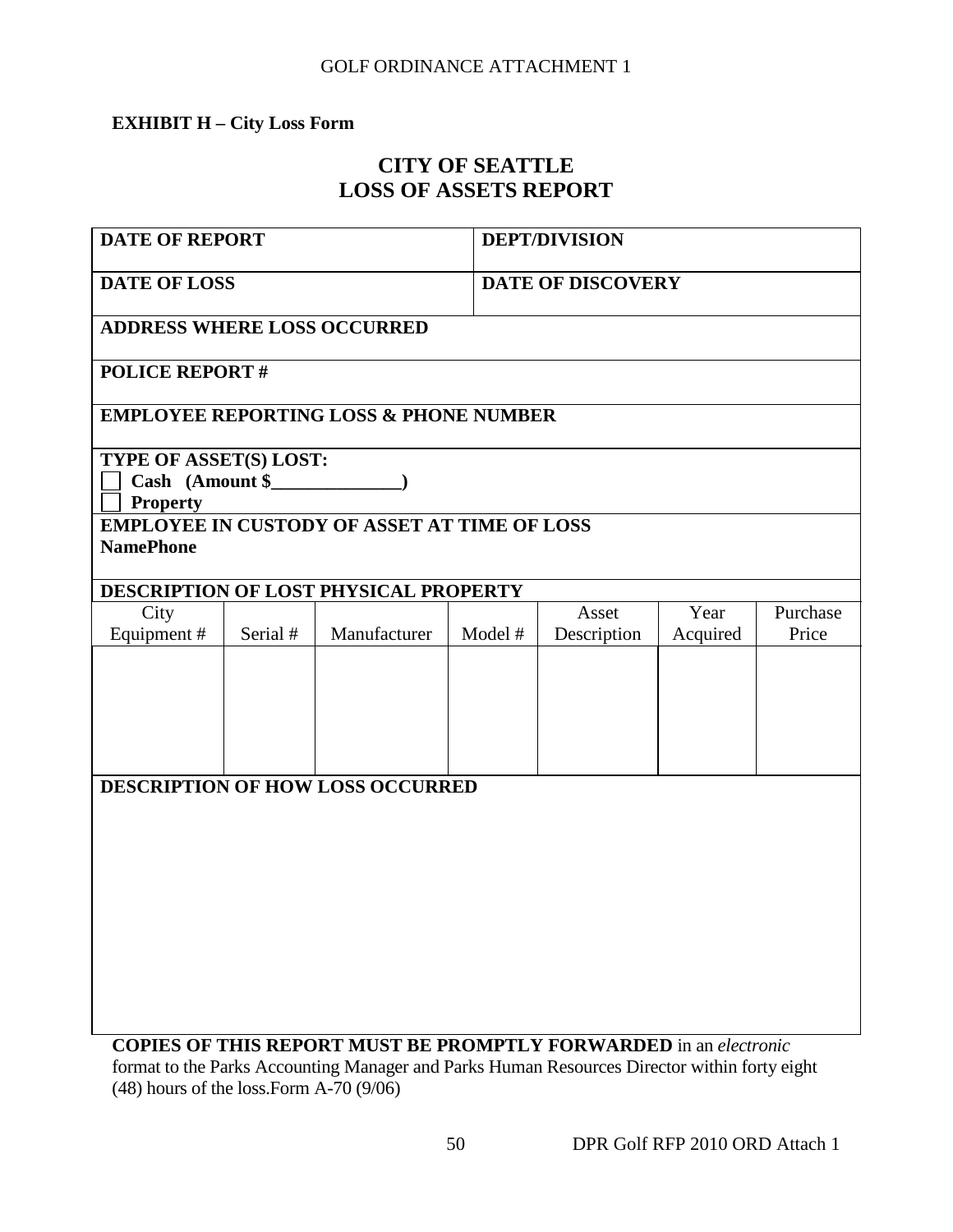## **EXHIBIT I – City Form A22 Request for Payment of Food and Gifts**

# **Parks & Recreation Request for Payment for Food and Gifts**

**Instructions:**

Form A-22 Revised 16 Dec 2005

- **Attach original invoice, delivery ticket, packing slip, etc. Code food to 730241; gifts to 744520.**
- **Complete one form per event and attach all expense documentation.**
- **Light refreshments may be served** *during non-lunch* **hours as authorized below, and includes coffee, tea, milk, hot chocolate, fruit juices, soft drinks and non-alcoholic beverages; doughnuts, cakes, pies, cookies, fruit, sandwiches, and light snacks, etc.**
- For cash advances or other costs, complete Form A-53 Application & Authorization for Training/Retreat.
- Check the box below indicating the reason for the food/gift expenditure.

≈≈≈≈≈≈≈≈≈≈≈≈≈≈≈≈≈≈≈≈≈≈≈≈≈≈≈≈≈≈≈≈≈≈≈≈≈≈≈≈≈≈≈≈≈≈≈≈≈≈≈≈≈≈≈≈≈≈≈≈≈≈≈≈≈≈≈≈≈≈≈

## □ **Food & Refreshments for Employees & Volunteers during Training, Retreats and Meetings**

- o Food & refreshments are authorized for training, meetings and retreats, but not for normal work.
- o Event must be 3 or more hours long, or as approved by the Superintendent or his designee.
- o Food/Refreshments are authorized only for City employees, volunteers that are registered with a Parks' Volunteer Coordinator, and appointed members of City boards, commissions and committees.
- o Light refreshments (see definition above) are authorized if funds are budgeted.
- o If an event spans a meal hour, meals are authorized if they are budgeted, have advance approval in writing by a manager, and are impractical for participants to obtain. The event must be away from the employee's regular work facility, except when it is a Department-wide training event.
- o Total cost of refreshments *and* meal will only be reimbursed up to the maximum perperson Runzheimer rate: [http://inweb/citytravel/meal\\_lodging\\_rates.htm.](http://inweb/citytravel/meal_lodging_rates.htm)
- o Attach the agenda for the meeting (for verification of the length of the meeting).
- o Attach a participant list (so that cost-per-participant may be determined)

## □ **Refreshments & Gifts for Recognition and Appreciation of Employees and Volunteers**

- o Light refreshments (see definition above) and gifts are authorized if funds are budgeted.
- o No minimum time is required for events with a substantial recognition component.
- o Refreshments are authorized only for City employees, volunteers that are registered with a Parks' Volunteer Coordinator, and appointed members of City boards, commissions and committees.
- o For refreshments (provided during non-lunch hours), attach a participant list (to determine food cost-per-participant), the name and date of event, and documentation of the recognition component.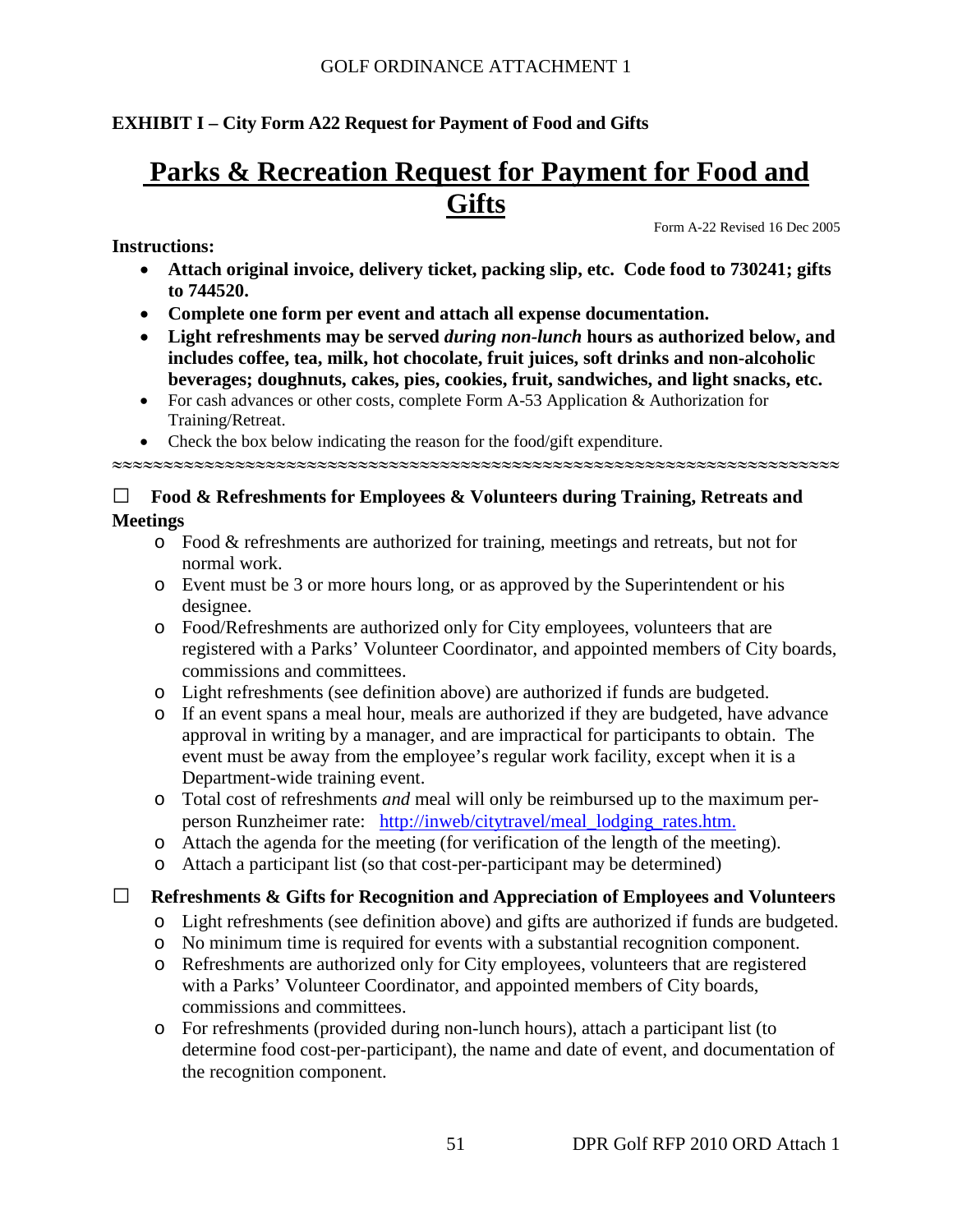|             |         | <b>Account</b>         | Org                                                               | <b>Activity</b>      | Category            | Subcategory                                                                                                                                                                                                                                                   |  |
|-------------|---------|------------------------|-------------------------------------------------------------------|----------------------|---------------------|---------------------------------------------------------------------------------------------------------------------------------------------------------------------------------------------------------------------------------------------------------------|--|
|             |         |                        | Total payment requested: \$                                       |                      | Name/Date of Event: |                                                                                                                                                                                                                                                               |  |
|             |         |                        | Pay to (name) Date of purchase                                    |                      |                     |                                                                                                                                                                                                                                                               |  |
| credit card |         | Check appropriate box: | $\Box$ Pay to employee                                            |                      | Pay to vendor       | $\Box$ Already paid via                                                                                                                                                                                                                                       |  |
| $\Box$      | O       | attach a copy.         | Food & Refreshments for Ceremonial Special Events and Dedications | 22222222222222222222 |                     | Light refreshments are allowed if funds are budgeted. A Press Release is required —                                                                                                                                                                           |  |
| $\Box$      | $\circ$ |                        |                                                                   |                      |                     | Food & Refreshments for Program Participants and Seattle Conservation Corps<br>Authorized if funds are budgeted and the cost is included in the course fee, or the food<br>is for youth, low income or infirm participants. Low org supervisor may authorize. |  |
|             | $\circ$ | is merited.            |                                                                   |                      |                     | For gifts, attach copy of documentation naming employee/volunteer and reason that gift                                                                                                                                                                        |  |
|             | $\circ$ | Superintendent.        |                                                                   |                      |                     | Gifts and gift certificates are limited to \$10. Higher amounts may be authorized by                                                                                                                                                                          |  |

K

*I certify that funds for the attached expenses are budgeted and were used for City business.*

Requester Signature Requester Printed Name Strategic Advisor Signature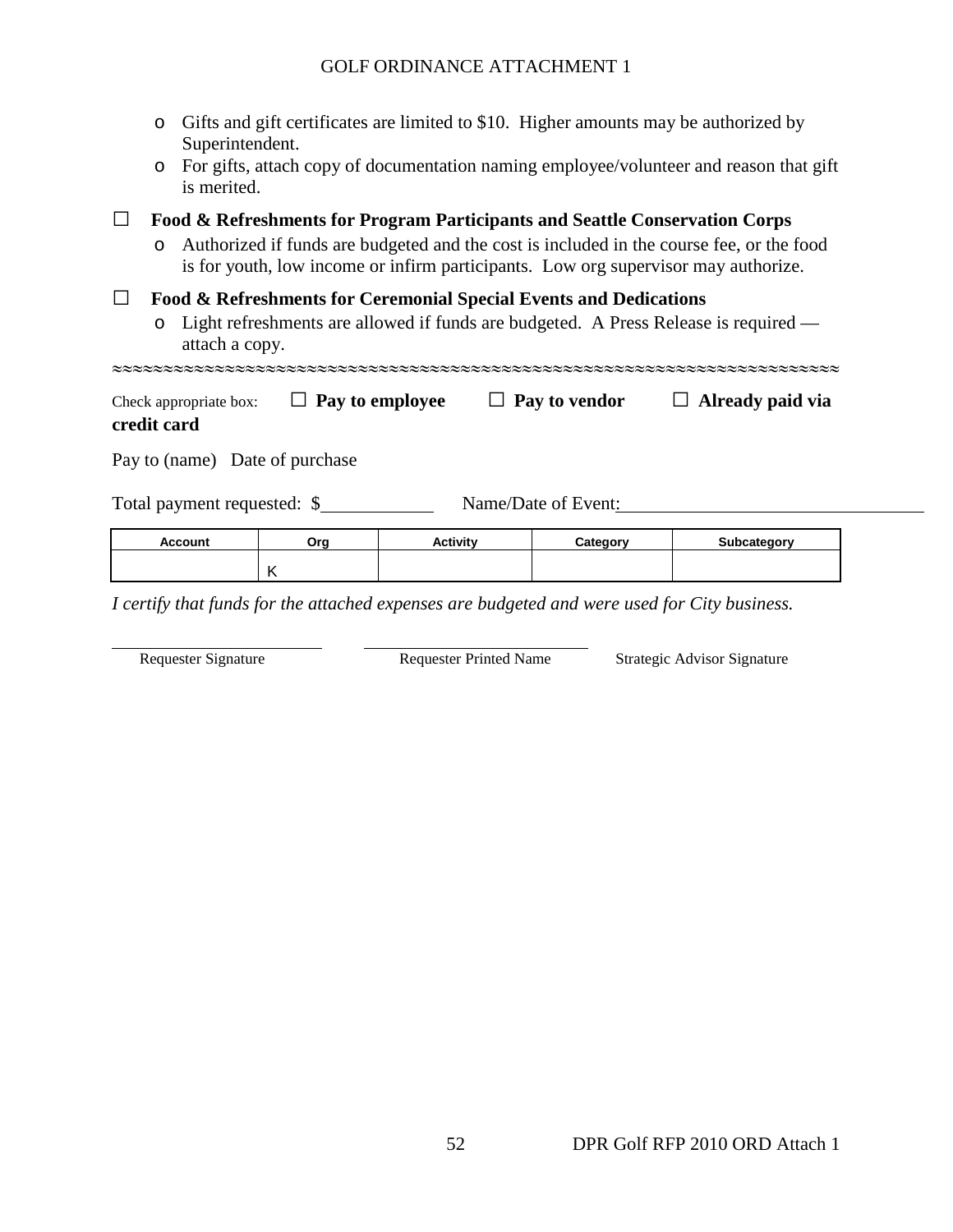## **Exhibit J—Premier Golf Food and Beverage Policy Team Member Meals**

**Date in Effect: 07.29.2010**

**To: All Team Members at City of Seattle Golf facilities**

**From: J.R. Gifford, Director of Food & Beverage and Bill Schickler, President, PGC**

#### **For the purposes of this policy PGC TEAM members of PGC Managed Golf Facilities at City of Seattle Golf facilities are defined as:**

◊Paid and volunteer player assistants

◊All paid Premier Golf employees, hereinafter referred to as "PGC Team Members."

#### **For the purposes of this policy F&B TEAM members of PGC Managed Golf Facilities at City of Seattle Golf facilities are defined as:**

◊All paid Premier Golf employees assigned to work in the course restaurants, hereinafter referred to as "F&B TEAM."

#### **For the purposes of this policy City TEAM members of PGC Managed Golf Facilities at City of Seattle Golf facilities are defined as:**

◊All paid City of Seattle golf maintenance staff, hereinafter referred to as "City Team Members."

Our polices are designed to complement the Mission and Values of Premier Golf Centers, which desires to provide a workplace for our employees that allows them to work in a fun and rewarding environment and to meet industry standard benefits. It also aims to encourage team members to remain on site during breaks instead of leaving the facility and potentially overextending break periods.

#### **Eating at work:**

- ◊All F&B TEAM members may receive a shift meal from the *F&B employee menu* consumed during the course of a shift at the same PGC managed Golf Course where the shift is occurring.
- ◊All PGC TEAM members and All City Team members may purchase meals from the restaurant menu consumed during the course of a shift at the same PGC managed Golf Course where the shift is occurring for 50% of menu price. The F&B manager may restrict available items to those where 50% of the menu price covers the cost of the menu item.
- ◊To provide maximum flexibility, this meal may be consumed directly before, or after a shift or during a break period. However, due to guest demand, no employee meals are available at peak times.
- ◊This meal may be required to be consumed in an area designated by the acting manager on duty.
- ◊This meal may be transacted and paid for by any server on duty and be paid for at the time of consumption.
- ◊A \$.50 charge will be assessed for to-go cups.

#### **Dining as a guest, at all other times:**

All PGC team members are entitled to a 10% discount on select menu items and non alcoholic beverages, subject to the following limits:

◊Friday, Saturday and holiday dining exclusions

◊A limit of 4 persons (employee and three guests) on any visit

◊Dining during regular business hours only.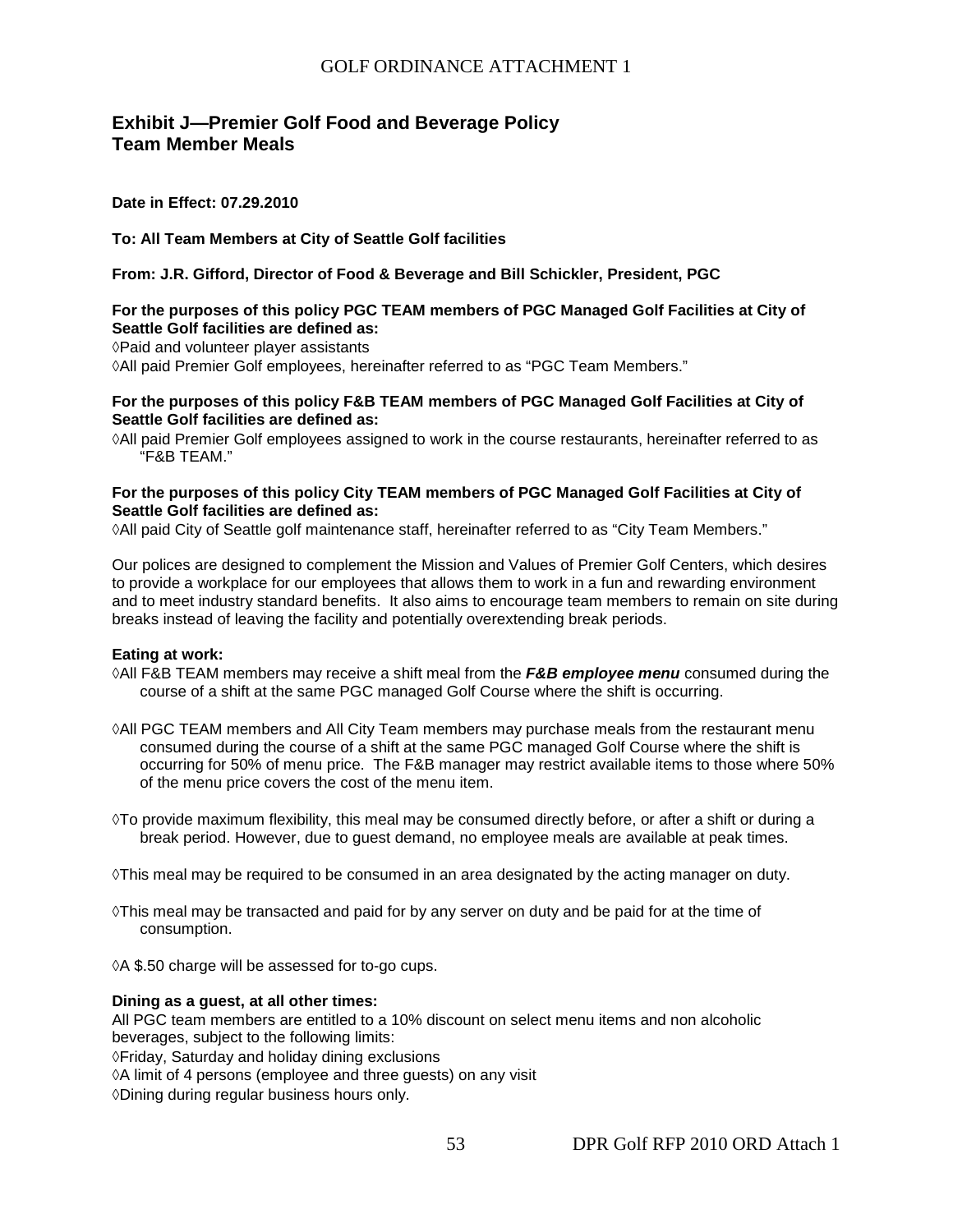◊You must dine as a guest, and follow all other policies and guidelines, including those related to alcohol consumption.

◊PGC Management reserves the right to cancel this benefit individual in whole or part at any time in the future, or individually subject to progressive disciplinary procedures.

**Your signature indicates you have read, understand and will abide by this policy.**

**Today's Date:\_\_\_\_\_\_\_\_\_\_\_\_\_\_**

**\_\_\_\_\_\_\_\_\_\_\_\_\_\_\_\_\_\_\_\_\_\_\_\_\_\_\_\_\_\_\_\_\_\_\_\_\_\_\_\_\_\_\_\_\_\_\_\_\_\_\_\_\_\_\_\_\_\_\_\_\_\_\_\_\_\_\_\_\_\_\_\_\_\_\_\_\_\_\_\_\_\_\_ Your Name (Please Print)Your Signature**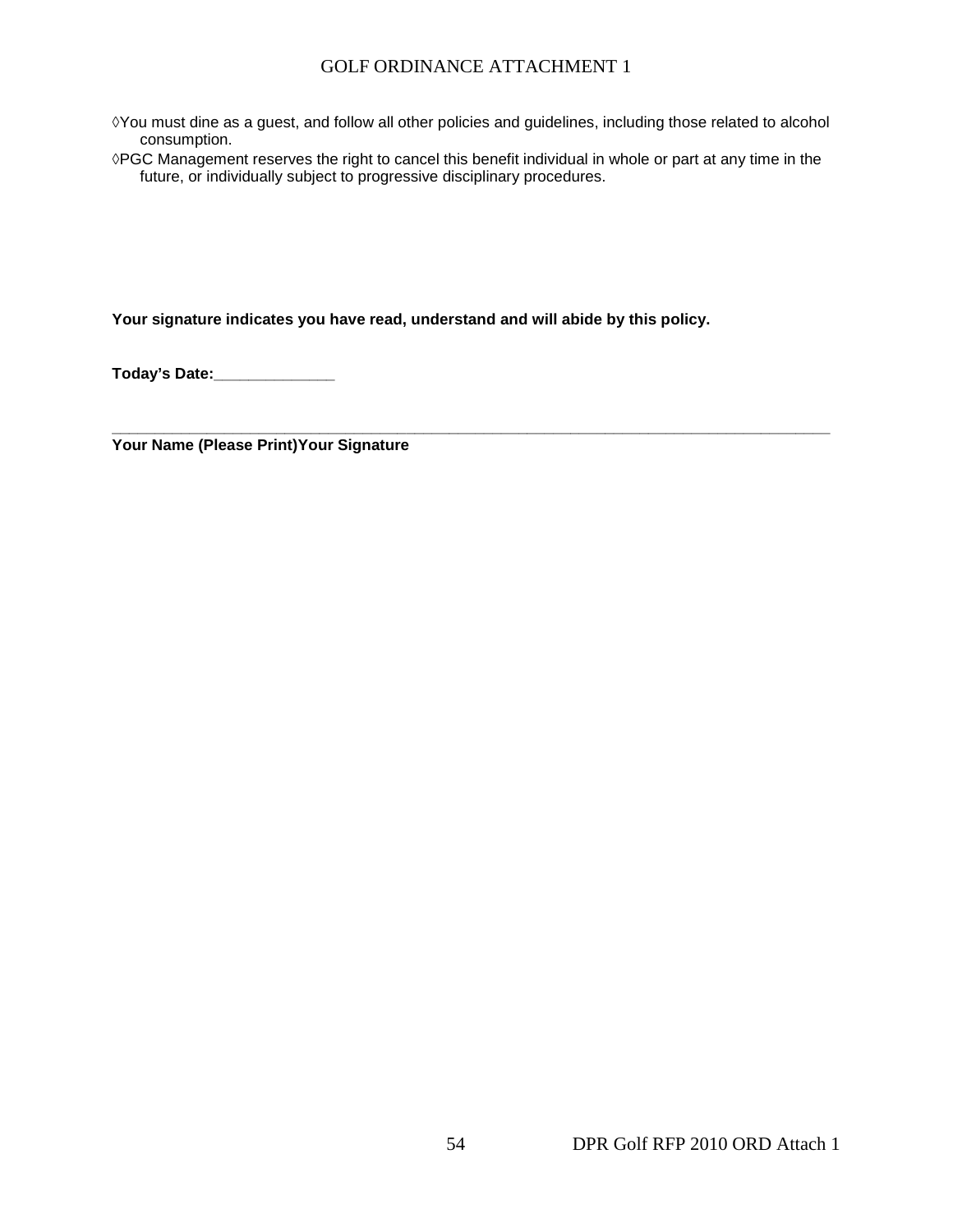# **Exhibit K - Seattle Reciprocal Play and Practice Privileges**

## **Golf Courses**

Premier Golf Employees, and the City of Seattle's golf course maintenance employees, Director of Golf, Director of Recreation and Parks Superintendent will have the privilege of playing for free and/or reduced rates at any of the eighteen-hole championship courses or any of the nine-hole courses within the municipality of the course in which they work. Those who work in the Seattle municipality also have playing privileges at the Interbay Mini Golf Course.

Employees may play for free on a space available (walk on) basis. No advance reservations may be made for complementary rounds, and employees may only tee off if there are no paying customers available for the same tee time. Employees may play for one half price if they make reservations under the normal player reservation policy. Employees may use power carts on an as available basis for one half price.

Friends and relatives playing with employees must pay full green fees. Complimentary green fees are for active employees only.

Employees working35 hours/week minimum have unlimited playing privileges on away courses and on their respective home course.

Employees working less than 35 hours/week are limited to one round per week on away courses and two rounds per week on their respective home courses.

Employees on a seasonal schedule are not eligible while on seasonal layoff status.

Employees of Seattle PGC golf courses do not have any reciprocal play privileges with non-Seattle PGC golf courses. Nor do non-Seattle PGC employees have any reciprocal play privileges with Seattle PGC golf courses.

## **Driving Range Usage**

Premier Golf employees and the City of Seattle's golf course maintenance employees, Director of Golf, Director of Recreation and Parks Superintendent will have the privilege of using the driving ranges at either Interbay or Jefferson Park free of charge.

Practice is limited to slow times and availability. Availability is defined as a minimum of at least ten empty stalls at Interbay and three empty stalls at Jefferson.

Employees are entitled to one large bucket of range balls per day. Employees are expected to hit every ball received or return unused balls to the facility.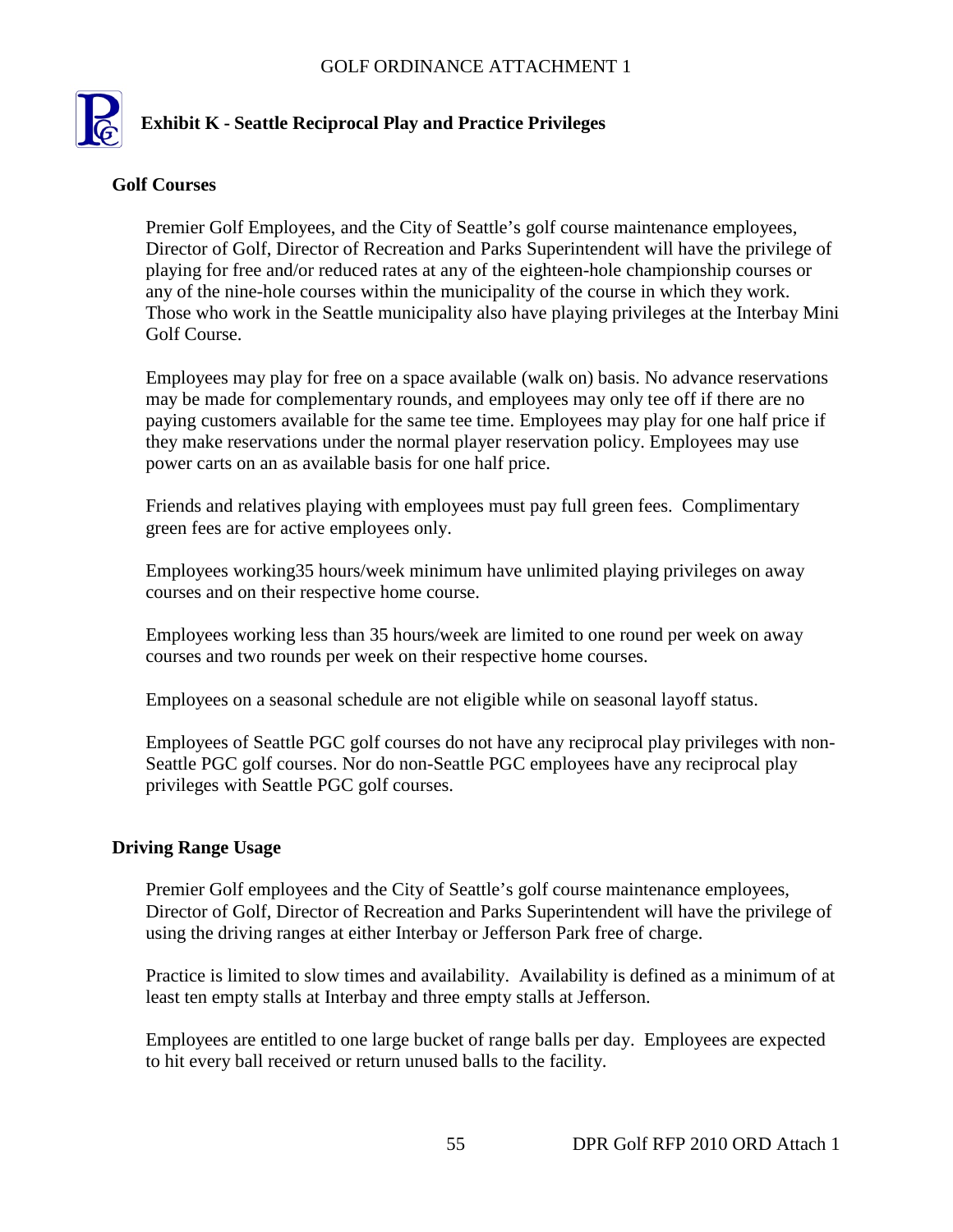## **General**

Violation of these rules or fraudulent abuse of these privileges is subject to suspension of privileges, termination of these privileges or disciplinary action up to and including termination of employment.

All complementary and reduced rate play must be rung through the POS and employees must retain their receipt during play. Employees are expected to abide by all course and range rules as well as conduct themselves in a professional manner.